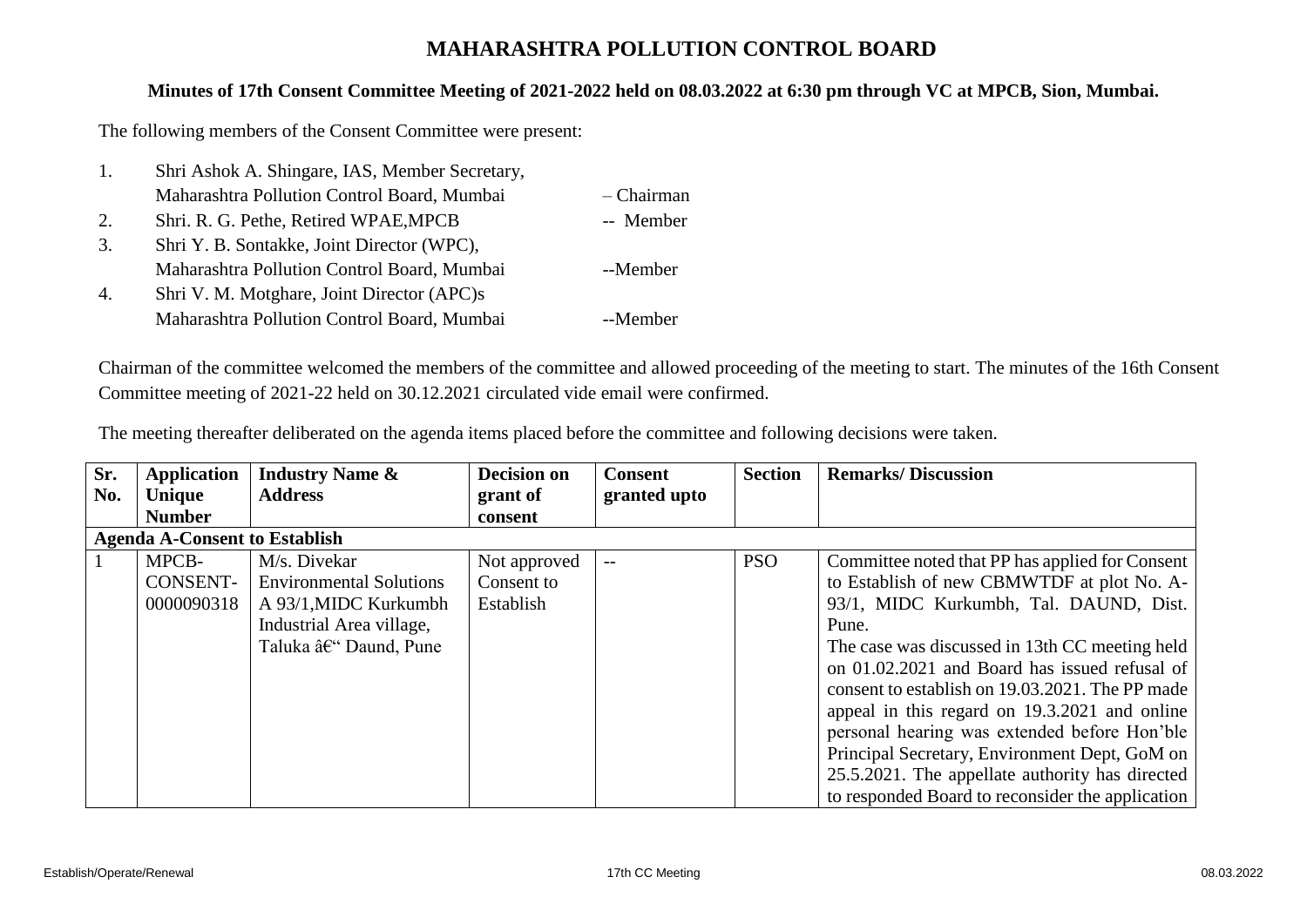|   |                                        |                                                         |                                         |            | of M/s. Divekar Environmental Solution for<br>grant of consent to establish for CTF and MIDC<br>Kurkumbh under the provisions of Water<br>(P&CP) Act, 1974 and Air (P&CP) Act, 1981<br>and under Rule 16 (1) of Bio Medical Waste<br>Management Rules, 2016 has deemed fit and<br>proper and thereby take appropriate decision in<br>accordance with law.<br>As per MoM of 13th CC meeting, proposal for<br>relaxation of distance criteria w.r.t. Coverage<br>area of BMW CTF for setting up of new BMW<br>CTF was sent to CPCB on 08.12.2021. CPCB<br>has sent the clarification on setting up of<br>common Biomedical Waste Facility (CBWTF)<br>for Pune, Maharashtra vide letter dtd F.No. B-<br>31011/BMW (3369/61.1) 2022/WM-I dtd<br>07.01.2022. CPCB has advised MPCB to assess<br>quantity of BMW generation for next 10 years,<br>adequacy of existing CBWTFs in terms of<br>capacity and compliance to prescribed norms in<br>the Pune region. Based on such gap analysis,<br>additional CBWTFs may be considered so as to<br>ensure effective implementation of BMWM<br>Rules, 2016.<br>After due deliberation, It was decided to defer<br>the application and discuss the same in next |
|---|----------------------------------------|---------------------------------------------------------|-----------------------------------------|------------|-----------------------------------------------------------------------------------------------------------------------------------------------------------------------------------------------------------------------------------------------------------------------------------------------------------------------------------------------------------------------------------------------------------------------------------------------------------------------------------------------------------------------------------------------------------------------------------------------------------------------------------------------------------------------------------------------------------------------------------------------------------------------------------------------------------------------------------------------------------------------------------------------------------------------------------------------------------------------------------------------------------------------------------------------------------------------------------------------------------------------------------------------------------------------------------------------------|
|   |                                        |                                                         |                                         |            | Consent Committee meeting.                                                                                                                                                                                                                                                                                                                                                                                                                                                                                                                                                                                                                                                                                                                                                                                                                                                                                                                                                                                                                                                                                                                                                                          |
| 2 | MPCB-<br><b>CONSENT-</b><br>0000086802 | Rajwardhan Biomedical<br>Waste Pvt. Ltd. A/P-<br>Watluj | Not approved<br>Consent to<br>Establish | <b>PSO</b> | Committee noted that PP has applied for consent<br>to establish of common biomedical waste facility<br>at Tal. Daund, Dist. Pune.<br>The case was discussed in 1st CC meeting dtd<br>22.04.2021 and as per CC decision, SCN for<br>refusal was issued on 10.05.2021.<br>The case was again discussed in the 6th CC<br>meeting dtd 22.07.2021 and decided to consider<br>the case after verification and outcome of the                                                                                                                                                                                                                                                                                                                                                                                                                                                                                                                                                                                                                                                                                                                                                                              |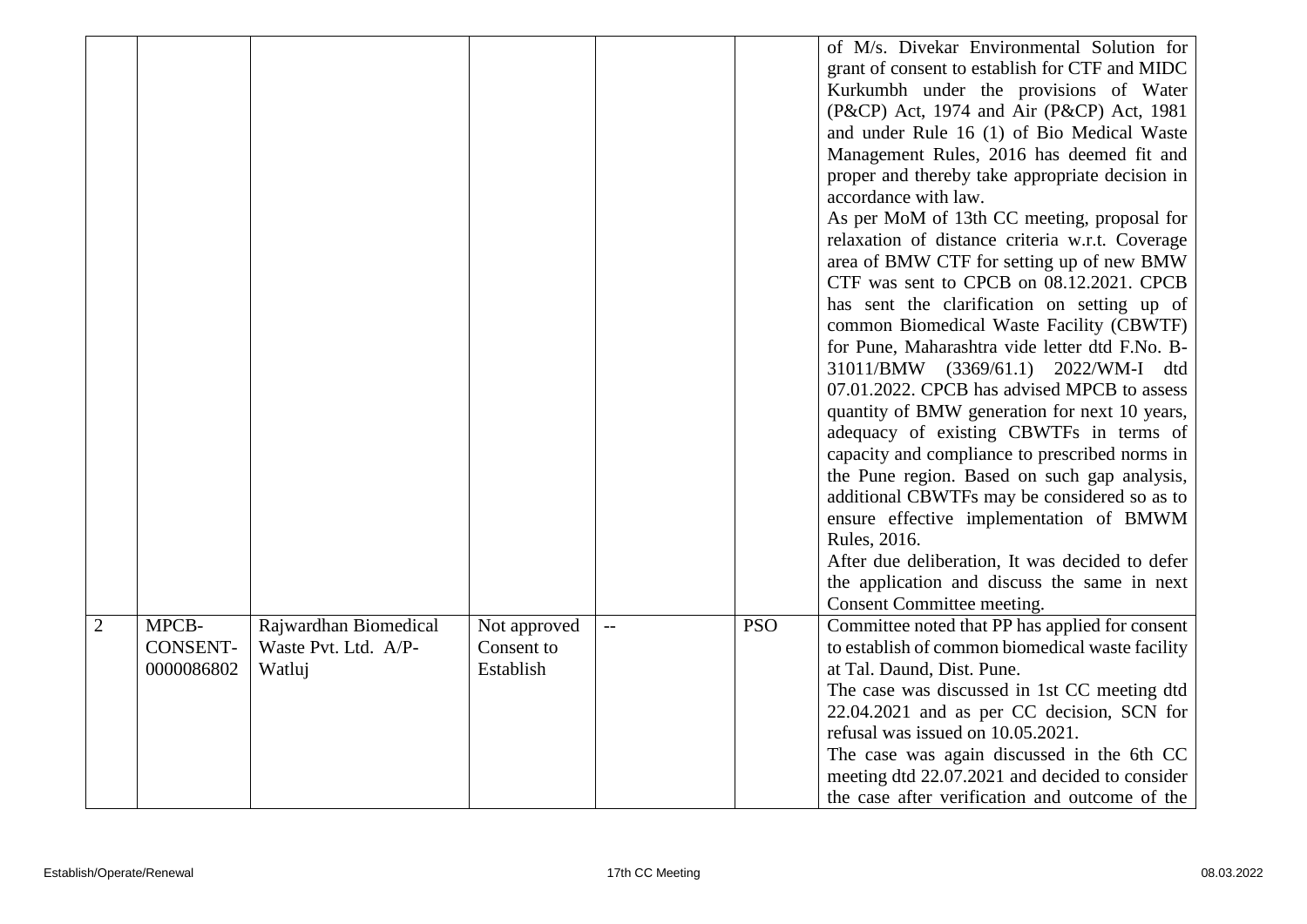|                |                                        |                                                                        |                         |                         |            | appeal filed before Appellate Authority by M/s<br>Divekar Environmental Solutions Pvt.Ltd, Pune.<br>Further, the CPCB has sent the clarification on<br>setting up of common Biomedical Waste Facility<br>(CBWTF) for Pune, Maharashtra vide letter dtd<br>F.No. B-31011/BMW (3369/61.1)2022/WM-I<br>dtd 07.01.2022. CPCB has advised to assess<br>quantity of BMW generation for next 10 years,<br>adequacy of existing CBWTFs in terms of<br>capacity and compliance to prescribed norms in<br>the region. Based on such gap analysis,<br>additional CBWTFs may be considered to ensure<br>effective<br>implementation<br><b>BMWM</b><br>of<br>Rules, 2016.<br>After due deliberation, It was decided to defer<br>the application and discuss the same in next<br>meeting. |
|----------------|----------------------------------------|------------------------------------------------------------------------|-------------------------|-------------------------|------------|-----------------------------------------------------------------------------------------------------------------------------------------------------------------------------------------------------------------------------------------------------------------------------------------------------------------------------------------------------------------------------------------------------------------------------------------------------------------------------------------------------------------------------------------------------------------------------------------------------------------------------------------------------------------------------------------------------------------------------------------------------------------------------|
| 3              | MPCB-<br><b>CONSENT-</b><br>0000109290 | HD AQUA MINERAL<br>WATER H.NO.1<br><b>MANGELA ALI</b><br><b>DAHANU</b> | Not approved<br>Operate | $\mathbb{L} \mathbb{L}$ | <b>WPC</b> | Committee noted that, Industry has applied for<br>consent to Establish for their mfg of Mineralised<br>water plant.( PACEKED DRIKING WATER<br>(MINERALSED WATER) 20 LTR. ZAR).<br>It was decided to issue final refusal of Consent<br>to establish due to following non-compliances.<br>Industry has not submitted registration<br>(i)<br>certificate obtained from Food & Drugs<br>Administration (FDA)<br>$\&$ registration<br>certificate obtained from Food Safety and<br>Standards Authority of India (FSSAI) for<br>proposed mineral water plant activity till<br>date to MPC Board.<br>Industry has not submitted Reply of SCN for<br>(ii)<br>Refusal of Consent to establish dt:<br>29/11/2021 to MPC Board.                                                        |
| $\overline{4}$ | MPCB-                                  | Pravara Rural Ayurved                                                  | Approved                | Commissioning           | <b>PSO</b> | Committee noted that HCE has applied for                                                                                                                                                                                                                                                                                                                                                                                                                                                                                                                                                                                                                                                                                                                                    |
|                | <b>CONSENT-</b>                        | Hospital Loni Bk                                                       | Combined                | of the unit or          |            | consent to establish & operate for 150 Bedded                                                                                                                                                                                                                                                                                                                                                                                                                                                                                                                                                                                                                                                                                                                               |
|                | 0000112975                             |                                                                        | Consent &               | five years              |            |                                                                                                                                                                                                                                                                                                                                                                                                                                                                                                                                                                                                                                                                                                                                                                             |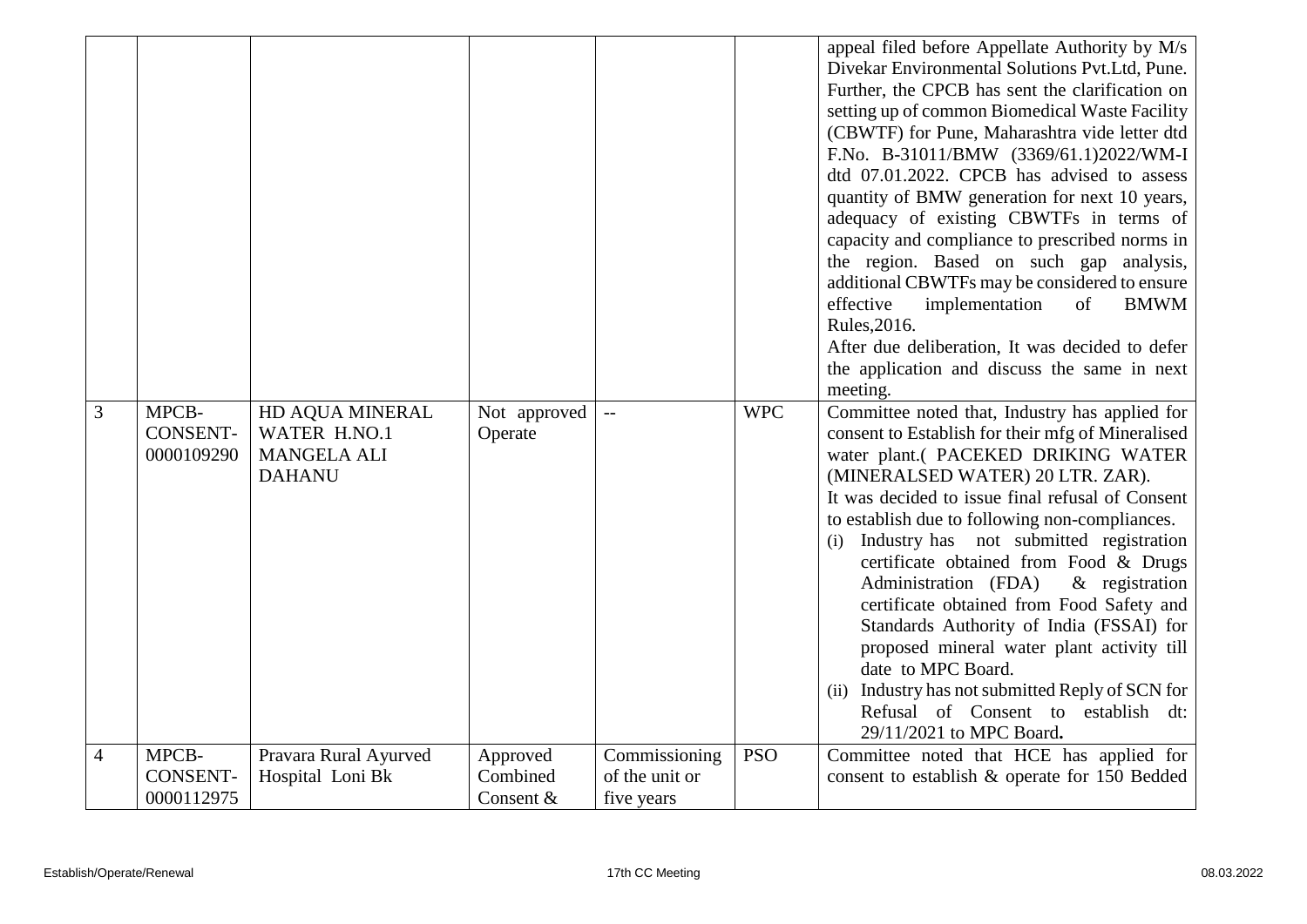|   |                 |                         | <b>BMW</b>    | whichever is      |            | HCE. It was decided to grant of Consent to         |
|---|-----------------|-------------------------|---------------|-------------------|------------|----------------------------------------------------|
|   |                 |                         | Authorization | earlier           |            | Establish after receipt of following information.  |
|   |                 |                         | , Consent to  |                   |            | (i) C.A. certificate indicating proposed capital   |
|   |                 |                         | Operate       |                   |            | cost, CA certificate and adequate consent          |
|   |                 |                         |               |                   |            | fees.                                              |
|   |                 |                         |               |                   |            | (ii) Details of proposed STP, BMW generation       |
|   |                 |                         |               |                   |            | as per BMW Rules 2016.                             |
| 5 | MPCB-           | Apex Builders Gat. No.  | Approved      | Commissioning     | <b>WPC</b> | Committee noted that Project Proponent has         |
|   | <b>CONSENT-</b> | 703,704 & 705 Plot No:- | Revalidation  | of the project or |            | applied for revalidation of Consent to Establish   |
|   | 0000111130      | A Moshi, Pune Gat. No.  | of Consent to | 12.01.2026        |            | with expansion for proposed residential and        |
|   |                 | 703,704 & 705 Plot No:- | Establish     | whichever is      |            | commercial construction project having total       |
|   |                 | A Moshi, Pune Haveli    |               | earlier           |            | plot area of 9292.15 SqM and total construction    |
|   |                 |                         |               |                   |            | BUA of 29409.18 SqM as per EC dtd                  |
|   |                 |                         |               |                   |            | 03.01.2019.                                        |
|   |                 |                         |               |                   |            | The case was discussed in 12th CC meeting dtd      |
|   |                 |                         |               |                   |            | 25.11.2021 and SCN for refusal of consent was      |
|   |                 |                         |               |                   |            | issued on 16.12.2021.                              |
|   |                 |                         |               |                   |            | Committee noted the reply submitted by PP on       |
|   |                 |                         |               |                   |            | 23.12.2021 wherein PP has submitted that PP        |
|   |                 |                         |               |                   |            | has completed Construction work of 12841.61        |
|   |                 |                         |               |                   |            | SqM as per plan sanction of PCMC vide No. B.P.     |
|   |                 |                         |               |                   |            | / MOSHI - BORHADEWADI / 29/2017 dated              |
|   |                 |                         |               |                   |            | 29 / 04 / 2017& Commencement certificate           |
|   |                 |                         |               |                   |            | dated 29/04 / 2017. PP has submitted architect     |
|   |                 |                         |               |                   |            | certificate, approved layout plan, CA certificate. |
|   |                 |                         |               |                   |            | After due deliberation, it was decided to grant    |
|   |                 |                         |               |                   |            | revalidation of consent to establish with          |
|   |                 |                         |               |                   |            | expansion for proposed residential<br>and          |
|   |                 |                         |               |                   |            | commercial construction project having total       |
|   |                 |                         |               |                   |            | plot area of 9292.15 SqM and proposed total        |
|   |                 |                         |               |                   |            | construction BUA of 29409.18 SqM as per EC         |
|   |                 |                         |               |                   |            | 03.01.2019 by imposing following<br>dtd            |
|   |                 |                         |               |                   |            | conditions.                                        |
|   |                 |                         |               |                   |            | PP shall comply with the conditions<br>(i)         |
|   |                 |                         |               |                   |            | stipulated in Environmental Clearance and          |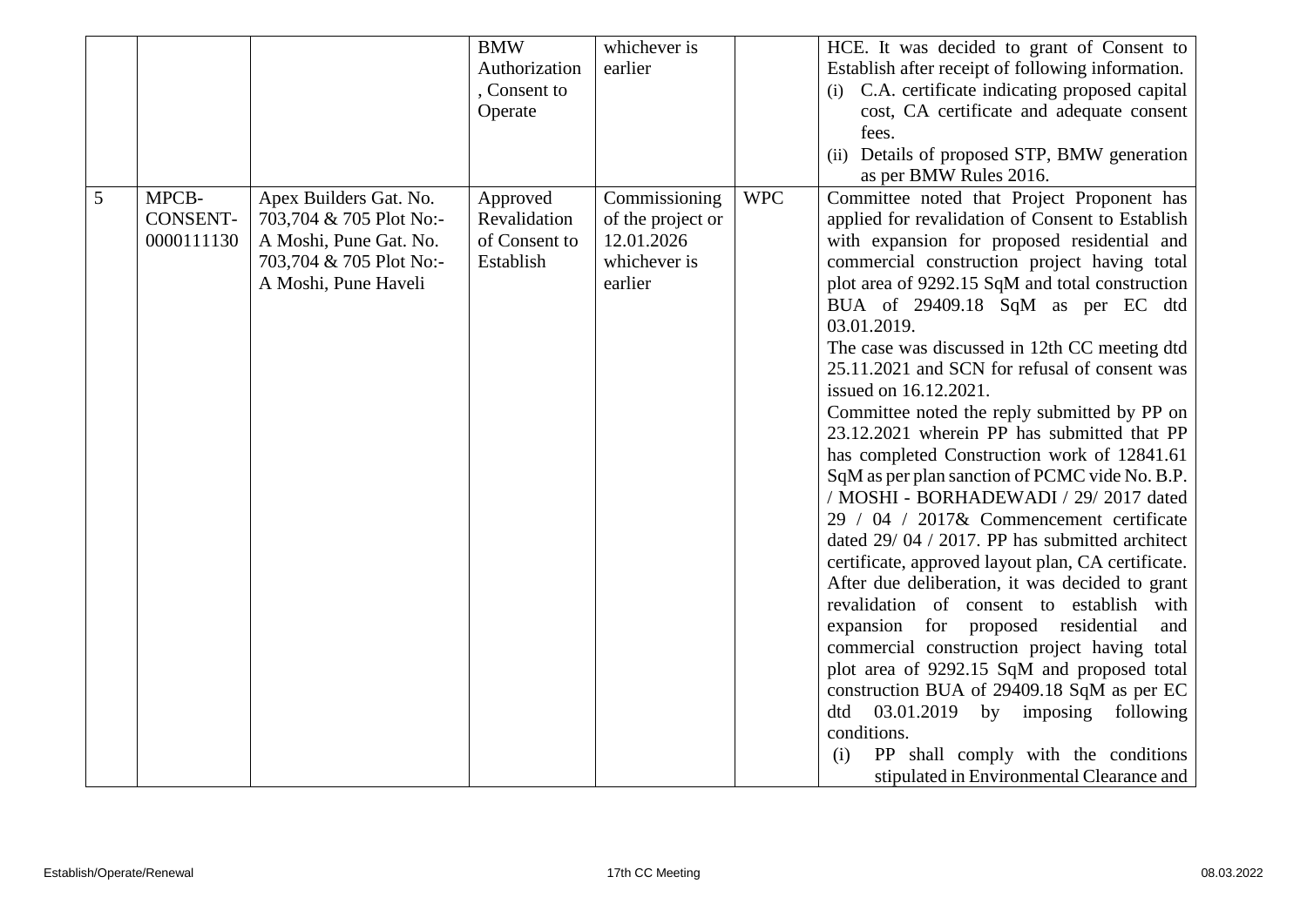|  |  |  |       | consent conditions and submit BG of Rs.            |
|--|--|--|-------|----------------------------------------------------|
|  |  |  |       | 10 Lakhs towards compliance of the same.           |
|  |  |  | (ii)  | PP shall install online monitoring system          |
|  |  |  |       | to the O/L of STP for monitoring pH,               |
|  |  |  |       | Flow, BOD, TSS.                                    |
|  |  |  | (iii) | The treated domestic effluent shall be 60          |
|  |  |  |       | % recycled for secondary purpose such as           |
|  |  |  |       | toilet flushing, air conditioning, cooling         |
|  |  |  |       | tower make up, firefighting etc. and               |
|  |  |  |       | reaming shall be utilized on land for              |
|  |  |  |       | gardening and connected to the sewerage            |
|  |  |  |       | system provided by local body.                     |
|  |  |  | (iv)  | Project Proponent shall provide Organic            |
|  |  |  |       | waste digester with composting facility or         |
|  |  |  |       | Bio-gas digester with composting facility.         |
|  |  |  | (v)   | Project Proponent shall make provision of          |
|  |  |  |       | charging port for Electric vehicles in at          |
|  |  |  |       | least 40% total available parking area             |
|  |  |  |       | (vi) PP shall comply with the provision of         |
|  |  |  |       | Construction & Demolition<br>Waste                 |
|  |  |  |       | management Rules 2016.                             |
|  |  |  |       | (vii) Project Proponent shall take adequate        |
|  |  |  |       | measures to control noise and dust                 |
|  |  |  |       | emissions during construction phase                |
|  |  |  |       | (viii) project Proponent shall submit an affidavit |
|  |  |  |       | in Board's prescribed format within 15             |
|  |  |  |       | days regarding the compliance<br>of                |
|  |  |  |       | conditions of EC and C to E                        |
|  |  |  | (ix)  | PP shall submit Bank Guarantee of                  |
|  |  |  |       | amounting 0.1 % of total capital                   |
|  |  |  |       | investment. The same shall be forfeited as         |
|  |  |  |       | PP has not obtained revalidation of                |
|  |  |  |       | consent to establish after 12.01.2021, thus        |
|  |  |  |       | violated the Consent Conditions.                   |
|  |  |  | (x)   | PP shall submit Board Resolution in                |
|  |  |  |       | prescribed format as PP has not obtained           |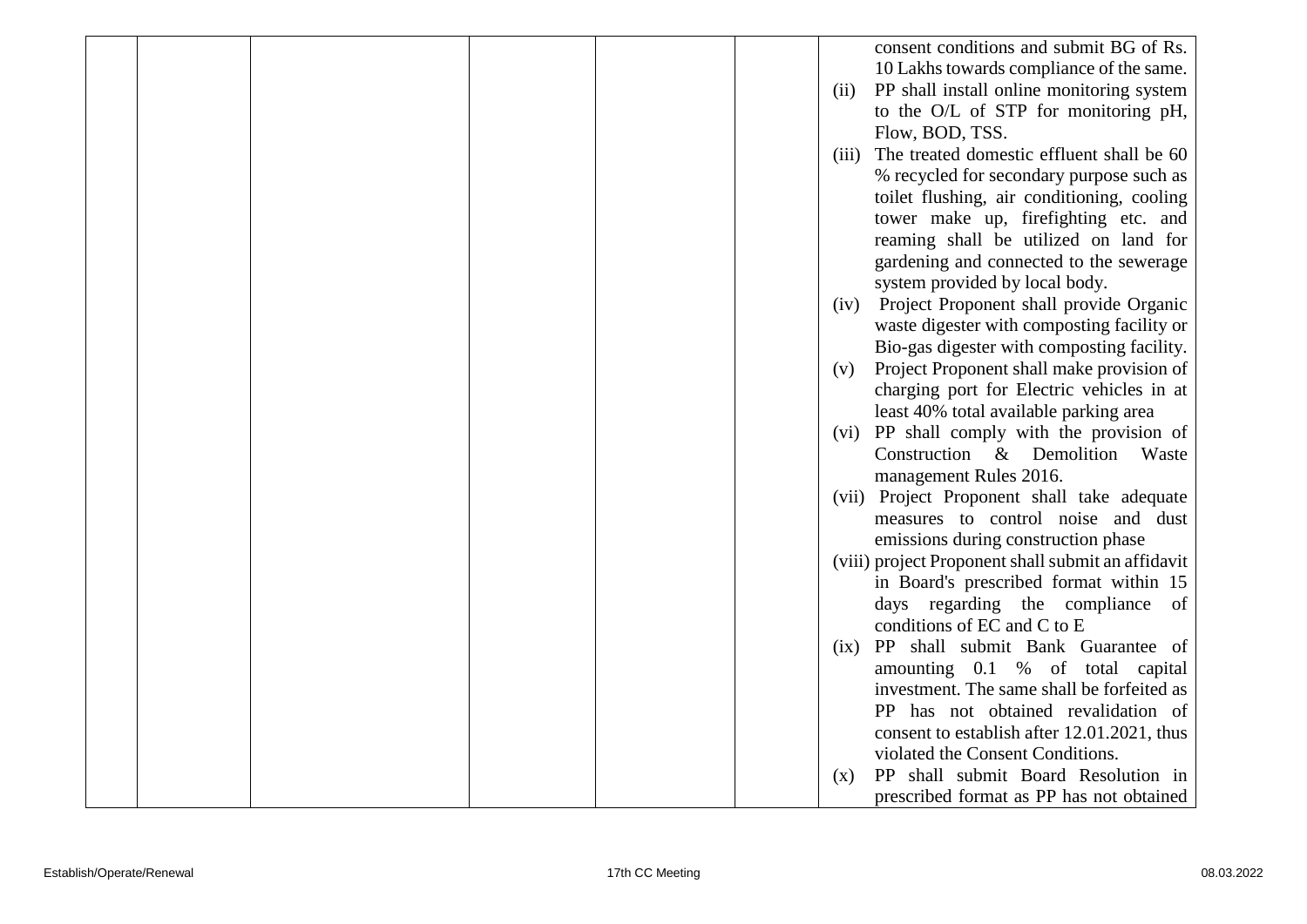|   |                                        |                                                                                                       |                                     |                                                                                                   |            | revalidation of consent to establish after<br>12.01.2021, thus violated the Consent<br>Conditions. PP<br>shall<br>submit Bank<br>Guarantee of Rs 2.0 Lakhs towards<br>submission of Board Resolution within 15                                                                                                                                                                                                                                                                                                                                                                                                                                                                                                                                                                                                                                                                                                                                                                                                                                                                                                                                                                                                                                                                                                   |
|---|----------------------------------------|-------------------------------------------------------------------------------------------------------|-------------------------------------|---------------------------------------------------------------------------------------------------|------------|------------------------------------------------------------------------------------------------------------------------------------------------------------------------------------------------------------------------------------------------------------------------------------------------------------------------------------------------------------------------------------------------------------------------------------------------------------------------------------------------------------------------------------------------------------------------------------------------------------------------------------------------------------------------------------------------------------------------------------------------------------------------------------------------------------------------------------------------------------------------------------------------------------------------------------------------------------------------------------------------------------------------------------------------------------------------------------------------------------------------------------------------------------------------------------------------------------------------------------------------------------------------------------------------------------------|
|   |                                        |                                                                                                       |                                     |                                                                                                   |            | days.                                                                                                                                                                                                                                                                                                                                                                                                                                                                                                                                                                                                                                                                                                                                                                                                                                                                                                                                                                                                                                                                                                                                                                                                                                                                                                            |
| 6 | MPCB-<br><b>CONSENT-</b><br>0000091627 | New World Realty LLP.<br>Plot No.1, (Old S.No. 337<br>(P)), S.No. 288 Maan,<br>Hinjewadi, Pune Mulshi | Approved<br>Consent to<br>Establish | Commissioning<br>of the project or<br>CO terminus<br>with the validity<br>of EC dtd<br>08.04.2015 | <b>WPC</b> | It was decided to grant revalidation of Consent<br>Establish with expansion for proposed<br>to<br>construction project having total plot area<br>32376.0 SqM. and proposed total Construction<br>BUA 77325.74 SqM as per EC dtd 08.04.2015<br>by imposing following conditions.<br>PP shall comply with the conditions<br>(i)<br>stipulated in Environmental Clearance and<br>consent conditions and submit BG of Rs.<br>10 Lakhs towards compliance of the same.<br>PP shall install online monitoring system<br>(ii)<br>to the O/L of STP for monitoring pH,<br>Flow, BOD, TSS.<br>The treated domestic effluent shall be 60<br>(iii)<br>% recycled for secondary purpose such as<br>toilet flushing, air conditioning, cooling<br>tower make up, firefighting etc. and<br>reaming shall be utilized on land for<br>gardening and connected to the sewerage<br>system provided by local body.<br>Project Proponent shall provide Organic<br>(iv)<br>waste digester with composting facility or<br>Bio-gas digester with composting facility.<br>Project Proponent shall make provision of<br>(v)<br>charging port for Electric vehicles in at<br>least 40% total available parking area<br>(vi) PP shall comply with the provision of<br>Construction<br>Demolition<br>$\&$<br>Waste<br>management Rules 2016. |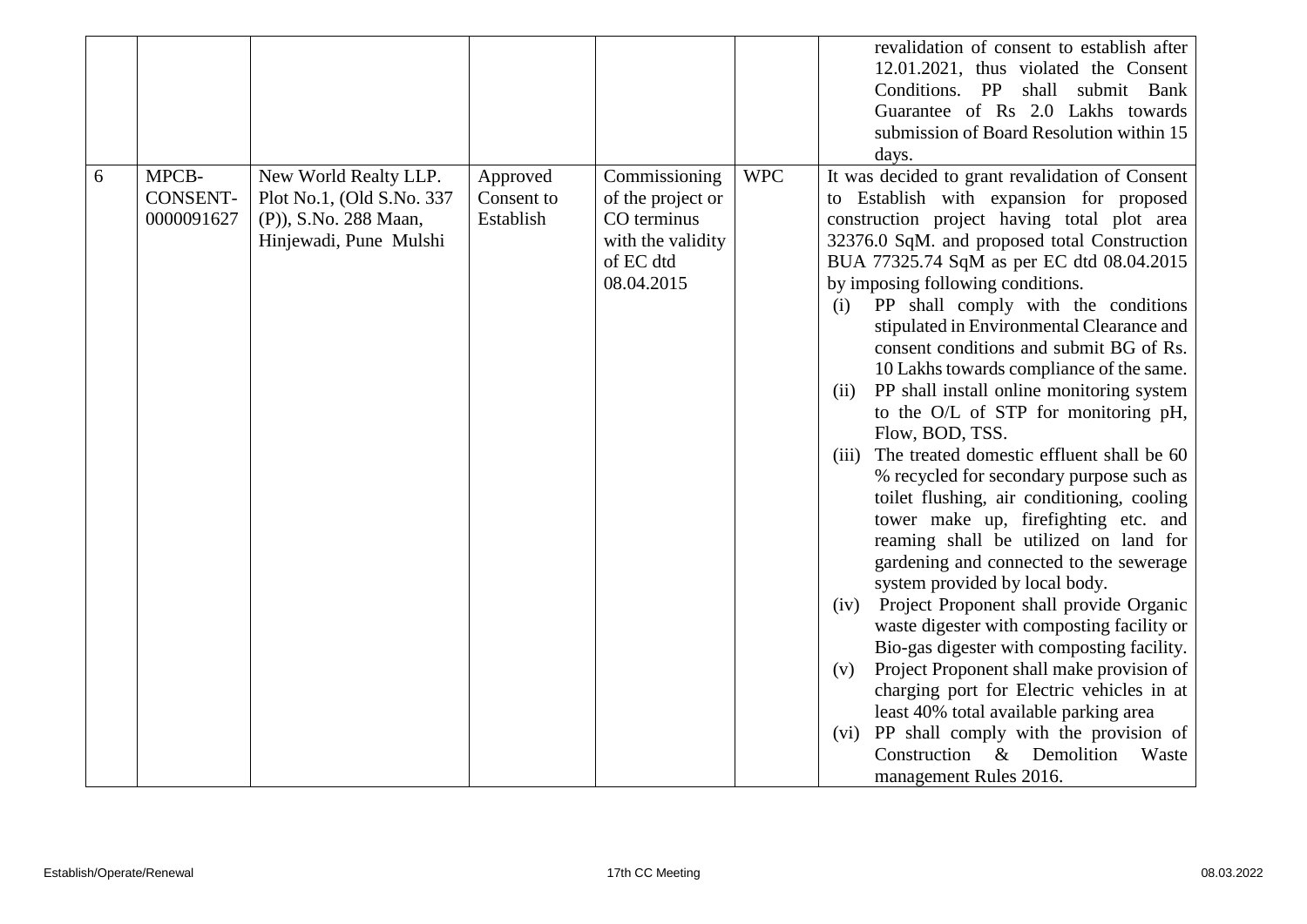|                |                                        |                                                                                                                                                                                                                                                  |                                         |              |            | (vii) Project Proponent shall take adequate<br>measures to control noise and dust<br>emissions during construction phase<br>(viii) project Proponent shall submit an affidavit<br>in Board's prescribed format within 15<br>days regarding the compliance<br><sub>of</sub><br>conditions of EC and C to E<br>(ix) PP shall submit Bank Guarantee of Rs<br>20.4 Lakhs (0.1 % of capital investment.<br>The same shall be forfeited as PP has not<br>obtained revalidation of consent to<br>establish after 12.08.2020, thus violated<br>the Consent Conditions.<br>PP shall submit Board Resolution in<br>(X)<br>prescribed format as PP has not obtained<br>revalidation of consent to establish after<br>12.08.2020, thus violated the Consent<br>Conditions. PP<br>shall submit Bank<br>Guarantee of Rs 2.0 Lakhs towards<br>submission of Board Resolution within 15<br>days. |
|----------------|----------------------------------------|--------------------------------------------------------------------------------------------------------------------------------------------------------------------------------------------------------------------------------------------------|-----------------------------------------|--------------|------------|----------------------------------------------------------------------------------------------------------------------------------------------------------------------------------------------------------------------------------------------------------------------------------------------------------------------------------------------------------------------------------------------------------------------------------------------------------------------------------------------------------------------------------------------------------------------------------------------------------------------------------------------------------------------------------------------------------------------------------------------------------------------------------------------------------------------------------------------------------------------------------|
| $\overline{7}$ | MPCB-<br><b>CONSENT-</b><br>0000111398 | <b>SUNBOURNE</b><br><b>DEVELOPERS PRIVATE</b><br>LIMITED CTS NO 5370<br>(PT), 5371(PT), 5372(PT),<br>5373(PT), 5390(PT),<br>7643(PT), & 4207(PT).<br>Rajeev Gandhi Nagar &<br>Patthar Ngar, Village<br>Kolekalyan, bandra (E).<br><b>ANDHERI</b> | Not approved<br>Consent to<br>Establish | $\mathbf{L}$ | <b>WPC</b> | Committee noted that Project Proponent has<br>applied for revalidation of consent to establish<br>with change in name for construction project<br>under SRA having Plot Area of 65336.87 and<br>total construction BUA 1,69,906.44 SQM.<br>The case was discussed in 12th CC meeting dtd<br>25.11.2021 and SCN for refusal of consent was<br>issued on 16.12.2021 for following non<br>compliances.<br>(i) PP has not submitted CA certificate for<br>capital investment including cost of Land.<br>(ii) PP has not submitted architect certificate<br>for completed construction work of<br>remaining construction BUA excluding                                                                                                                                                                                                                                                |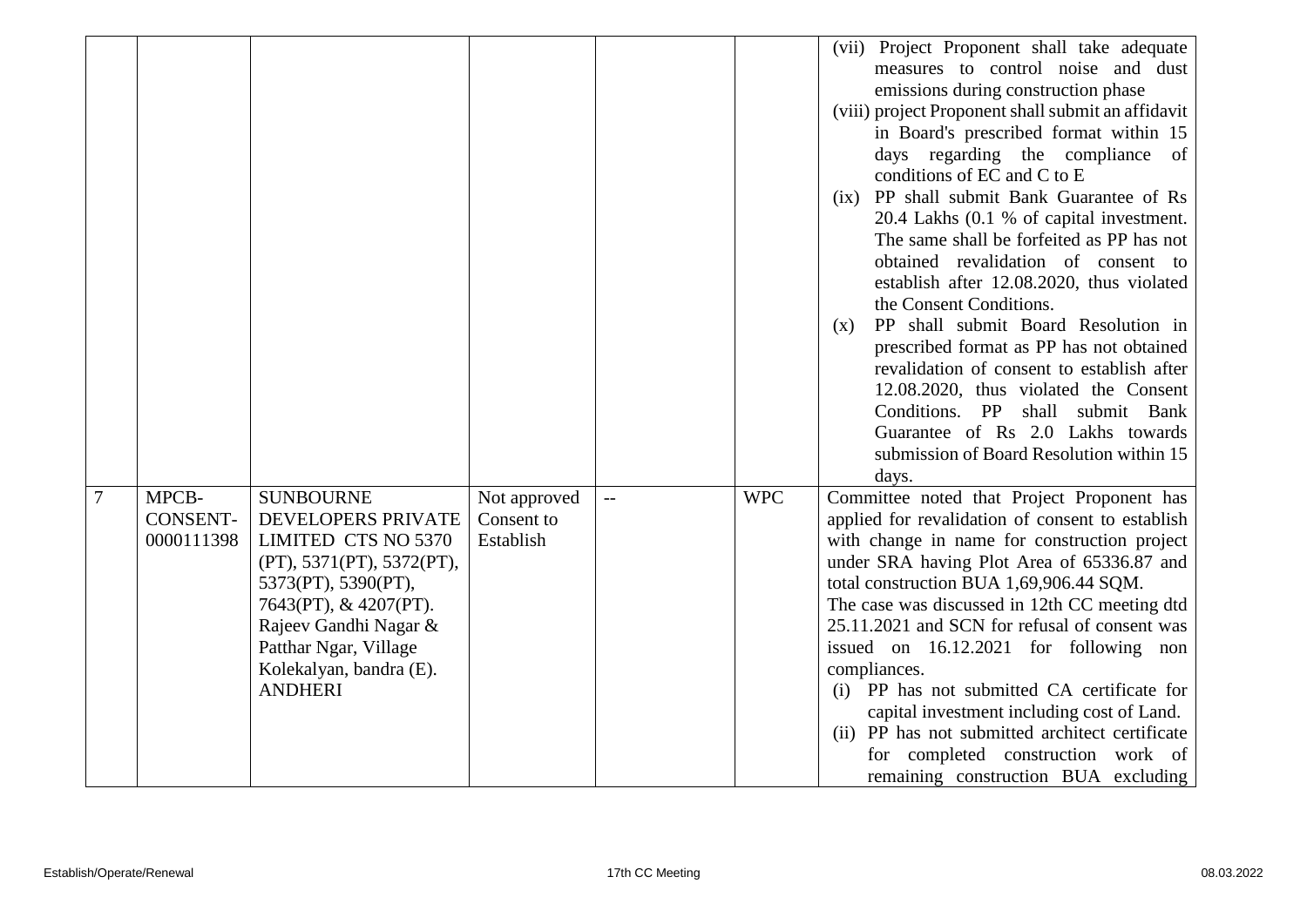|   |                                        |                                                                                                                                                                                                |                                                                                               |                                                                          |            | renewal of consent to operate (part-I) dtd<br>02.07.2021.<br>(iii) PP has not submitted details of revalidation<br>Environmental<br>of<br>Clearance<br>dtd<br>17.09.2018 which is valid upto 18.11.2021<br>Committee noted that PP has not submitted reply<br>to SCN till date. Therefore, it was decided to<br>issue final refusal with stop work directions.                                                                                                                                                                                                                                                                                                                                                                |
|---|----------------------------------------|------------------------------------------------------------------------------------------------------------------------------------------------------------------------------------------------|-----------------------------------------------------------------------------------------------|--------------------------------------------------------------------------|------------|-------------------------------------------------------------------------------------------------------------------------------------------------------------------------------------------------------------------------------------------------------------------------------------------------------------------------------------------------------------------------------------------------------------------------------------------------------------------------------------------------------------------------------------------------------------------------------------------------------------------------------------------------------------------------------------------------------------------------------|
| 8 | MPCB-<br><b>CONSENT-</b><br>0000117245 | Wellbuild Merchants Pvt.<br>Ltd., S. No. 63/1/1, 63/1/2<br>& $63/2$ S. No. $63/1/1$ ,<br>63/1/2 & 63/2, Near<br>Shantinagar Society,<br>Kondhwa, Tal Haveli,<br>Dist - Pune 411 048.<br>Haveli | Not approved<br>Consent to<br>Establish                                                       | $\overline{\phantom{a}}$                                                 | <b>WPC</b> | Committee noted that Project Proponent has<br>applied for Revalidation of Consent to Establish<br>with expansion for Residential construction<br>project having total plot area is 18000.00 sq.mt.<br>& Proposed Construction BUA 72032.18 sq.mt,<br>as per EC dt. 13.10.2017.<br>The case was discussed in 13th CC meeting dtd<br>25.11.2021 and SCN for refusal of consent was<br>issued on 14.12.2021 as PP has not submitted<br>NOC from CGWA, not submitted sanction plan,<br>architect certificate, water supply NOC, drainage<br>NOC, and fees on increased CI.<br>Committee noted that PP has not submitted reply<br>to SCN till date. Therefore, it was decided to<br>issue final refusal with stop work directions. |
| 9 | MPCB-<br><b>CONSENT-</b><br>0000117506 | M/S ENDOWORLD<br>HOSPITAL PVT.LTD.<br>GUT NO 723, IN FRONT<br>OF AIRPORT<br><b>CHIKALTHANA</b><br><b>AURANGABAD</b>                                                                            | Approved<br>Combined<br>Consent &<br><b>BMW</b><br>Authorization<br>, Consent to<br>Establish | Commissioning<br>of the unit or<br>five years<br>whichever is<br>earlier | <b>PSO</b> | It was decided to grant of Consent to Establish<br>to HCE after receipt of<br>Copy of previous BNH certificate of 100<br>(i)<br>beds.<br>C.A. certificate of C.I. 2021 with land<br>(ii)<br>cost and furniture fixture cost.<br>(iii)<br>Water budget including consumption of<br>water and generation of sewage and<br>effluent.<br>Details of laundry activity.<br>(iv)<br>NOC of CGWA for using Borewell<br>(v)<br>water.                                                                                                                                                                                                                                                                                                  |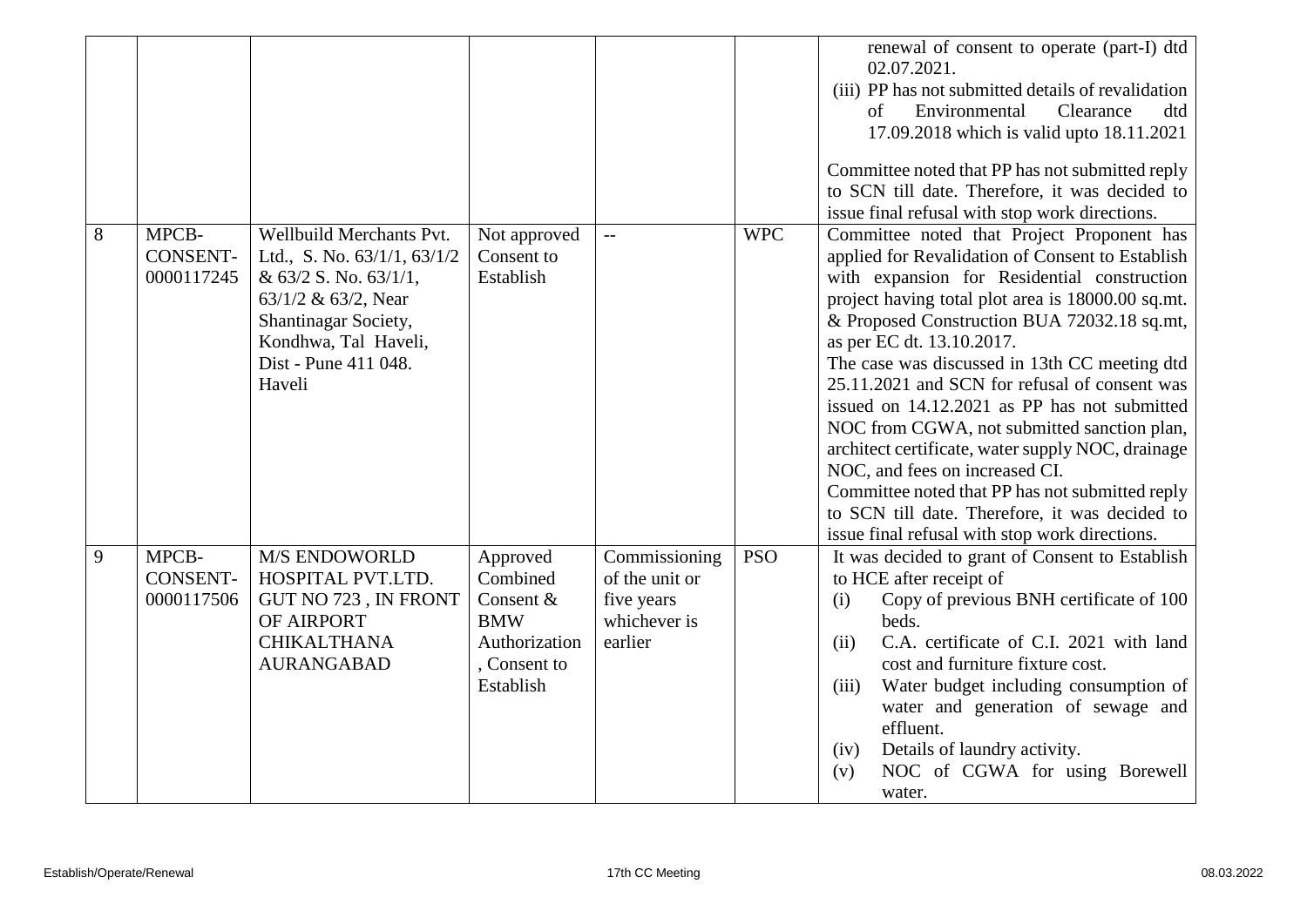|    |                                        |                                                                                                                                               |                                     |                                                                          |            | Details of B.G. submission of Rs.1.0<br>(vi)<br>lakh.<br>Bifurcated category and quantity as per<br>(vii)<br>BMWM Rules, 2016.                                                                                                                                                                                                                                                                                                                                                                                                                                                                                                                                                                                                                                                                                                                                                                                                                                                                                                                                                                                                                                                                                                                                                                                                                                                |
|----|----------------------------------------|-----------------------------------------------------------------------------------------------------------------------------------------------|-------------------------------------|--------------------------------------------------------------------------|------------|-------------------------------------------------------------------------------------------------------------------------------------------------------------------------------------------------------------------------------------------------------------------------------------------------------------------------------------------------------------------------------------------------------------------------------------------------------------------------------------------------------------------------------------------------------------------------------------------------------------------------------------------------------------------------------------------------------------------------------------------------------------------------------------------------------------------------------------------------------------------------------------------------------------------------------------------------------------------------------------------------------------------------------------------------------------------------------------------------------------------------------------------------------------------------------------------------------------------------------------------------------------------------------------------------------------------------------------------------------------------------------|
| 10 | MPCB-<br><b>CONSENT-</b><br>0000116928 | <b>Inventys Research</b><br>Company Pvt. Ltd. Plot<br>No.-SZ-14 &15, MIDC<br>Butibori, Dist.-Nagpur<br>MIDC Butibori, Dist.-<br>Nagpur Nagpur | Approved<br>Consent to<br>Establish | Commissioning<br>of the unit or<br>five years<br>whichever is<br>earlier | <b>AST</b> | Committee noted that Project Proponent has<br>applied for consent to establish for Greenfield<br>project for manufacturing of API Intermediates,<br>Fine Chemicals, Agro Actives, Speciality<br>Chemicals. The project is proposed at Plot No.<br>SZ -14 & 15, MIDC Butibori, Nagpur. PP has<br>obtained the E.C from MoEF & CC, GoI on<br>03.08.2021. PP has proposed segregation of<br>strong and weak stream and provision of<br>separate treatment for strong stream. SRO has<br>reported that the Butibori CETP is already<br>reached upto it maximum capacity and existing<br>CETP is not capable to handle additional load<br>and expansion of Butibori CETP is proposed.<br>After due deliberations, it was decided to<br>consider the case for grant of consent to establish<br>with following conditions.<br>The 1 <sup>st</sup> Consent to Operate will be<br>(i)<br>considered for weak stream CETP<br>discharge i.e 714 CMD, if CETP Butibori<br>expansion 5 MLD capacity will be<br>completed or else PP shall achieve ZLD, if<br>new CETP expansion is not commissioned.<br>(ii) PP shall install $(24 \times 7)$ OCEMS system as<br>per the CPCB guidelines for measurement<br>of stack emissions and ETP outlet and the<br>data to be transmitted to the CPCB and<br>MPCB server.<br>(iii)Industry shall restrict the freshwater<br>consumption to 1465 CMD. |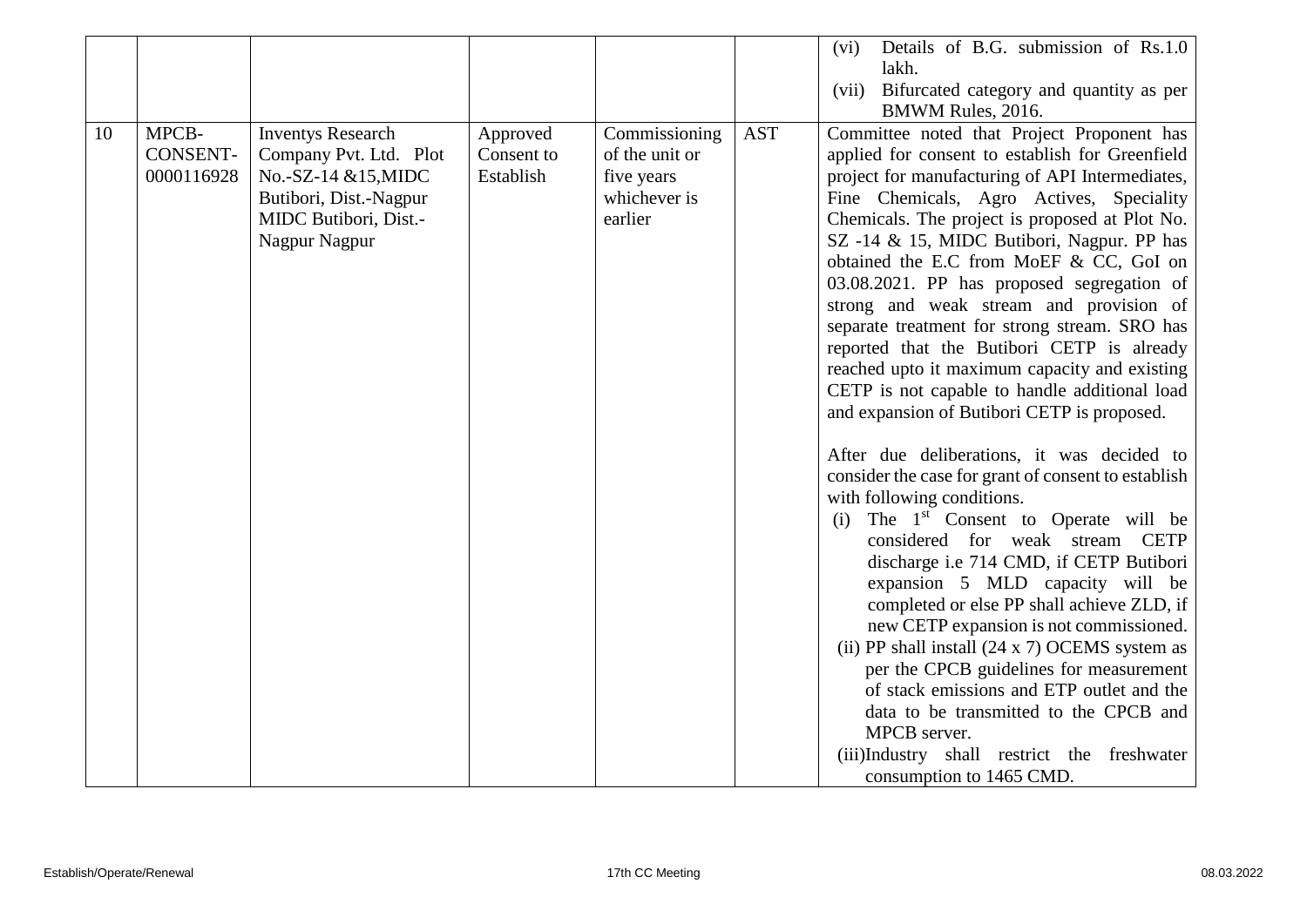|    |                                        |                                                                                                                                                                       |                                     |                                                                             |            | (iv)PP shall comply with the conditions<br>stipulated in Consent and E.C and shall<br>submit the BG of Rs.10.0 lakh towards<br>compliance of the same.<br>(v) The By-product mentioned as other<br>products shall be considered as Hazardous<br>Waste. Industry shall apply separately for<br>By-product before By-product Committee                                                                                                                                                                                                                                                                                                                                                                                                                                                                                                                                                                                                                                                                                                                                        |
|----|----------------------------------------|-----------------------------------------------------------------------------------------------------------------------------------------------------------------------|-------------------------------------|-----------------------------------------------------------------------------|------------|-----------------------------------------------------------------------------------------------------------------------------------------------------------------------------------------------------------------------------------------------------------------------------------------------------------------------------------------------------------------------------------------------------------------------------------------------------------------------------------------------------------------------------------------------------------------------------------------------------------------------------------------------------------------------------------------------------------------------------------------------------------------------------------------------------------------------------------------------------------------------------------------------------------------------------------------------------------------------------------------------------------------------------------------------------------------------------|
| 11 | MPCB-<br><b>CONSENT-</b><br>0000115335 | M/S ATTIVO<br><b>ECONOMIC ZONE</b><br>(MUMBAI) PVT LTD<br><b>AT VILLAGE</b><br>SHAHABAJ &<br><b>DEHENKONI AT</b><br><b>VILLAGE SHAHABAJ &amp;</b><br>DEHENKONI ALIBAG | Approved<br>Consent to<br>Establish | Commissioning<br>of the Project or<br>14.06.2026<br>whichever is<br>earlier | <b>WPC</b> | It was decided to grant revalidation of Consent<br>to Establish for Construction of SEZ project<br>having total Plot area 1007454 Sq.Mtrs, &<br>proposed total construction BUA 735078<br>Sq. Mtrs. by imposing following conditions.<br>PP shall comply with the conditions<br>(i)<br>stipulated in consent conditions and<br>submit BG of Rs. 10 Lakhs towards<br>compliance of the same.<br>PP shall obtain Environmental Clearance<br>(ii)<br>for proposed construction project. PP shall<br>not take any effective steps towards the<br>construction without obtaining prior<br><b>Environmental Clearance from competent</b><br>Authority.<br>(iii) PP shall install online monitoring system<br>to the O/L of STP for monitoring pH,<br>Flow, BOD, TSS.<br>The treated domestic effluent shall be 60<br>(iv)<br>% recycled for secondary purpose such as<br>toilet flushing, air conditioning, cooling<br>tower make up, firefighting etc. and<br>reaming shall be utilized on land for<br>gardening and connected to the sewerage<br>system provided by local body. |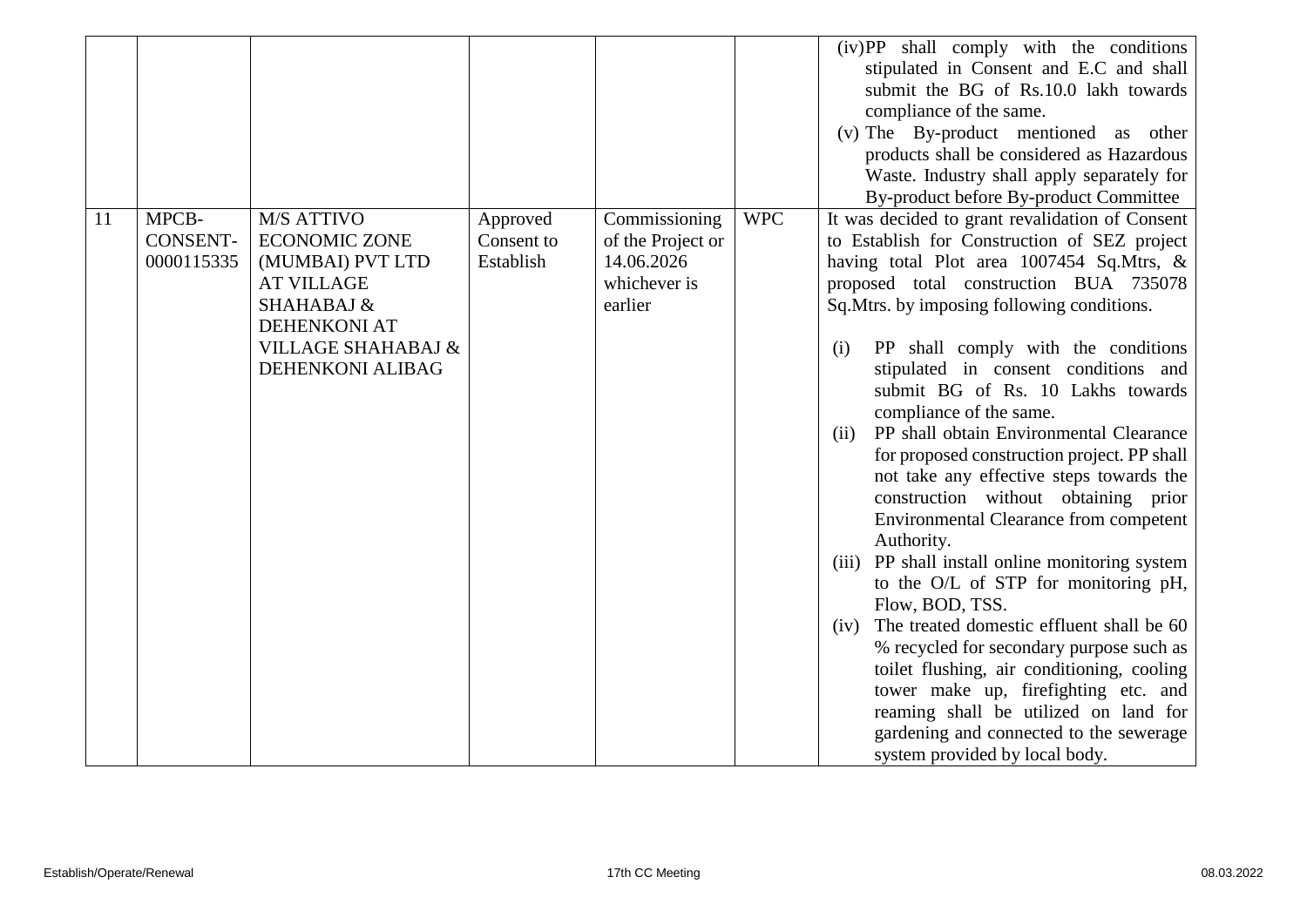| 12 | MPCB-                         | <b>EASTSIDE BUSINESS</b>                                                                                | Approved                | Commissioning                                           | <b>WPC</b> | Project Proponent shall provide Organic<br>(v)<br>waste digester with composting facility or<br>Bio-gas digester with composting facility.<br>(vi) Project Proponent shall make provision of<br>charging port for Electric vehicles in at<br>least 40% total available parking area<br>(vii) PP shall comply with the provision of<br>Construction $\&$<br>Demolition<br>Waste<br>management Rules 2016.<br>(viii) Project Proponent shall take adequate<br>measures to control noise and dust<br>emissions during construction phase.<br>(ix) Project Proponent shall submit<br>an<br>affidavit in Board's prescribed format<br>within 15 days regarding the compliance<br>of conditions of C to E.<br>Committee noted that Project Proponent has                                                                             |
|----|-------------------------------|---------------------------------------------------------------------------------------------------------|-------------------------|---------------------------------------------------------|------------|--------------------------------------------------------------------------------------------------------------------------------------------------------------------------------------------------------------------------------------------------------------------------------------------------------------------------------------------------------------------------------------------------------------------------------------------------------------------------------------------------------------------------------------------------------------------------------------------------------------------------------------------------------------------------------------------------------------------------------------------------------------------------------------------------------------------------------|
|    | <b>CONSENT-</b><br>0000117148 | <b>PARK PRIVATE</b><br>LIMITED, Survey No<br>210, Final Plot No. 71<br>Kalyani Nagar, Yerwada<br>Haveli | Consent to<br>Establish | of the unit or<br>16.09.2024<br>whichever is<br>earlier |            | applied for Consent to establish for expansion<br>and change in name for IT park construction<br>project having total plot area of 7787.0 SqM and<br>proposed total construction BUA of 45348.16<br>SqM.<br>The case was discussed in 14th CC meeting and<br>SCN for refusal of consent was issued on<br>30.12.2021 as PP has not submitted COI for<br>change in name from M/s New Level Business<br>Centre LLP to M/s Eastside Business Park Pvt<br>Ltd; PP has not submitted approved layout plan<br>/sanction<br>IOD/<br>Commencement<br>plan/<br>Certificate; PP has not submitted water supply<br>NOC, drainage NOC.<br>Committee noted the reply submitted by PP on<br>07.01.2022 along with approved layout plan,<br>water supply and drainage NOC and submitted<br>that the land is sold to Eastside Business Park Pvt |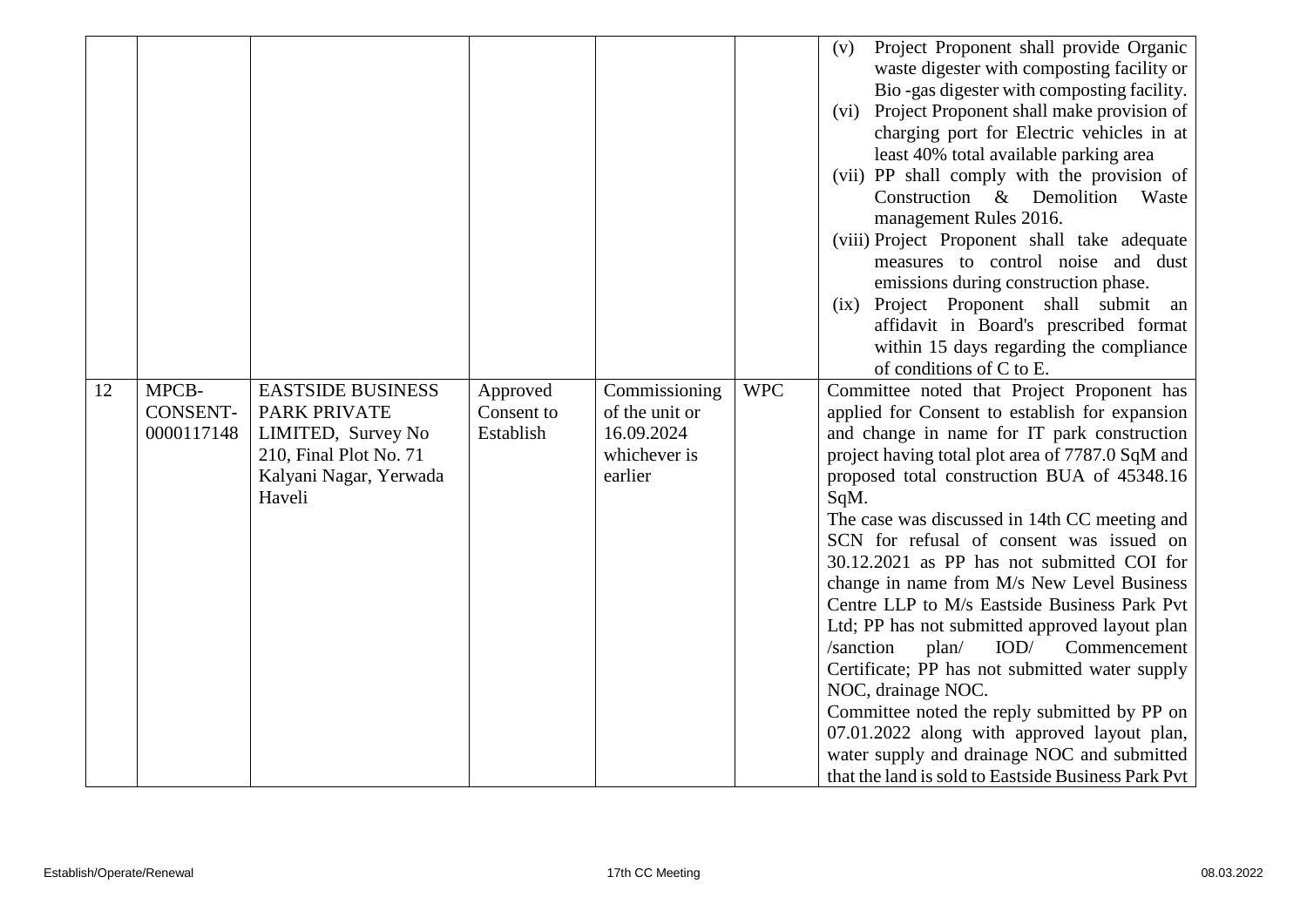|  |  |  | Ltd. PP has submitted COI and land ownership                   |
|--|--|--|----------------------------------------------------------------|
|  |  |  | document along with property card.                             |
|  |  |  | After due deliberation, it was decided to grant                |
|  |  |  | Consent to establish for expansion with change                 |
|  |  |  | in name for IT park construction project having                |
|  |  |  | total plot area of 7787.0 SqM and proposed total               |
|  |  |  | construction BUA of 45348.16 SqM by                            |
|  |  |  | imposing following conditions.                                 |
|  |  |  | PP shall obtain Environmental Clearance<br>(i)                 |
|  |  |  | for proposed expansion in construction                         |
|  |  |  | project. PP shall not take any effective                       |
|  |  |  | steps towards the construction without                         |
|  |  |  | obtaining prior Environmental Clearance.                       |
|  |  |  | PP shall comply with the conditions<br>(ii)                    |
|  |  |  | stipulated in consent conditions and                           |
|  |  |  | submit BG of Rs. 10 Lakhs towards                              |
|  |  |  | compliance of the same.                                        |
|  |  |  | PP shall install online monitoring system<br>(iii)             |
|  |  |  | to the O/L of STP for monitoring pH,                           |
|  |  |  | Flow, BOD, TSS.                                                |
|  |  |  | The treated domestic effluent shall be 60<br>(iv)              |
|  |  |  | % recycled for secondary purpose such as                       |
|  |  |  | toilet flushing, air conditioning, cooling                     |
|  |  |  | tower make up, firefighting etc. and                           |
|  |  |  | reaming shall be utilized on land for                          |
|  |  |  | gardening and connected to the sewerage                        |
|  |  |  | system provided by local body.                                 |
|  |  |  | Project Proponent shall provide Organic<br>(v)                 |
|  |  |  | waste digester with composting facility or                     |
|  |  |  | Bio-gas digester with composting facility.                     |
|  |  |  | Project Proponent shall make provision of<br>(v <sub>1</sub> ) |
|  |  |  | charging port for Electric vehicles in at                      |
|  |  |  | least 40% total available parking area                         |
|  |  |  | (vii) PP shall comply with the provision of                    |
|  |  |  | Construction & Demolition<br>Waste                             |
|  |  |  | management Rules 2016.                                         |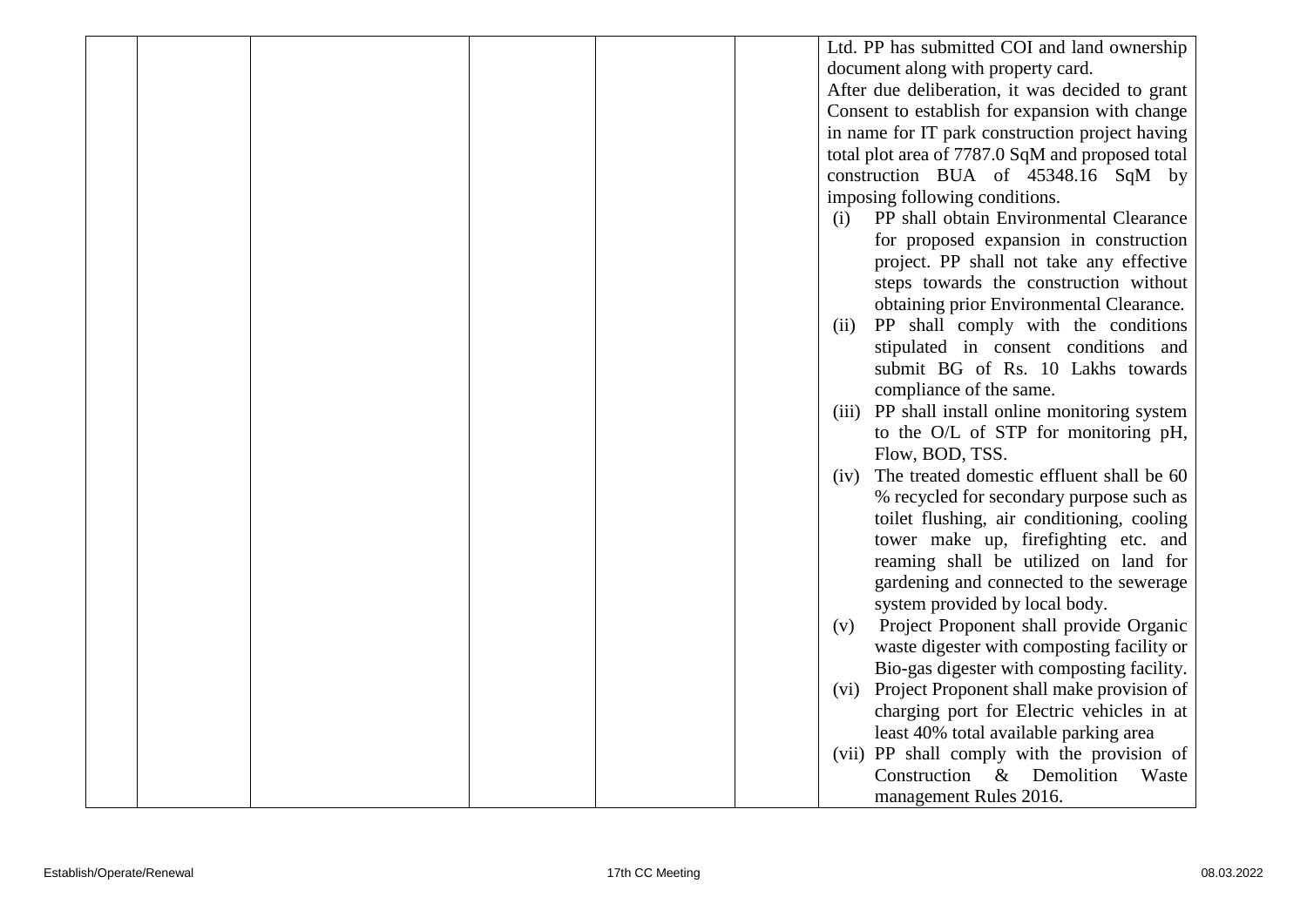|    |                                        |                                                                                            |                                     |                                                                             |            | (viii) Project Proponent shall take adequate<br>measures to control noise and dust<br>emissions during construction phase<br>(ix) project Proponent shall submit an affidavit<br>in Board's prescribed format within 15<br>days regarding the compliance of<br>conditions of C to E<br>The consent shall be issued with overriding<br>effect on earlier consent to establish dtd<br>16.09.2019.                                                                                                                                                                                                                                                                                                                                                                                                                                                                                                                                                                                                                                                                                                                                                                                            |
|----|----------------------------------------|--------------------------------------------------------------------------------------------|-------------------------------------|-----------------------------------------------------------------------------|------------|--------------------------------------------------------------------------------------------------------------------------------------------------------------------------------------------------------------------------------------------------------------------------------------------------------------------------------------------------------------------------------------------------------------------------------------------------------------------------------------------------------------------------------------------------------------------------------------------------------------------------------------------------------------------------------------------------------------------------------------------------------------------------------------------------------------------------------------------------------------------------------------------------------------------------------------------------------------------------------------------------------------------------------------------------------------------------------------------------------------------------------------------------------------------------------------------|
| 13 | MPCB-<br><b>CONSENT-</b><br>0000119108 | Proposed Residential &<br>Commercial project at<br>Survey No. 39, 39 Part<br>Kiwale Haveli | Approved<br>Consent to<br>Establish | Commissioning<br>of the project or<br>five years<br>whichever is<br>earlier | <b>WPC</b> | Committee noted that Project Proponent has<br>applied for Consent to Establish for residential<br>and commercial building construction project<br>having total plot area 10000 sq.mt. & Proposed<br>Construction BUA 64320.96 sq.mt.<br>The case was discussed in 14th CC meeting dtd<br>29.11.2021 and Show Cause Notice for refusal<br>of consent was issued on 24.12.2021 as PP has<br>not submitted details of STP, OWC, sanction<br>plan, drainage NOC, water supply NOC.<br>Committee noted the reply submitted by PP on<br>29.12.2021 along with details of STP and OWC,<br>sanction plan.<br>After due deliberation, it was decided to grant<br>Consent to Establish for residential and<br>commercial building construction project having<br>total plot area 10000 sq.mt. & Proposed total<br>Construction BUA 64320.96 sq.mt by imposing<br>following conditions.<br>PP shall obtain Environmental Clearance<br>(i)<br>for proposed construction project. PP shall<br>not take any effective steps towards the<br>construction without obtaining prior<br><b>Environmental Clearance.</b><br>PP shall comply with the conditions<br>(i)<br>stipulated in consent conditions and |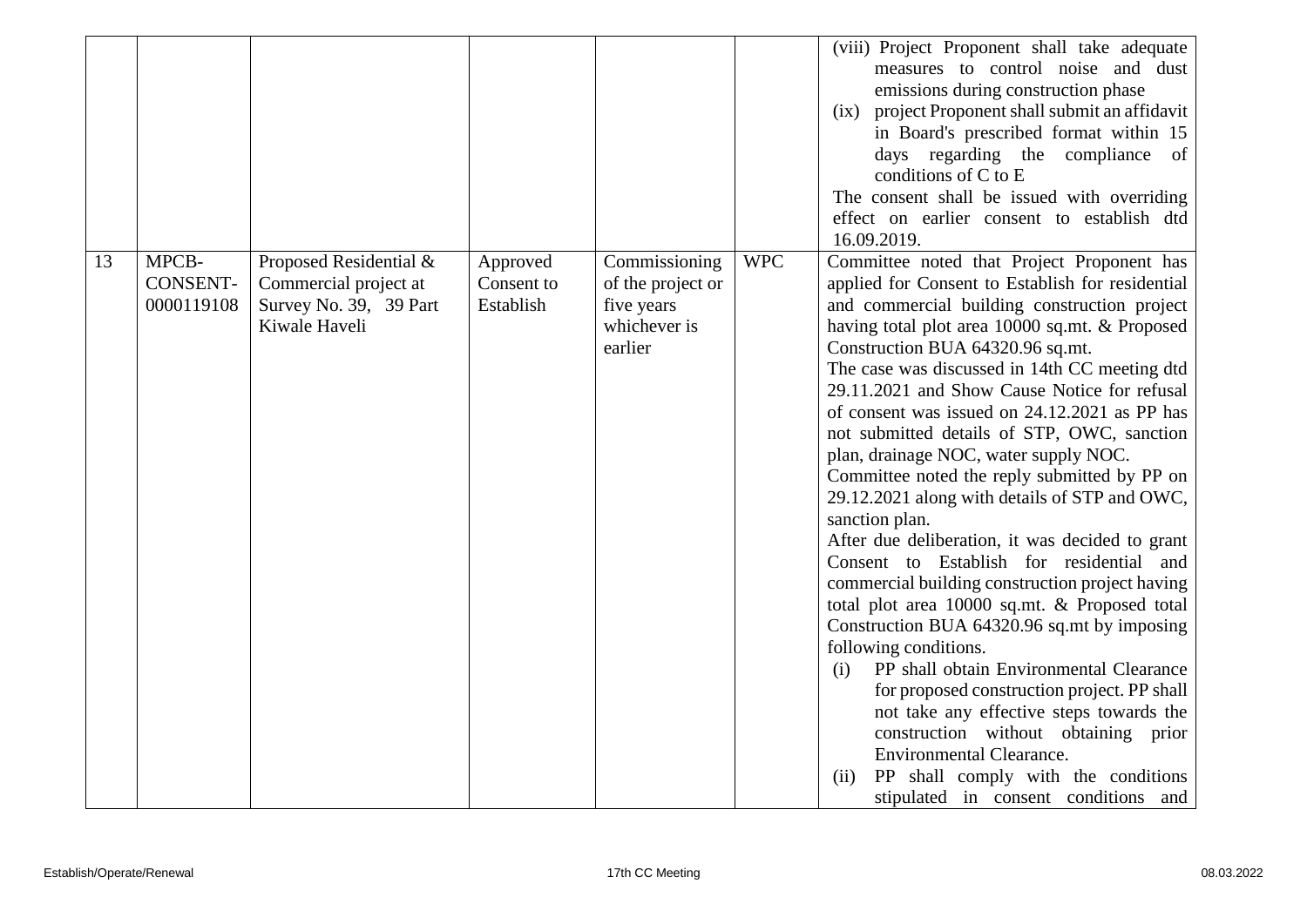|    |                                        |                                                                                      |                                           |                                               |            | submit BG of Rs. 10 Lakhs towards<br>compliance of the same.<br>(iii) PP shall install online monitoring system<br>to the O/L of STP for monitoring pH,<br>Flow, BOD, TSS.<br>The treated domestic effluent shall be 60<br>(iv)<br>% recycled for secondary purpose such as<br>toilet flushing, air conditioning, cooling<br>tower make up, firefighting etc. and<br>reaming shall be utilized on land for<br>gardening and connected to the sewerage<br>system provided by local body.<br>Project Proponent shall provide Organic<br>(v)<br>waste digester with composting facility or<br>Bio-gas digester with composting facility.<br>(vi) Project Proponent shall make provision of<br>charging port for Electric vehicles in at<br>least 40% total available parking area<br>(vii) PP shall comply with the provision of<br>Construction & Demolition<br>Waste<br>management Rules 2016.<br>(viii) Project Proponent shall take adequate<br>measures to control noise and dust<br>emissions during construction phase<br>(ix) project Proponent shall submit an affidavit<br>in Board's prescribed format within 15<br>days regarding the compliance<br>of<br>conditions of C to E. |
|----|----------------------------------------|--------------------------------------------------------------------------------------|-------------------------------------------|-----------------------------------------------|------------|------------------------------------------------------------------------------------------------------------------------------------------------------------------------------------------------------------------------------------------------------------------------------------------------------------------------------------------------------------------------------------------------------------------------------------------------------------------------------------------------------------------------------------------------------------------------------------------------------------------------------------------------------------------------------------------------------------------------------------------------------------------------------------------------------------------------------------------------------------------------------------------------------------------------------------------------------------------------------------------------------------------------------------------------------------------------------------------------------------------------------------------------------------------------------------------|
| 14 | MPCB-<br><b>CONSENT-</b><br>0000117933 | ARV New Town S. No<br>14/1, 14/2, 14/3, 14/4,<br>$14/5$ , $14/6$ , $14/7$ , $15/4$ , | Approved<br>Revalidation<br>of Consent to | Commissioning<br>of the unit or<br>30.04.2025 | <b>WPC</b> | Committee noted that Project Proponent has<br>applied for Revalidation of Consent to Establish<br>for residential and commercial<br>building                                                                                                                                                                                                                                                                                                                                                                                                                                                                                                                                                                                                                                                                                                                                                                                                                                                                                                                                                                                                                                             |
|    |                                        | 16/3/3, Pisoli, Tal. Haveli,<br>Dist Pune Pisoli, Haveli                             | Establish                                 | whichever is<br>earlier                       |            | construction project having total plot area<br>59,100.00 SqM & Proposed total Construction<br>BUA 1,08,426.53 SqM as per EC dt. 26.03.2019.<br>The case was discussed in 14th CC meeting $\&$<br>SCN for refusal of consent was issued on                                                                                                                                                                                                                                                                                                                                                                                                                                                                                                                                                                                                                                                                                                                                                                                                                                                                                                                                                |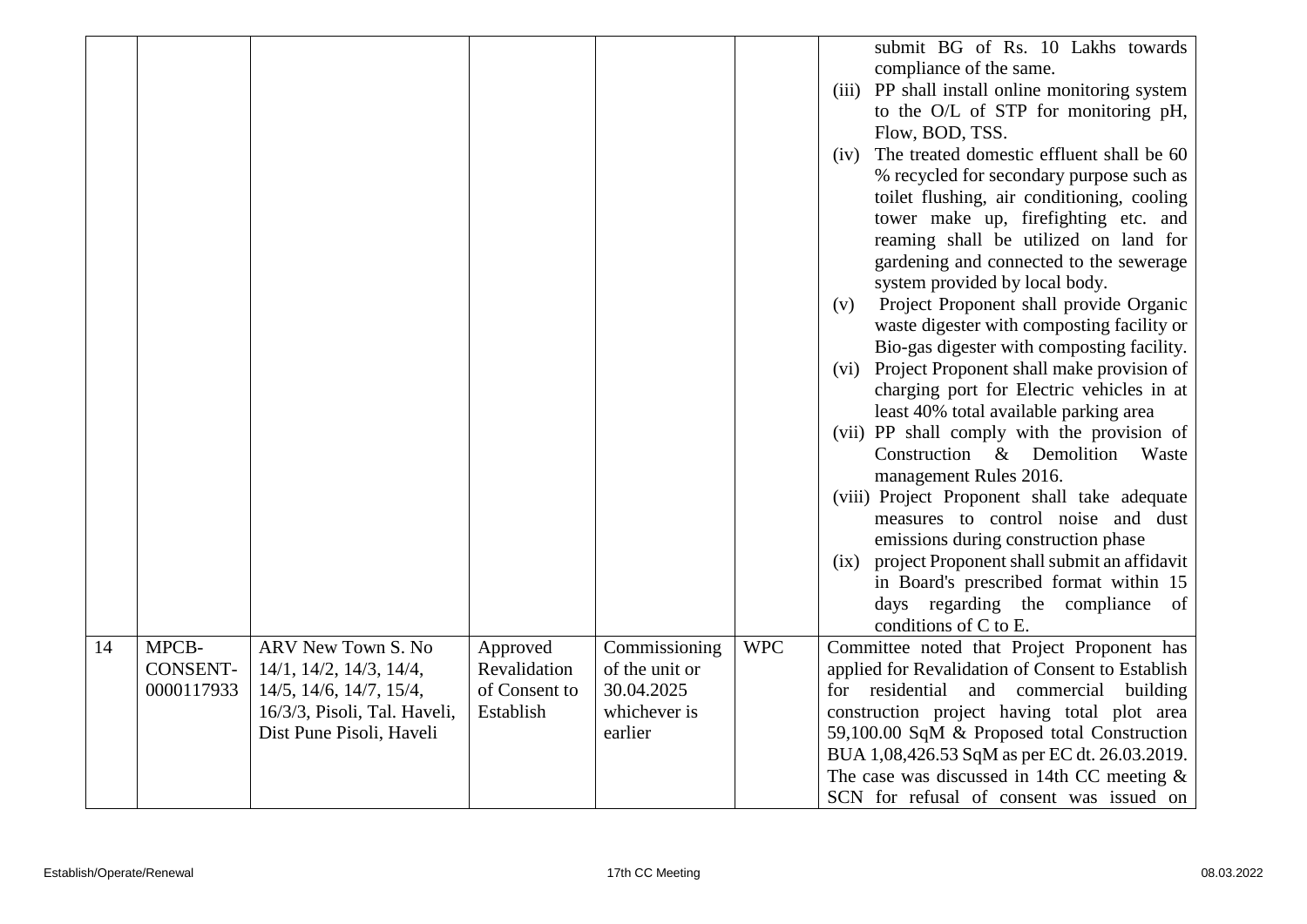|  |  |  | 24.12.2021 as PP has not submitted details of BG                                         |
|--|--|--|------------------------------------------------------------------------------------------|
|  |  |  | and not applied for renewal of consent to operate                                        |
|  |  |  | (part).                                                                                  |
|  |  |  | Committee noted the reply submitted by PP on                                             |
|  |  |  | 22.012.2021 along with details of BG. PP has                                             |
|  |  |  | applied for renewal of consent to operate (part0I)                                       |
|  |  |  | vide UAN No 124037.                                                                      |
|  |  |  | After due deliberation, it was decided to grant                                          |
|  |  |  | Revalidation of Consent to Establish for                                                 |
|  |  |  | residential<br>and<br>commercial<br>building                                             |
|  |  |  | construction project having total plot area                                              |
|  |  |  | 59,100.00 SqM & Proposed total Construction                                              |
|  |  |  | BUA 1,08,426.53 SqM as per EC dt. 26.03.2019                                             |
|  |  |  | by imposing following conditions                                                         |
|  |  |  | (i) PP shall comply with the conditions                                                  |
|  |  |  | stipulated in Environmental Clearance and                                                |
|  |  |  | consent conditions and submit BG of Rs.                                                  |
|  |  |  | 10 Lakhs towards compliance of the same.                                                 |
|  |  |  | PP shall install online monitoring system<br>(ii)                                        |
|  |  |  | to the O/L of STP for monitoring pH,                                                     |
|  |  |  | Flow, BOD, TSS.                                                                          |
|  |  |  | The treated domestic effluent shall be 60<br>(iii)                                       |
|  |  |  | % recycled for secondary purpose such as                                                 |
|  |  |  | toilet flushing, air conditioning, cooling                                               |
|  |  |  | tower make up, firefighting etc. and                                                     |
|  |  |  | reaming shall be utilized on land for                                                    |
|  |  |  | gardening and connected to the sewerage                                                  |
|  |  |  | system provided by local body.                                                           |
|  |  |  | Project Proponent shall provide Organic<br>(iv)                                          |
|  |  |  | waste digester with composting facility or<br>Bio-gas digester with composting facility. |
|  |  |  | Project Proponent shall make provision of                                                |
|  |  |  | (v)<br>charging port for Electric vehicles in at                                         |
|  |  |  | least 40% total available parking area                                                   |
|  |  |  |                                                                                          |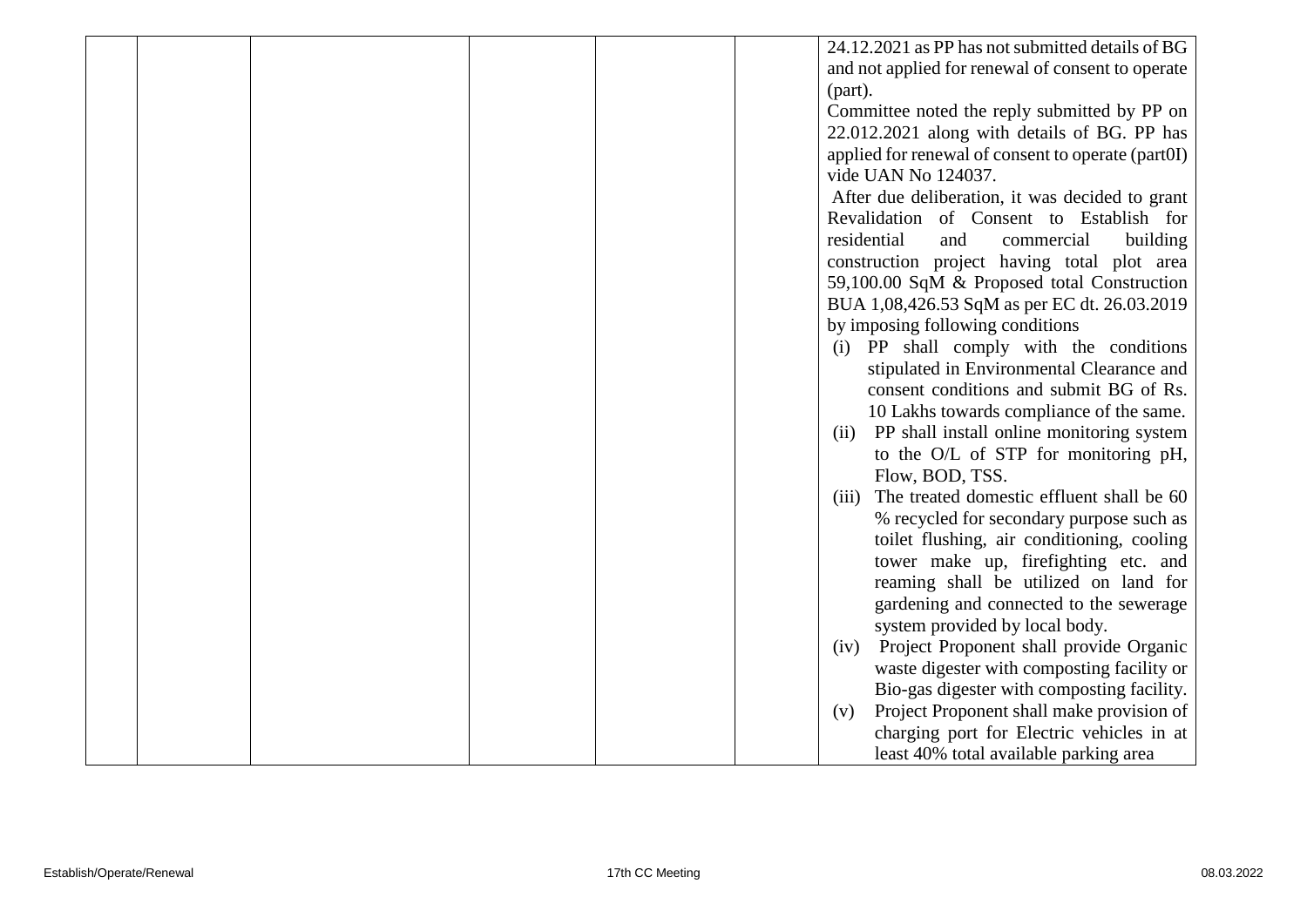|    |                 |                        |            |                |            | (vi) PP shall comply with the provision of         |
|----|-----------------|------------------------|------------|----------------|------------|----------------------------------------------------|
|    |                 |                        |            |                |            | Construction & Demolition Waste                    |
|    |                 |                        |            |                |            | management Rules 2016.                             |
|    |                 |                        |            |                |            | (vii) Project Proponent shall take adequate        |
|    |                 |                        |            |                |            | measures to control noise and dust                 |
|    |                 |                        |            |                |            | emissions during construction phase                |
|    |                 |                        |            |                |            | (viii) project Proponent shall submit an affidavit |
|    |                 |                        |            |                |            | in Board's prescribed format within 15             |
|    |                 |                        |            |                |            | days regarding the compliance of                   |
|    |                 |                        |            |                |            | conditions of EC and C to E                        |
|    |                 |                        |            |                |            | (ix) PP shall submit Bank Guarantee of Rs          |
|    |                 |                        |            |                |            | 16.46 Lakhs (0.1 % of capital investment).         |
|    |                 |                        |            |                |            | The same shall be forfeited as PP has not          |
|    |                 |                        |            |                |            | obtained revalidation of consent to                |
|    |                 |                        |            |                |            | establish after 30.04.2020, thus violated          |
|    |                 |                        |            |                |            | the Consent Conditions.                            |
|    |                 |                        |            |                |            | PP shall submit Board Resolution in<br>(X)         |
|    |                 |                        |            |                |            | prescribed format as PP has not obtained           |
|    |                 |                        |            |                |            | revalidation of consent to establish after         |
|    |                 |                        |            |                |            | 30.04.2020, thus violated the Consent              |
|    |                 |                        |            |                |            | Conditions. PP<br>shall submit Bank                |
|    |                 |                        |            |                |            | Guarantee of Rs 2.0 Lakhs towards                  |
|    |                 |                        |            |                |            | submission of Board Resolution within 15           |
|    |                 |                        |            |                |            | days.                                              |
| 15 | MPCB-           | M/S. SELENITE          | Approved   | Commissioning  | <b>WPC</b> | Committee noted that Project Proponent has         |
|    | <b>CONSENT-</b> | PROPERTIES LLP         | Consent to | of the unit or |            | applied for Consent to Establish for Residential   |
|    | 0000120006      | SR.NO. 44/5/1, 44/6/1, | Establish  | five years     |            | and Commercial Construction project having         |
|    |                 | 44/6/2 & 44/7 AT       |            | whichever is   |            | total plot area 31044.00 SqM & Proposed            |
|    |                 | BALEWADI, TAL -        |            | earlier        |            | Construction BUA 132836.00 SqM.                    |
|    |                 | HAVELI, DIST - PUNE.   |            |                |            | The case was discussed in 14th CC meeting and      |
|    |                 | <b>BALEWADI HAVELI</b> |            |                |            | SCN for refusal of consent was issued on           |
|    |                 |                        |            |                |            | 24.12.2021 as PP has not submitted water supply    |
|    |                 |                        |            |                |            | NOC, drainage NOC, CC.                             |
|    |                 |                        |            |                |            | Committee noted the reply submitted PP has         |
|    |                 |                        |            |                |            | submitted reply on 18.01.2022 along with           |
|    |                 |                        |            |                |            | documents.                                         |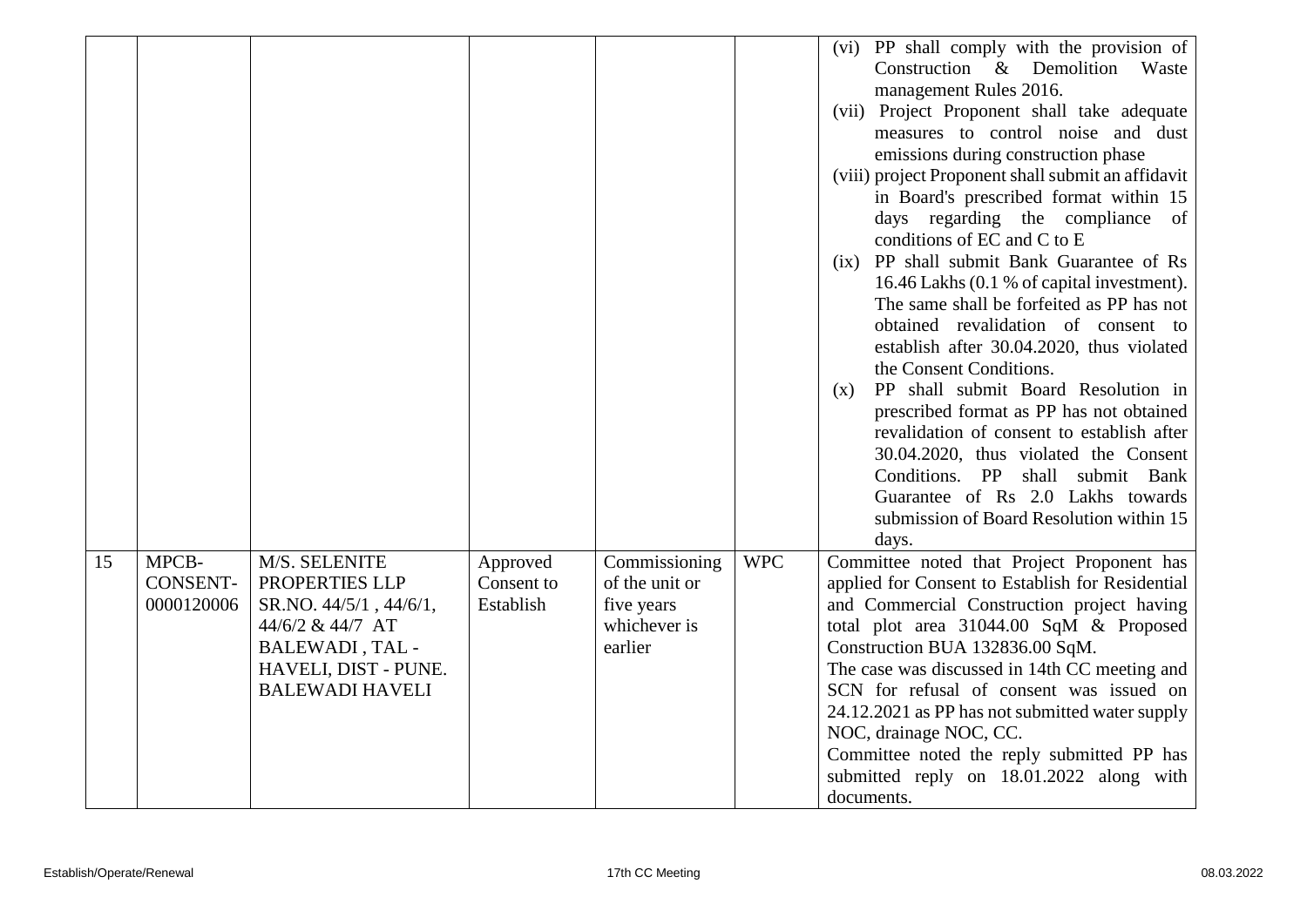|  |  |  | After due deliberation, it was decided to grant |
|--|--|--|-------------------------------------------------|
|  |  |  | Consent to Establish for Residential and        |
|  |  |  | Commercial Construction project having total    |
|  |  |  | plot area 31044.00 SqM & Proposed               |
|  |  |  | Construction BUA 132836.00 SqM by imposing      |
|  |  |  | following conditions.                           |
|  |  |  | PP shall obtain Environmental Clearance<br>(i)  |
|  |  |  | for proposed construction project. PP shall     |
|  |  |  | not take any effective steps towards the        |
|  |  |  | construction without obtaining prior            |
|  |  |  | <b>Environmental Clearance.</b>                 |
|  |  |  | PP shall comply with the conditions<br>(ii)     |
|  |  |  | stipulated in consent conditions and            |
|  |  |  | submit BG of Rs. 10 Lakhs towards               |
|  |  |  | compliance of the same.                         |
|  |  |  | (iii) PP shall install online monitoring system |
|  |  |  | to the O/L of STP for monitoring pH,            |
|  |  |  | Flow, BOD, TSS.                                 |
|  |  |  | (iv) The treated domestic effluent shall be 60  |
|  |  |  | % recycled for secondary purpose such as        |
|  |  |  | toilet flushing, air conditioning, cooling      |
|  |  |  | tower make up, firefighting etc. and            |
|  |  |  | reaming shall be utilized on land for           |
|  |  |  | gardening and connected to the sewerage         |
|  |  |  | system provided by local body.                  |
|  |  |  | Project Proponent shall provide Organic<br>(v)  |
|  |  |  | waste digester with composting facility or      |
|  |  |  | Bio-gas digester with composting facility.      |
|  |  |  | (vi) Project Proponent shall make provision of  |
|  |  |  | charging port for Electric vehicles in at       |
|  |  |  | least 40% total available parking area          |
|  |  |  | (vii) PP shall comply with the provision of     |
|  |  |  | Construction & Demolition<br>Waste              |
|  |  |  |                                                 |
|  |  |  | management Rules 2016.                          |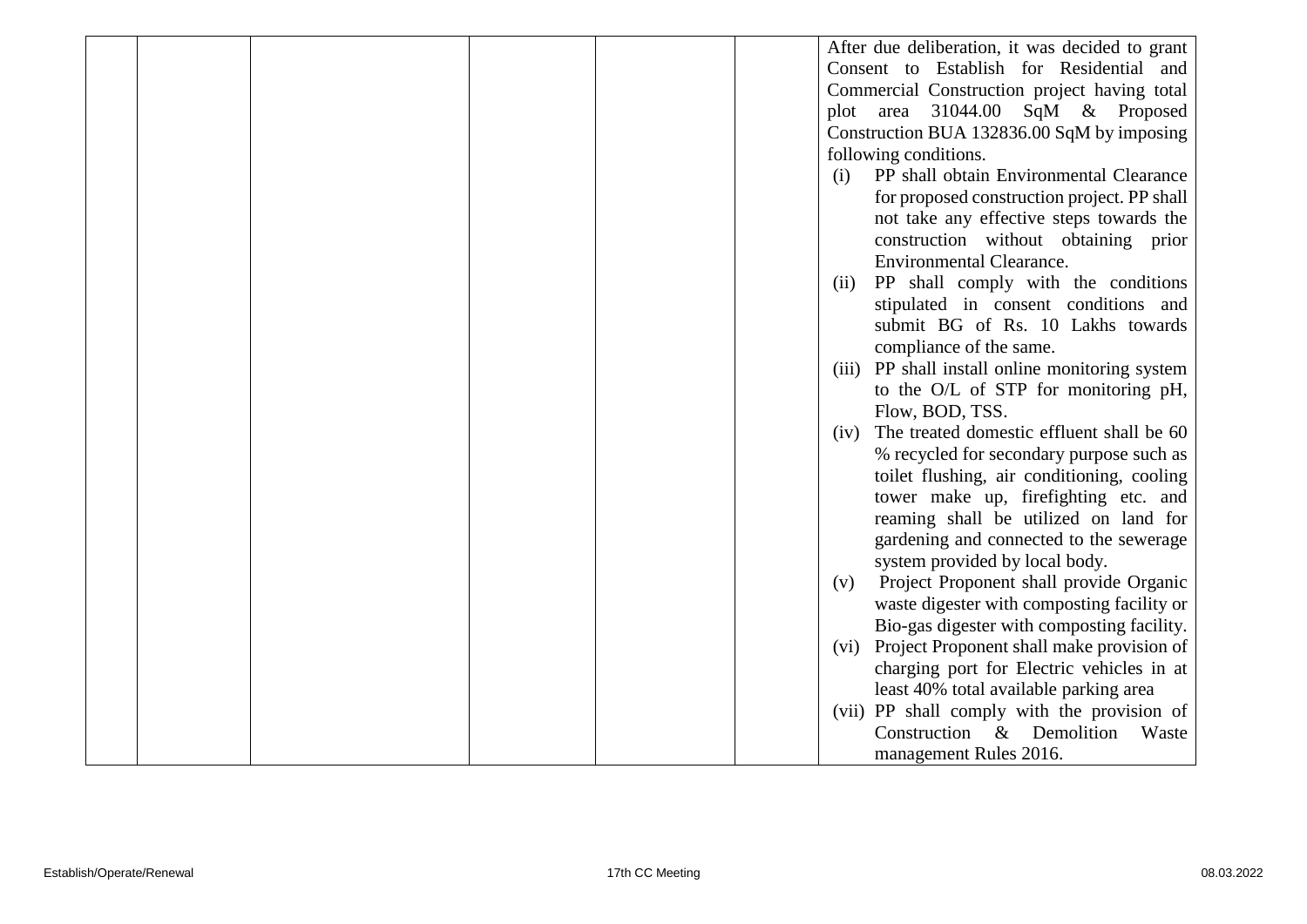|    |                                 |                                                                           |                                         |            | (viii) Project Proponent shall take adequate<br>measures to control noise and dust<br>emissions during construction phase.<br>(ix) Project Proponent shall submit<br>an<br>affidavit in Board's prescribed format<br>within 15 days regarding the compliance<br>of conditions of C to E.                                                                                                                                                                                                                                                                                                                                                                                                                                                                                                                                                                                                                                                                                                                                                                                                                                          |
|----|---------------------------------|---------------------------------------------------------------------------|-----------------------------------------|------------|-----------------------------------------------------------------------------------------------------------------------------------------------------------------------------------------------------------------------------------------------------------------------------------------------------------------------------------------------------------------------------------------------------------------------------------------------------------------------------------------------------------------------------------------------------------------------------------------------------------------------------------------------------------------------------------------------------------------------------------------------------------------------------------------------------------------------------------------------------------------------------------------------------------------------------------------------------------------------------------------------------------------------------------------------------------------------------------------------------------------------------------|
| 16 | MPCB-<br>CONSENT-<br>0000113179 | Balaji Realty Sr.No.-12<br>Hissa No. $1(P)$ Mhalunge<br>Mulshi, Dist Pune | Not Approved<br>Consent to<br>Establish | <b>WPC</b> | Committee noted that PP has applied for Project<br>Proponent has applied for Consent to Establish<br>for expansion in construction project having total<br>plot area of 26600 Sq.mtr and proposed total<br>Construction BUA 82298.56 Sq.mtr as per EC<br>dtd. 31.03.2020. However as per specific<br>condition of EC, the total construction BUA is<br>70534.76 Sq.M.<br>After due deliberation, it was decided to issue<br>Show Cause Notice for refusal of consent for<br>following non compliances.<br>(i) PP has not obtained revalidation of consent<br>to establish dtd 25.11.2013.<br>(ii) Project Proponent has applied for Consent<br>to establish for expansion in construction<br>project having total plot area of 26600<br>Sq.mtr and proposed total Construction<br>BUA 82298.56 Sq.mtr as per EC dtd.<br>31.03.2020. However as per specific<br>condition of EC, the total construction<br>BUA is 70534.76 Sq.M.<br>(iii) PP has not water supply NOC, drainage<br>NOC,<br>$(iv)$ PP<br>submitted<br>sanctioned<br>has<br>not<br>plan/CC/IOD, architect certificate for<br>completed construction work as on date. |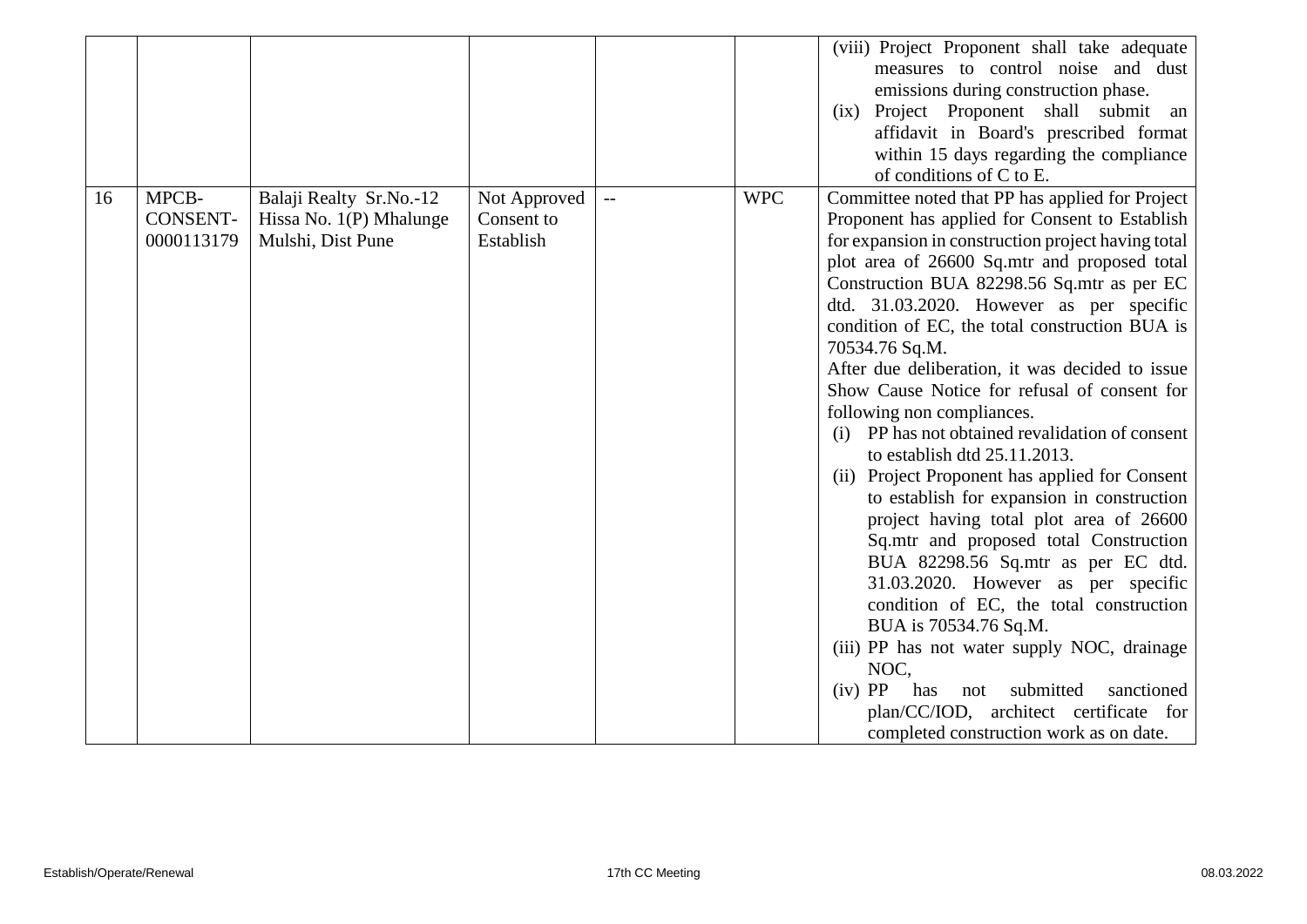| <b>Agenda B-Consent to Consent to Operate</b> |                           |               |                |            |                                                               |  |  |  |
|-----------------------------------------------|---------------------------|---------------|----------------|------------|---------------------------------------------------------------|--|--|--|
| MPCB-                                         | Rainbow Institute of      | Not approved  | $\overline{a}$ | <b>PSO</b> | Committee noted that HCE has applied for                      |  |  |  |
| <b>CONSENT-</b>                               | Medical Sciences, Unit of | Combined      |                |            | Renewal of CCA for 137 bedded HCE.                            |  |  |  |
| 0000106227                                    | Shubh Sandesh Health      | Consent &     |                |            | The case was discussed in 8th CC meeting dtd                  |  |  |  |
|                                               | Care "Beside Hoteel       | <b>BMW</b>    |                |            | 09.09.2021 and it was decided to grant renewal                |  |  |  |
|                                               | Neelam, Badnera Road,     | Authorization |                |            | of CCA subject to submission of following                     |  |  |  |
|                                               | Amravati.                 | , Consent to  |                |            | information.                                                  |  |  |  |
|                                               |                           | Operate       |                |            | Explanation for not obtaining Consent to<br>(i)<br>Establish. |  |  |  |
|                                               |                           |               |                |            | (ii) Consent to establish Fee of INR 50,000/-                 |  |  |  |
|                                               |                           |               |                |            | and Additional Consent to operate Fees of                     |  |  |  |
|                                               |                           |               |                |            | <b>INR</b><br>50,000,<br>Additional<br><b>BMW</b>             |  |  |  |
|                                               |                           |               |                |            | Authorization fees for INR 5,000.                             |  |  |  |
|                                               |                           |               |                |            | (iii) Penalty of INR 2,21,300/- for Starting                  |  |  |  |
|                                               |                           |               |                |            | Development & Completing Development                          |  |  |  |
|                                               |                           |               |                |            | activity without obtaining prior Consent to                   |  |  |  |
|                                               |                           |               |                |            | establish from MPC Board,                                     |  |  |  |
|                                               |                           |               |                |            | (iv) Details of category & quantity of monthly                |  |  |  |
|                                               |                           |               |                |            | BMW generation as per Schedule I of                           |  |  |  |
|                                               |                           |               |                |            | <b>BMW Management Rules, 2016</b>                             |  |  |  |
|                                               |                           |               |                |            | Approved Site Plan and/or Architect<br>(v)                    |  |  |  |
|                                               |                           |               |                |            | Certificate showing Total Plot Area (TPA)-                    |  |  |  |
|                                               |                           |               |                |            | 1846.1 Sqmtr and Built Up Area (BUA)-                         |  |  |  |
|                                               |                           |               |                |            | 2366.19 Sqmtr.                                                |  |  |  |
|                                               |                           |               |                |            | (vi) BMW Annual report(s) for the year 2019 $\&$              |  |  |  |
|                                               |                           |               |                |            | 2020 (To be submitted online by login into                    |  |  |  |
|                                               |                           |               |                |            | <b>MPCB</b> Portal).                                          |  |  |  |
|                                               |                           |               |                |            | (vii) Water Source, Water Bills for last 6 months             |  |  |  |
|                                               |                           |               |                |            | and Revised Water Budget                                      |  |  |  |
|                                               |                           |               |                |            | (viii) NOC From CGWA or Acknowledgment                        |  |  |  |
|                                               |                           |               |                |            | copy of Application made to CGWA.                             |  |  |  |
|                                               |                           |               |                |            | (ix) Details of provision made for separate                   |  |  |  |
|                                               |                           |               |                |            | <b>BMW</b><br>storage<br>along<br>with<br>area,               |  |  |  |
|                                               |                           |               |                |            | Photographs of storage area.                                  |  |  |  |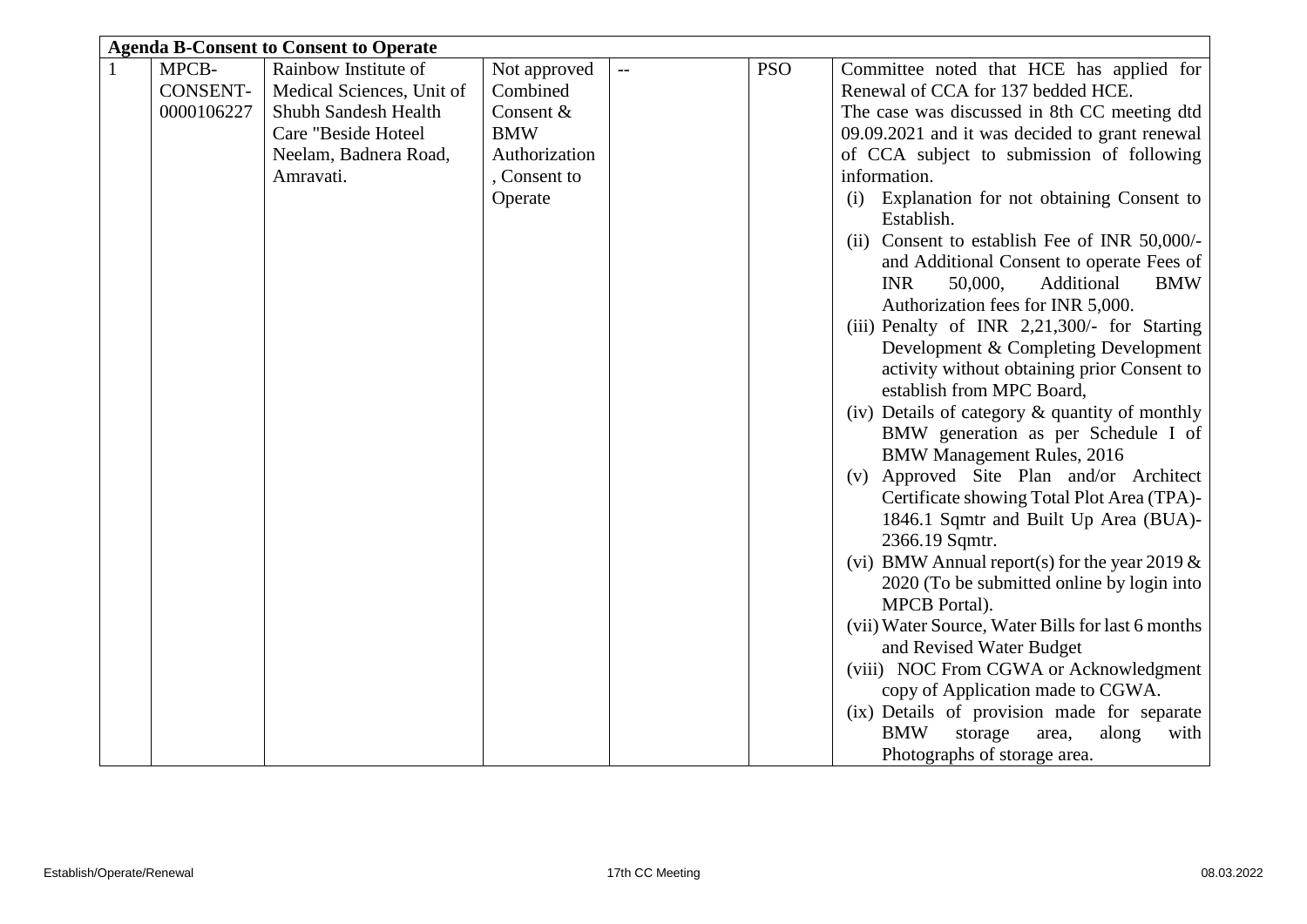|                |                 |                              |               |                |            | Details of Laboratory Waste Pre-treatment<br>(X) |
|----------------|-----------------|------------------------------|---------------|----------------|------------|--------------------------------------------------|
|                |                 |                              |               |                |            | Equipment as per BMW Management                  |
|                |                 |                              |               |                |            | Rules, 2016.                                     |
|                |                 |                              |               |                |            | (xi) Details (Schematic & Photographs) of STP    |
|                |                 |                              |               |                |            | & ETP alongwith adequacy report Current          |
|                |                 |                              |               |                |            | Status of installation of STP/ETP.               |
|                |                 |                              |               |                |            | Committee noted that applicant HCE has not       |
|                |                 |                              |               |                |            | submitted the information till date in spite of  |
|                |                 |                              |               |                |            |                                                  |
|                |                 |                              |               |                |            | rigorous followup. After due deliberation, It    |
|                |                 |                              |               |                |            | was decided to extend the personal hearing       |
|                |                 |                              |               |                |            | before PSO to provide opportunity for            |
|                |                 |                              |               |                |            | necessary compliance.                            |
| $\overline{2}$ | MPCB-           | Sangli Miraj & Kupwad        | Not approved  | $\overline{a}$ | <b>PSO</b> | Committee noted that Sangli Miraj & Kupwad       |
|                | <b>CONSENT-</b> | <b>Municipal Corporation</b> | Consent to    |                |            | Municipal Corporation has applied for Consent    |
|                | 0000112585      | <b>Common Biomedical</b>     | Establish and |                |            | Establish and<br>Operate for Common<br>to        |
|                |                 | Waste Treatment &            | Operate       |                |            | Biomedical Waste Treatment & Disposal            |
|                |                 | Disposal Facility "Vaddi     |               |                |            | Facility at Bedag Road, Vaddi, Sangli.           |
|                |                 |                              |               |                |            | M/s SMKMC facility falls within a radius of 75   |
|                |                 |                              |               |                |            | km from other facilities i.e. existing M/s Surya |
|                |                 |                              |               |                |            | Central Facility and Proposed M/s Universal      |
|                |                 |                              |               |                |            | Consultancy services. M/s SMKMC has not          |
|                |                 |                              |               |                |            | submitted Gap assessment and TEFR till date.     |
|                |                 |                              |               |                |            | RO Kolhapur and SRO Sangli have not              |
|                |                 |                              |               |                |            | submitted the compliance report w.r.t. following |
|                |                 |                              |               |                |            | till date                                        |
|                |                 |                              |               |                |            | Assessment of BMW generation $\&$ gap of<br>(i)  |
|                |                 |                              |               |                |            | BMW treatment & disposal within the              |
|                |                 |                              |               |                |            | Sangli district.                                 |
|                |                 |                              |               |                |            | Confirmation of applicability of EC for<br>(ii)  |
|                |                 |                              |               |                |            | M/s. SMKMC facility and need to                  |
|                |                 |                              |               |                |            | consider for immediate commissioning of          |
|                |                 |                              |               |                |            | the facility.                                    |
|                |                 |                              |               |                |            | (iii) Compliance<br>Universal<br>of<br>M/s       |
|                |                 |                              |               |                |            | Consultancy<br>and<br>Services<br>$\&$ M/s.      |
|                |                 |                              |               |                |            | SMKMC as per CPCB guidelines for the             |
|                |                 |                              |               |                |            | establishment of CTF.                            |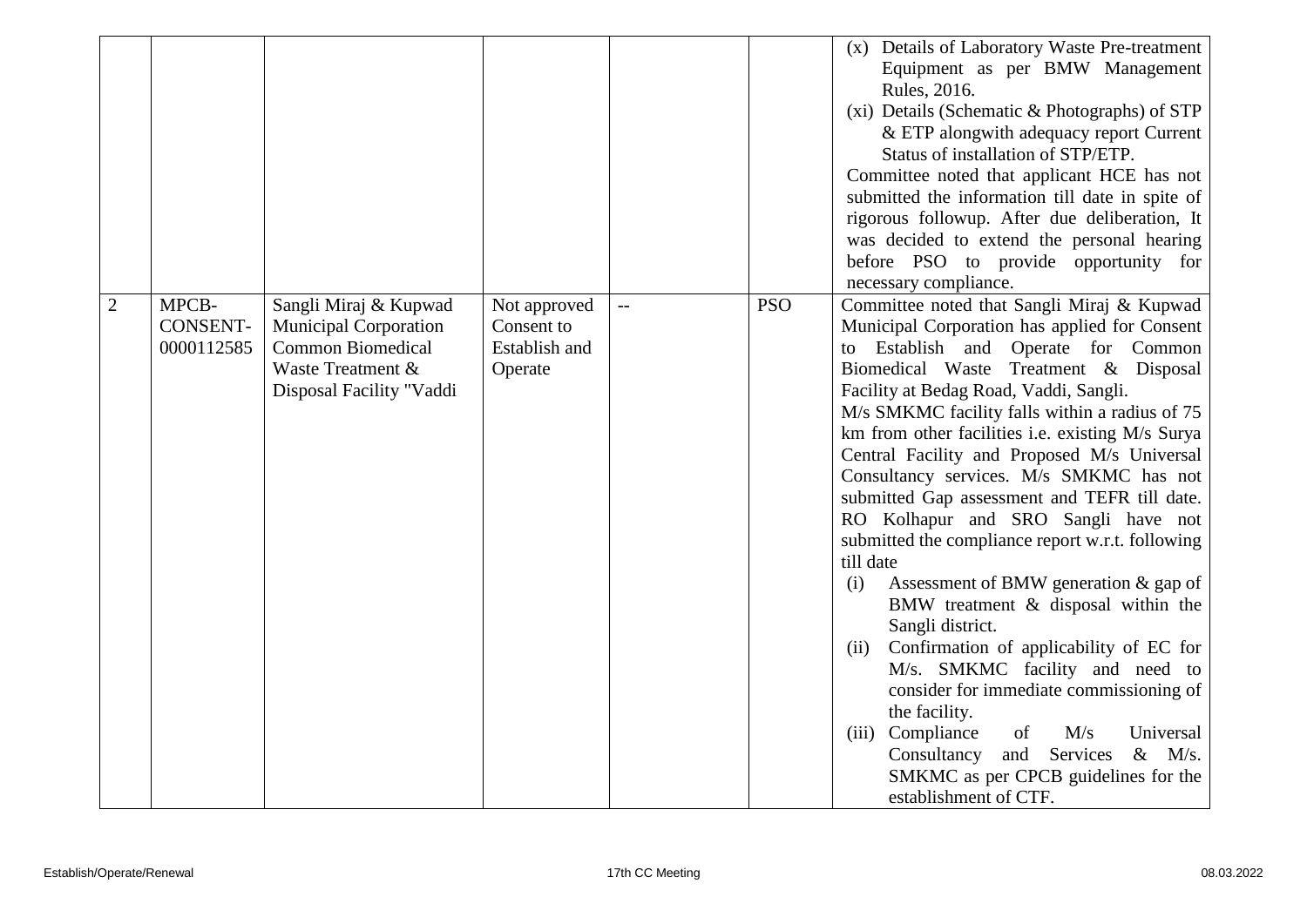|                |                                        |                                                                                                                                        |                                       |                |            | (iv) TEFR of all the three BMW CTF.                                                                                                                                                                                                                                                                                                                                                                                                                                                                                                                                                                                                                                                                                                                                                                                                                                                                                                                                                                                                                 |
|----------------|----------------------------------------|----------------------------------------------------------------------------------------------------------------------------------------|---------------------------------------|----------------|------------|-----------------------------------------------------------------------------------------------------------------------------------------------------------------------------------------------------------------------------------------------------------------------------------------------------------------------------------------------------------------------------------------------------------------------------------------------------------------------------------------------------------------------------------------------------------------------------------------------------------------------------------------------------------------------------------------------------------------------------------------------------------------------------------------------------------------------------------------------------------------------------------------------------------------------------------------------------------------------------------------------------------------------------------------------------|
|                |                                        |                                                                                                                                        |                                       |                |            | After due deliberation, it was decided that Show<br>Cause Notice for refusal of application may be<br>issued and Personal hearing shall be extended<br>before PSO and provide opportunity of hearing<br>for necessary compliance.                                                                                                                                                                                                                                                                                                                                                                                                                                                                                                                                                                                                                                                                                                                                                                                                                   |
| 3              | MPCB-<br><b>CONSENT-</b><br>0000112854 | M/S. Ashford Infotech<br>Pvt. Ltd "CTS Nos. 338<br>Bhandup Village Road,<br>Bhandup (West) Mumbai<br>400078 Mumbai                     | Not Approved<br>Consent to<br>Operate | $\overline{a}$ | <b>WPC</b> | Committee noted that Project Proponent has<br>applied for 1st part Consent to operate for<br>residential construction project having total plot<br>area 21007.82 sq.mt. and part construction BUA<br>of 57454.66 sq. mtr out of total construction<br>BUA of 172640 sq.mt s per EC dtd 14.06.2019.<br>The case was discussed in 12th CC meeting and<br>SCN for refusal of consent was issued on<br>16.12.2021 as PP has not obtained revalidation<br>of consent to establish dtd 21.08.2009, PP has<br>not submitted architect certificate showing<br>completed construction work; PP has not<br>Commencement<br>certificate,<br>submitted<br>Construction & Demolition waste management<br>NOC.<br>Committee noted the reply submitted by PP on<br>23.12.2021 along with CC, OC.<br>After due deliberation, it was decided to call the<br>status report from PP on compliance of<br>Environmental Clearance conditions which shall<br>be verified by SRO/RO MPCB. After<br>submission of report, the case will be discussed<br>in next CC meeting. |
| $\overline{4}$ | MPCB-<br><b>CONSENT-</b><br>0000114385 | G. K. Wonders "S. No.<br>47/2, 49/1+2J (P), 52/1 To<br>52/23. Wakad, Pune<br>Project - Atlanta 1, S. No.<br>47/2, 49/1+2J (P), 52/1 To | Not Approved<br>Consent to<br>Operate | $\overline{a}$ | <b>WPC</b> | Committee noted that Project Proponent has<br>applied for 1st part Consent to operate for<br>residential construction project having total plot<br>area 33246.99 SqM and part completed<br>construction BUA of 33260.64 SqM out of total                                                                                                                                                                                                                                                                                                                                                                                                                                                                                                                                                                                                                                                                                                                                                                                                            |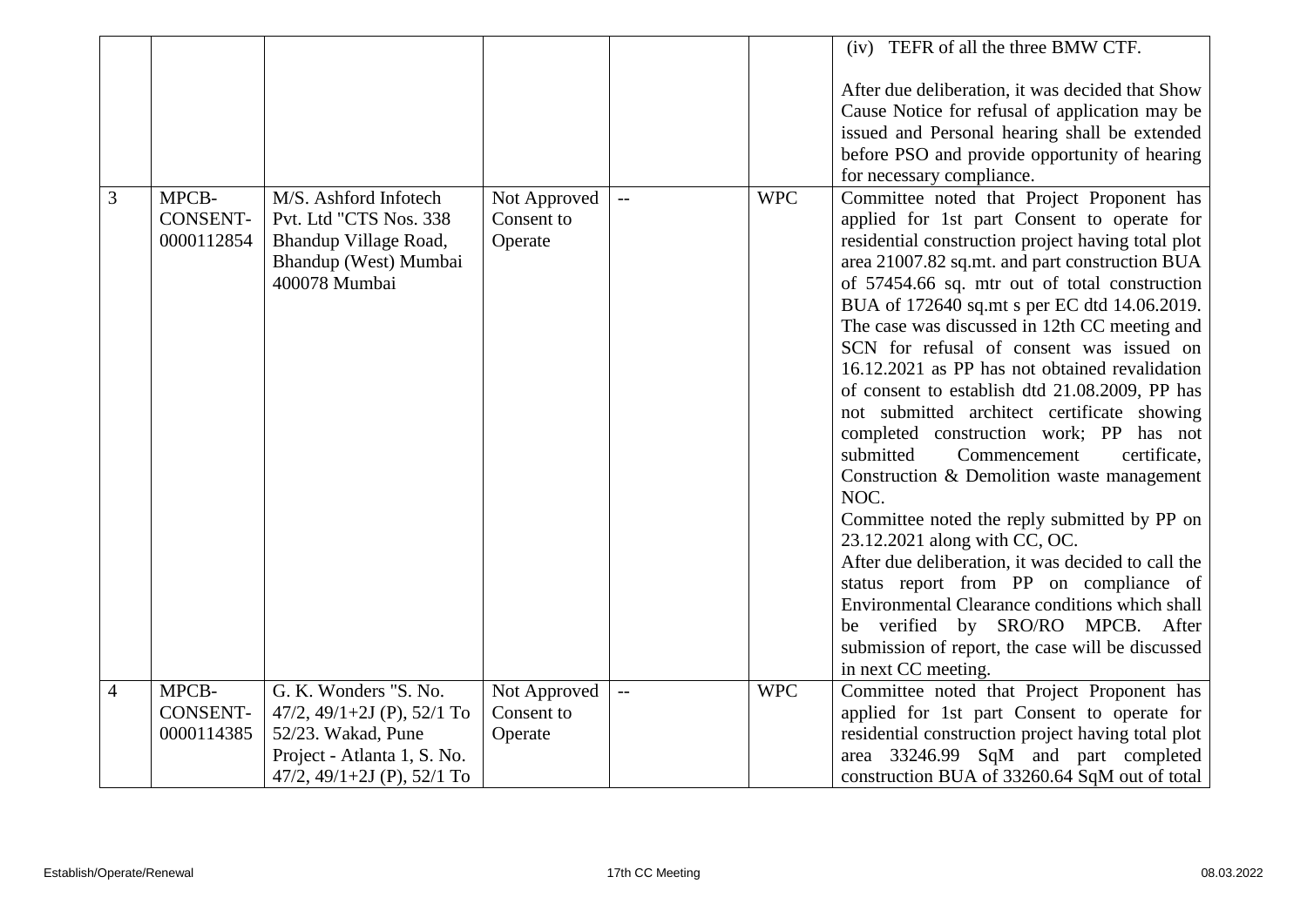|   |                 | 52/23. Wakad, Pune             |              |            | Construction BUA 59054.75 SqM as per EC dtd        |
|---|-----------------|--------------------------------|--------------|------------|----------------------------------------------------|
|   |                 | Mulshi                         |              |            | 05.11.2015.                                        |
|   |                 |                                |              |            | The case was discussed in 12th CC meeting and      |
|   |                 |                                |              |            | SCN for refusal of consent was issued on           |
|   |                 |                                |              |            | 16.12.2021 as Earlier application for Consent to   |
|   |                 |                                |              |            | Operate vide UAN No. MPCB-CONSENT-                 |
|   |                 |                                |              |            | 0000024474 dated 05/04/2017 was refused on         |
|   |                 |                                |              |            | 02.04.2018. PP has not submitted fees towards      |
|   |                 |                                |              |            | consent to operate since 2018; PP has given        |
|   |                 |                                |              |            | occupancy without consent to operate since         |
|   |                 |                                |              |            | 2018; The STP & OWC was not in operation           |
|   |                 |                                |              |            | during the visit of Board official; PP has not     |
|   |                 |                                |              |            | submitted<br>sanctioned<br>layout<br>plan,         |
|   |                 |                                |              |            | Certificate,<br>Occupation<br>Commencement         |
|   |                 |                                |              |            | certificate, water NOC from PCMC, Drainage         |
|   |                 |                                |              |            | NOC.                                               |
|   |                 |                                |              |            | Committee noted the reply submitted by the PP      |
|   |                 |                                |              |            | on 23.12.2021.                                     |
|   |                 |                                |              |            | After due deliberation, it was decided to call the |
|   |                 |                                |              |            | status report from PP on compliance of             |
|   |                 |                                |              |            | Environmental Clearance conditions which shall     |
|   |                 |                                |              |            | be verified by SRO/RO MPCB. After                  |
|   |                 |                                |              |            | submission of Report, the case will be discussed   |
|   |                 |                                |              |            | in next CC meeting.                                |
| 5 | MPCB-           | M/s Rising Propcon LLP         | Not Approved | <b>WPC</b> | Committee noted that Project Proponent has         |
|   | <b>CONSENT-</b> | "Gat no. 8, 12, 16, 18, 19, 20 | Consent to   |            | applied for 1st part Consent to operate for        |
|   | 0000073503      | Shirgaon Maval                 | Operate      |            | residential and commercial construction project    |
|   |                 |                                |              |            | having total plot area of 77349 Sqm and part       |
|   |                 |                                |              |            | Construction BUA of 80730.0 sq. mtr out of         |
|   |                 |                                |              |            | 87384.49 Sqm as per EC dtd 21.11.2017.             |
|   |                 |                                |              |            | The case was discussed in 12th CC meeting dtd      |
|   |                 |                                |              |            | 25.11.2021 and SCN for refusal of consent was      |
|   |                 |                                |              |            | issued on 16.12.2021.                              |
|   |                 |                                |              |            | 3. PP has submitted reply to SCN on 10.01.2022     |
|   |                 |                                |              |            | and submitted that they have applied for           |
|   |                 |                                |              |            | revalidation of consent to establish vide UAN      |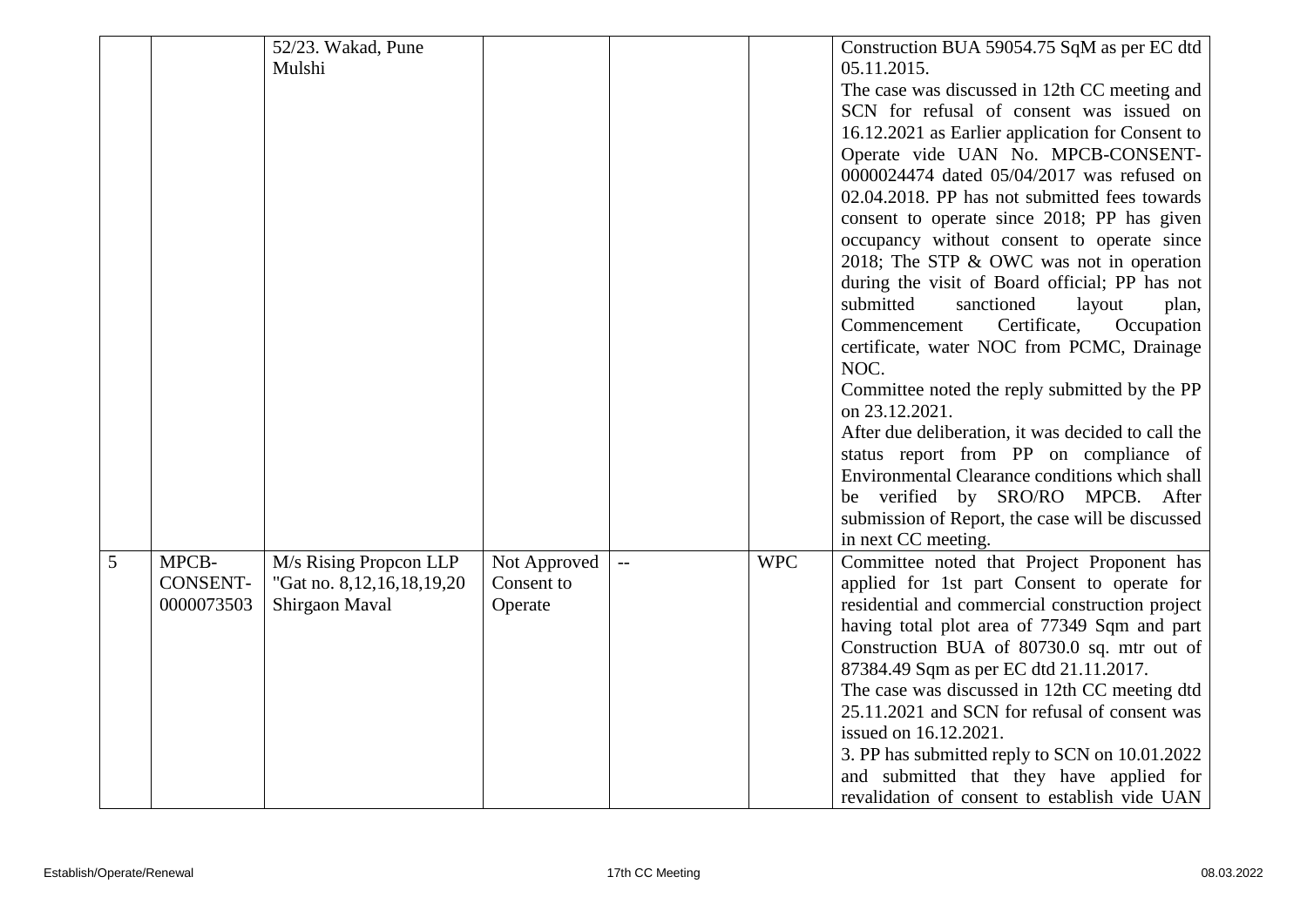|   |                                        |                                                                                                                                                                       |                                       |                          |            | 129059. PP has submitted<br>architect<br>No.<br>certificate dtd 04.01.2022 showing completed<br>construction BUA of 85045.65 Sq. Mtr. PP has<br>submitted details of water supply, details of STP,<br>drainage NOC, water supply NOC, sanction plan<br>and CC. PP has submitted that the occupancy is<br>given since 2019 due to commitment as per<br>RERA.<br>After due deliberation, it was decided to call the<br>status report from PP on compliance of<br>Environmental Clearance conditions which shall<br>be verified by SRO/RO MPCB. After<br>submission of Report, the case will be discussed<br>in next CC meeting.                                                                                                                                                                                                                                                                                                                                            |
|---|----------------------------------------|-----------------------------------------------------------------------------------------------------------------------------------------------------------------------|---------------------------------------|--------------------------|------------|--------------------------------------------------------------------------------------------------------------------------------------------------------------------------------------------------------------------------------------------------------------------------------------------------------------------------------------------------------------------------------------------------------------------------------------------------------------------------------------------------------------------------------------------------------------------------------------------------------------------------------------------------------------------------------------------------------------------------------------------------------------------------------------------------------------------------------------------------------------------------------------------------------------------------------------------------------------------------|
| 6 | MPCB-<br><b>CONSENT-</b><br>0000100530 | <b>Classic Promoters &amp;</b><br>Builders Pvt. Ltd. (Mudra)<br>"S. No. 685/1, C.T.S. No.<br>1760 Pune Satara Road,<br>Bibvewadi, Pune - 411<br>037 Haveli, Pune City | Not Approved<br>Consent to<br>Operate | $\overline{\phantom{m}}$ | <b>WPC</b> | Committee noted that Project Proponent has<br>applied for consent to operate for Residential &<br>Commercial construction project having total<br>plot area 11970.9 sq.mt. and total construction<br>BUA of 48701.15 sq.mt., as per EC dt.<br>23.07.2019.<br>The case was discussed in 13th CC meeting and<br>SCN for refusal of consent was issued on<br>15.12.2021 as PP has given possession of<br>building A, B, C and commercial complex<br>without consent to operate, not submitted details<br>of BG as per consent to establish, not paid fees<br>for consent to establish on increased CI from Rs<br>61.40 Cr to Rs 200 Cr.<br>Committee noted the reply submitted by PP on<br>20.12.2021.<br>After due deliberation, it was decided to call the<br>status report from PP on compliance of<br>Environmental Clearance conditions which shall<br>verified by SRO/RO MPCB. After<br>be<br>submission of Report, the case will be discussed<br>in next CC meeting. |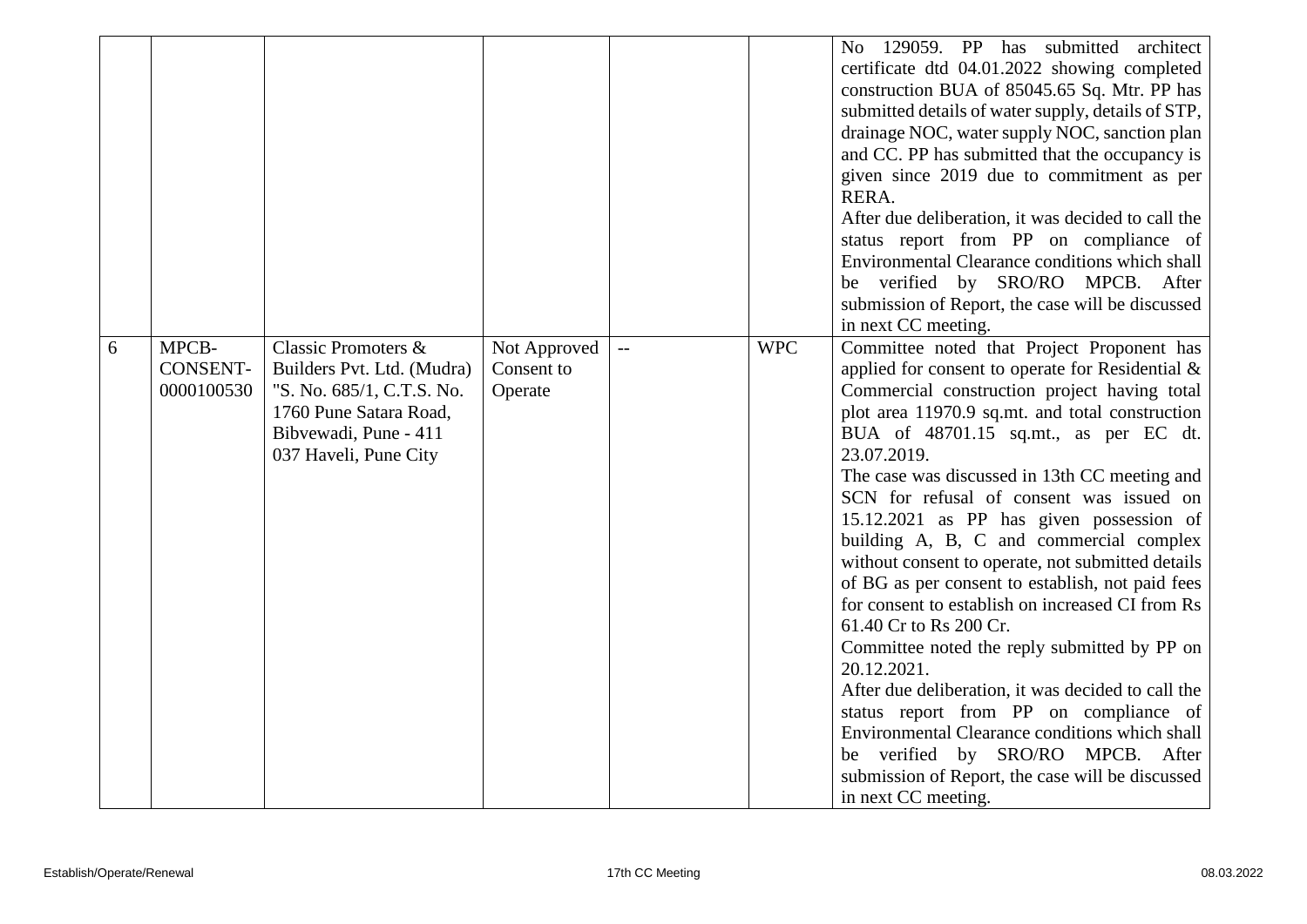| $\overline{7}$ | MPCB-           | <b>KOLHAPUR CANCER</b>    | Combined      | 16.06.2023                | <b>PSO</b> | It was decided to grant Combined Consent to               |
|----------------|-----------------|---------------------------|---------------|---------------------------|------------|-----------------------------------------------------------|
|                | <b>CONSENT-</b> | <b>CENTER PVT LTD</b>     | Consent to    |                           |            | Establish and 1 <sup>st</sup> Operate & BMW Authorization |
|                | 0000117256      | "R.S.NO-238, A/P-         | establish and |                           |            | for 105 bedded HCE subject to obtain Bank                 |
|                |                 | <b>GOKUL SHIRGAON,</b>    | operate &     |                           |            | Guarantee as per BG regime for HCE.                       |
|                |                 | TAL-KRAVEER, DIST-        | <b>BMW</b>    |                           |            |                                                           |
|                |                 | <b>KOLHAPUR</b>           | Authorization |                           |            |                                                           |
| 8              | MPCB-           | Mohan Altezza by Mohan    | Not approved  |                           | <b>WPC</b> | Committee noted that Project Proponent has                |
|                | <b>CONSENT-</b> | Lifespaces LLP "OC        | Consent to    |                           |            | applied for 1 <sup>st</sup> Consent to operate (part) for |
|                | 0000119436      | <b>COPIES ATTACHED</b>    | Operate       |                           |            | building no.3 for A wing $&B$ wing $&B$ Building          |
|                |                 | FOR SURVEY                |               |                           |            | no.4 as commercial $(B+G+1)$ having Total Plot            |
|                |                 | <b>NUMBERS Gandhare</b>   |               |                           |            | Area is 48,150.00 Sqm and Completed                       |
|                |                 | Village Kalyan            |               |                           |            | Construction BUA 54,793.27 Sqm Total Out of               |
|                |                 |                           |               |                           |            | Construction 99,259.46 Sqm.                               |
|                |                 |                           |               |                           |            | The case was discussed in to $13th$ meeting dtd           |
|                |                 |                           |               |                           |            | 25/11/2021 & SCN for refusal of Consent was               |
|                |                 |                           |               |                           |            | issued on 13/12/2021 as PP has not submitted              |
|                |                 |                           |               |                           |            | EC.                                                       |
|                |                 |                           |               |                           |            | Committee noted the reply submitted by PP as              |
|                |                 |                           |               |                           |            | PP has applied for Environment Clearance The              |
|                |                 |                           |               |                           |            | case was discussed in SEIAA meeting no.181 on             |
|                |                 |                           |               |                           |            | 15.11.2019 and SEIAA yet grant Environmental              |
|                |                 |                           |               |                           |            | Clearance to Project proponent till date.                 |
|                |                 |                           |               |                           |            | After due deliberation, it was decided to extend          |
|                |                 |                           |               |                           |            | personal hearing before Joint Director, WPC and           |
|                |                 |                           |               |                           |            | call the status report from PP on compliance of           |
|                |                 |                           |               |                           |            | Environmental Clearance conditions which shall            |
|                |                 |                           |               |                           |            | be verified by SRO/RO MPCB. After                         |
|                |                 |                           |               |                           |            | submission of Report, the case will be discussed          |
|                |                 |                           |               |                           |            | in next CC meeting.                                       |
| 9              | MPCB-           | Consent to Operate for    | Not approved  | $\mathbb{L}^{\mathbb{L}}$ | <b>WPC</b> | Committee noted that PP has Applied for                   |
|                | <b>CONSENT-</b> | proposed commercial       | Consent to    |                           |            | Consent to Operate (Part Operate) for proposed            |
|                | 0000119325      | project at S. No. Plot    | Operate       |                           |            | commercial project total plot area 17,688.40 sq.          |
|                |                 | Bearing C.T.S. No. 5635   |               |                           |            | mtrs and total BUA 26,023.87 sq. mtrs (out of             |
|                |                 | B of Villa "CTS. No. 5635 |               |                           |            | 40,649.3 sq. mtrs.                                        |
|                |                 | B CTS No. 5635B of        |               |                           |            | The case was discussed in $13th$ CC meeting and           |
|                |                 | village Ghatkopar Kirol,  |               |                           |            | it SCN for refusal of consent was issued as PP            |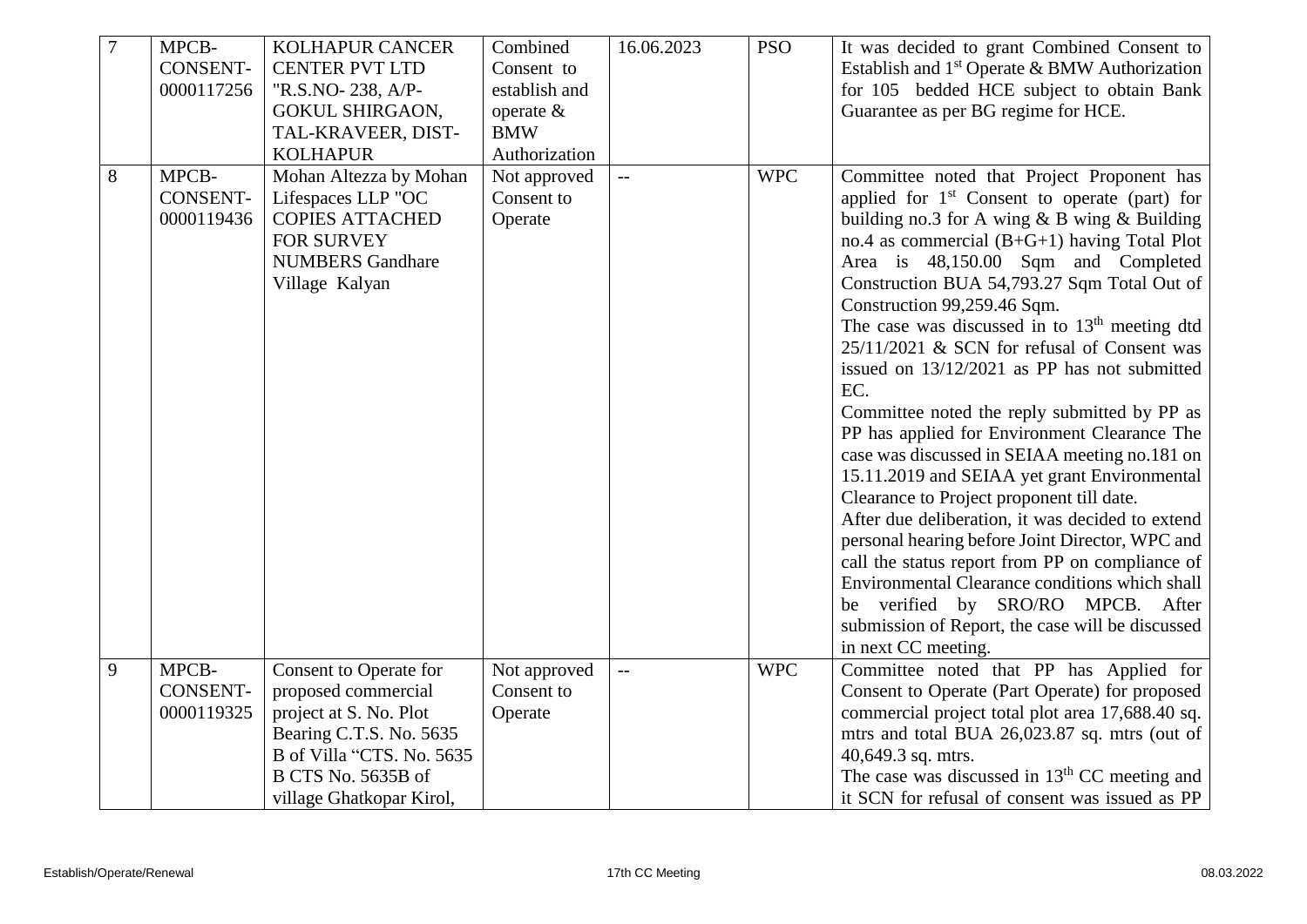|    |                 | Ghatkopar I Mumbai.   |               |     |            | has not provided mechanical composting for                                                  |
|----|-----------------|-----------------------|---------------|-----|------------|---------------------------------------------------------------------------------------------|
|    |                 | Mumbai Suburban       |               |     |            | treatment of wet/organic waste as per E.C.                                                  |
|    |                 |                       |               |     |            | condition.                                                                                  |
|    |                 |                       |               |     |            | Committee noted the reply submitted by PP has                                               |
|    |                 |                       |               |     |            | submitted reply wherein PP has submitted that                                               |
|    |                 |                       |               |     |            | they are in process of providing mechanical                                                 |
|    |                 |                       |               |     |            | composting for treatment of wet/organic waste,                                              |
|    |                 |                       |               |     |            | P.O. order is attached. Presently Provided                                                  |
|    |                 |                       |               |     |            | 25iodig composting due to covid 19 Pandemic                                                 |
|    |                 |                       |               |     |            | most of the offices are closed and hence                                                    |
|    |                 |                       |               |     |            | generation of waste is in negligible qty.                                                   |
|    |                 |                       |               |     |            | After due deliberation, it was decided to extend                                            |
|    |                 |                       |               |     |            | personal hearing before Joint Director, WPC and                                             |
|    |                 |                       |               |     |            | call the status report from PP on compliance of                                             |
|    |                 |                       |               |     |            | Environmental Clearance conditions which shall                                              |
|    |                 |                       |               |     |            | verified by SRO/RO MPCB. After<br>be                                                        |
|    |                 |                       |               |     |            | submission of Report, the case will be discussed                                            |
|    |                 |                       |               |     |            | in next CC meeting.                                                                         |
| 10 | MPCB-           | Shree Narayandham Yog | Not approved  | $-$ | <b>PSO</b> | Committee noted that HCE has applied for                                                    |
|    |                 |                       |               |     |            |                                                                                             |
|    | <b>CONSENT-</b> | Nisargaupchar And     | Combined      |     |            | consent to Establish & Operate for CCA for 120                                              |
|    | 0000120629      | Ayurved Sanshodhan    | Consent &     |     |            | Nos. Beds.                                                                                  |
|    |                 | Kendra "Narayanpur    | <b>BMW</b>    |     |            | It was decided that issue SCN for refusal of                                                |
|    |                 |                       | Authorization |     |            | application for following non compliances:                                                  |
|    |                 |                       | , Consent to  |     |            | (i) HCE has not submitted Penalty<br>of                                                     |
|    |                 |                       | Operate       |     |            | $INR.2,50,000/$ - towards carrying<br>out                                                   |
|    |                 |                       |               |     |            | Development activity without obtaining                                                      |
|    |                 |                       |               |     |            | Consent to Establish from MPCB.                                                             |
|    |                 |                       |               |     |            | HCE has not submitted Additional Consent<br>(ii)                                            |
|    |                 |                       |               |     |            | to Establish Fee and Consent to operate fee                                                 |
|    |                 |                       |               |     |            | of INR 1,50,000/-.                                                                          |
|    |                 |                       |               |     |            | submitted<br>(iii) HCE has not<br>Date of                                                   |
|    |                 |                       |               |     |            | Commissioning of Hospital along with                                                        |
|    |                 |                       |               |     |            | Occupancy Certificate from relevant                                                         |
|    |                 |                       |               |     |            | authority.                                                                                  |
|    |                 |                       |               |     |            | (iv) HCE has not submitted Approved Site Plan<br>and/or Architect Certificate showing Total |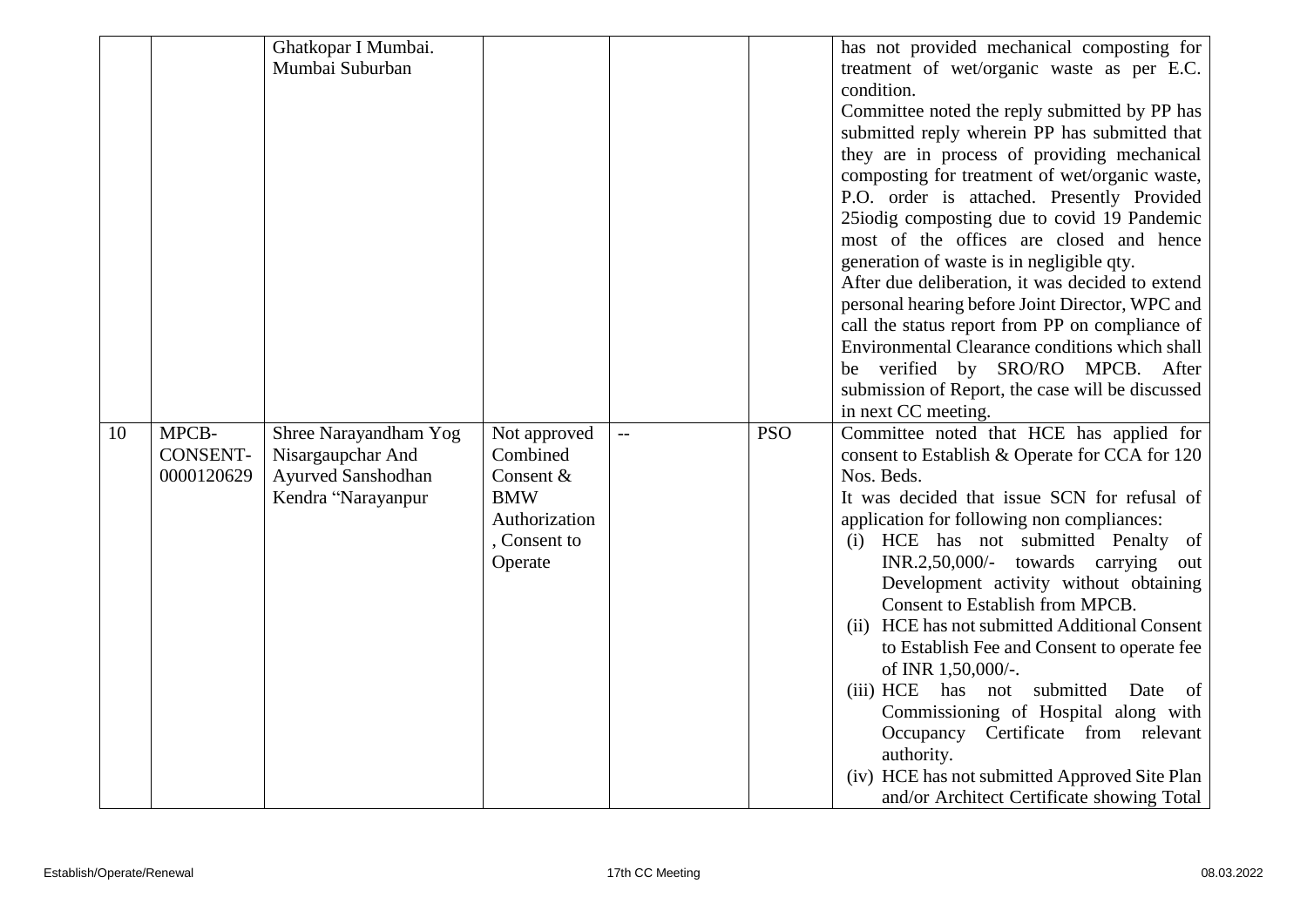|    |                                        |                                                                                                                     |                                   |            |            | Plot Area (TPA)-27450.0 Sqmtr and Built-<br>Up Area (BUA)-3169.0 Sqmtr.<br>(v) HCE has not submitted BMW Annual<br>report(s) from the year 2019 $& 2020$<br>(vi) HCE has not submitted Revised Water<br>Budget and Water Source and Water Bills<br>for last six month.<br>(vii) HCE has not submitted NOC From CGWA                                                                                                                                                                 |
|----|----------------------------------------|---------------------------------------------------------------------------------------------------------------------|-----------------------------------|------------|------------|-------------------------------------------------------------------------------------------------------------------------------------------------------------------------------------------------------------------------------------------------------------------------------------------------------------------------------------------------------------------------------------------------------------------------------------------------------------------------------------|
|    |                                        |                                                                                                                     |                                   |            |            | or Acknowledgment copy of Application<br>made to CGWA.<br>(viii) HCE has not submitted details of<br>category & quantity of monthly BMW<br>generation as per Schedule I of BMW<br>Management Rules, 2016                                                                                                                                                                                                                                                                            |
|    |                                        |                                                                                                                     |                                   |            |            | (ix) HCE has not submitted details of<br>temporary BMW Storage Area alongwith<br>Photograph.<br>(x) HCE has not submitted details (Schematic                                                                                                                                                                                                                                                                                                                                        |
|    |                                        |                                                                                                                     |                                   |            |            | & Photographs) of STP $&$ ETP alongwith<br>adequacy report Current Status of<br>installation of STP/ETP.<br>(xi) HCE has not submitted details of                                                                                                                                                                                                                                                                                                                                   |
|    |                                        |                                                                                                                     |                                   |            |            | Laboratory<br>Waste<br>Pre-treatment<br>Equipment as per BMW Management<br>Rules, 2016.                                                                                                                                                                                                                                                                                                                                                                                             |
|    | <b>Agenda C Consent to Renewal</b>     |                                                                                                                     |                                   |            |            |                                                                                                                                                                                                                                                                                                                                                                                                                                                                                     |
| -1 | MPCB-<br><b>CONSENT-</b><br>0000106689 | <b>Tata Research</b><br>Development & Design<br>Centre "54, Hadapsar<br><b>Industrial Estate Hadapsar</b><br>Haveli | Approved<br>Renewal of<br>Consent | 31/03/2023 | <b>AST</b> | Committee noted that Industry has applied for<br>Renewal of consent to Operate for IT & ITES<br>activities for total BUA 5540.3657 Sq. mtrs & by<br>addition of Analytical laboratory to conduct $R \&$<br>D activity ( $R \& D$ activity with annually average<br>chemical consumption below 1 kg). R $&$ D<br>activity falls under Red category as per CPCB<br>categorization.<br>After due deliberations, it was decided to<br>consider the case for grant of Renewal of consent |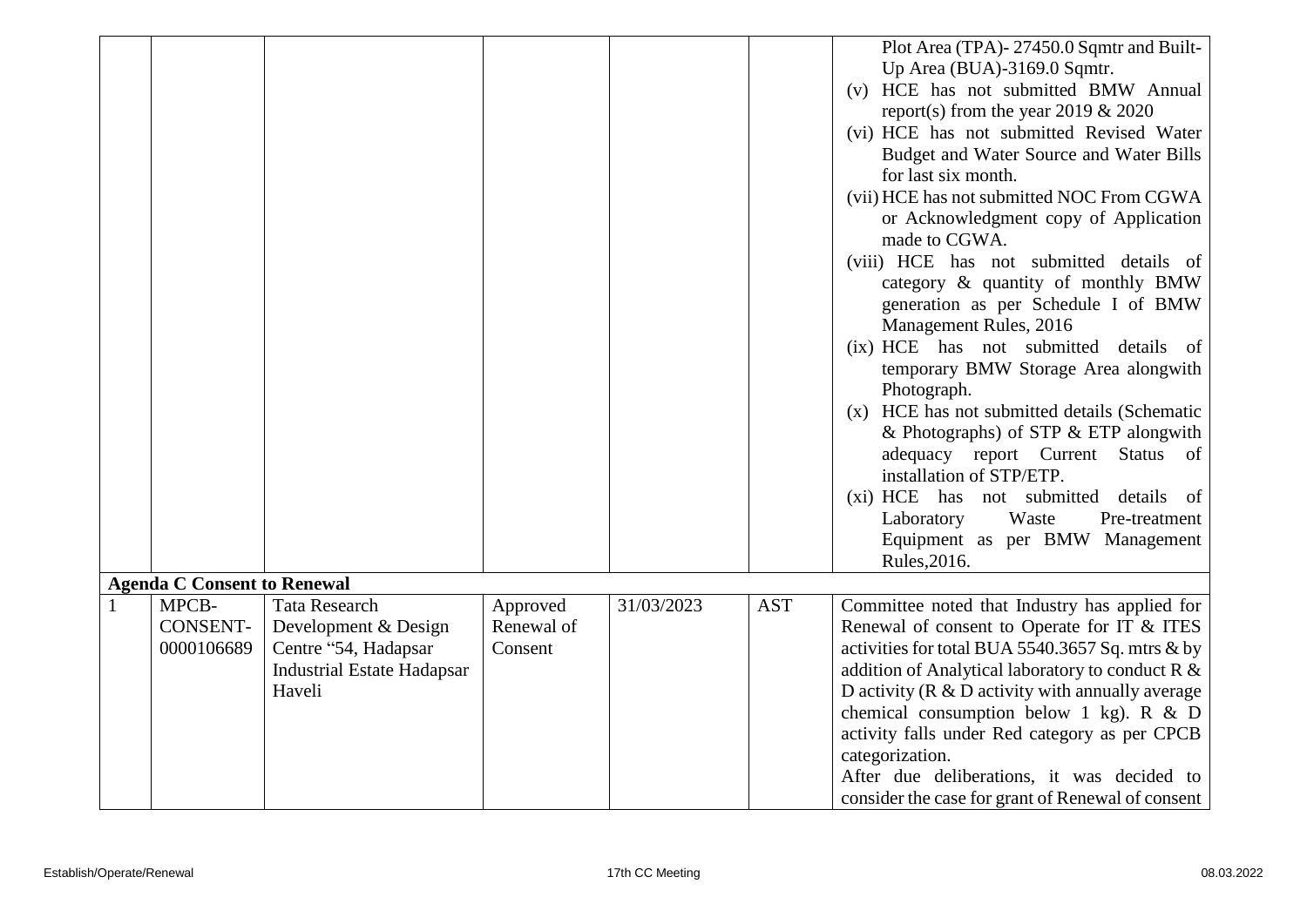|                |                                        |                                                                                                                                               |                                                          |            |            | to Operate by addition of Analytical laboratory<br>to conduct $R \& D$ activity by obtaining requisite<br>consent fees from the industry with following<br>conditions.<br>Industry shall submit BG of Rs. 5/- Lakhs<br>(i)<br>towards O & M of pollution control system<br>& compliance of consent conditions.                                                                                                                                                                                                                                                                                                                                                                                                                                                                                                                                                                                                                                                                                                                                            |
|----------------|----------------------------------------|-----------------------------------------------------------------------------------------------------------------------------------------------|----------------------------------------------------------|------------|------------|-----------------------------------------------------------------------------------------------------------------------------------------------------------------------------------------------------------------------------------------------------------------------------------------------------------------------------------------------------------------------------------------------------------------------------------------------------------------------------------------------------------------------------------------------------------------------------------------------------------------------------------------------------------------------------------------------------------------------------------------------------------------------------------------------------------------------------------------------------------------------------------------------------------------------------------------------------------------------------------------------------------------------------------------------------------|
| $\overline{2}$ | MPCB-<br><b>CONSENT-</b><br>0000109481 | Petroleum<br>Hindustan<br>Corporation<br>Limited<br>"130,131,138"<br>TO<br>146<br>Miraj IRD (Hajarwadi),<br>Tal-Palus, Dist.- Sangli<br>Palus | Approved<br>of<br>Renewal<br>Consent                     | 31.03.2024 | RO HQ      | It was decided to grant renewal of consent for<br>receipt & facility with storage, distribution<br>facility of petroleum products for petrol, diesel,<br>kerosene & furnace oil $-$ 33650 KL.                                                                                                                                                                                                                                                                                                                                                                                                                                                                                                                                                                                                                                                                                                                                                                                                                                                             |
| 3              | MPCB-<br><b>CONSENT-</b><br>0000091794 | M/s New World Landmark<br>LLP "S. no. 277, Plot 2 &<br>3 Hinjewadi Mulshi                                                                     | Approved<br>Renewal of 1st<br>part consent<br>to operate | 31.05.2023 | <b>WPC</b> | Committee noted that PP has applied for renewal<br>of consent to operate (part-I) for residential<br>construction project having Total Plot Area of<br>42350 SqM and completed part construction<br>BUA of 42350 SqM out of total construction<br>BUA 94929.94 SqM as per EC dtd 06.10.2015.<br>The case was discussed in $12th$ CC meeting held<br>on 25.11.201 and SCN for refusal of consent was<br>issued on $16.12.2021$ as PP has obtained $1st$ part<br>consent to operate for completed construction<br>BUA of 87623.78 SqM but not applied for<br>45075.87 SqM, not obtained revalidation of<br>consent to establish, not submitted fees on<br>increased CI and details of effluent disposal.<br>Committee noted the reply submitted by PP on<br>04.01.2022 wherein PP has submitted that the<br>actual construction BUA is 87623.78 SqM. The<br>architect certificate dtd 21.06.2021 showing<br>completed construction BUA of 45075.87 is<br>submitted by mistake. Further, PP has applied<br>for EC for expansion and will obtain revalidation |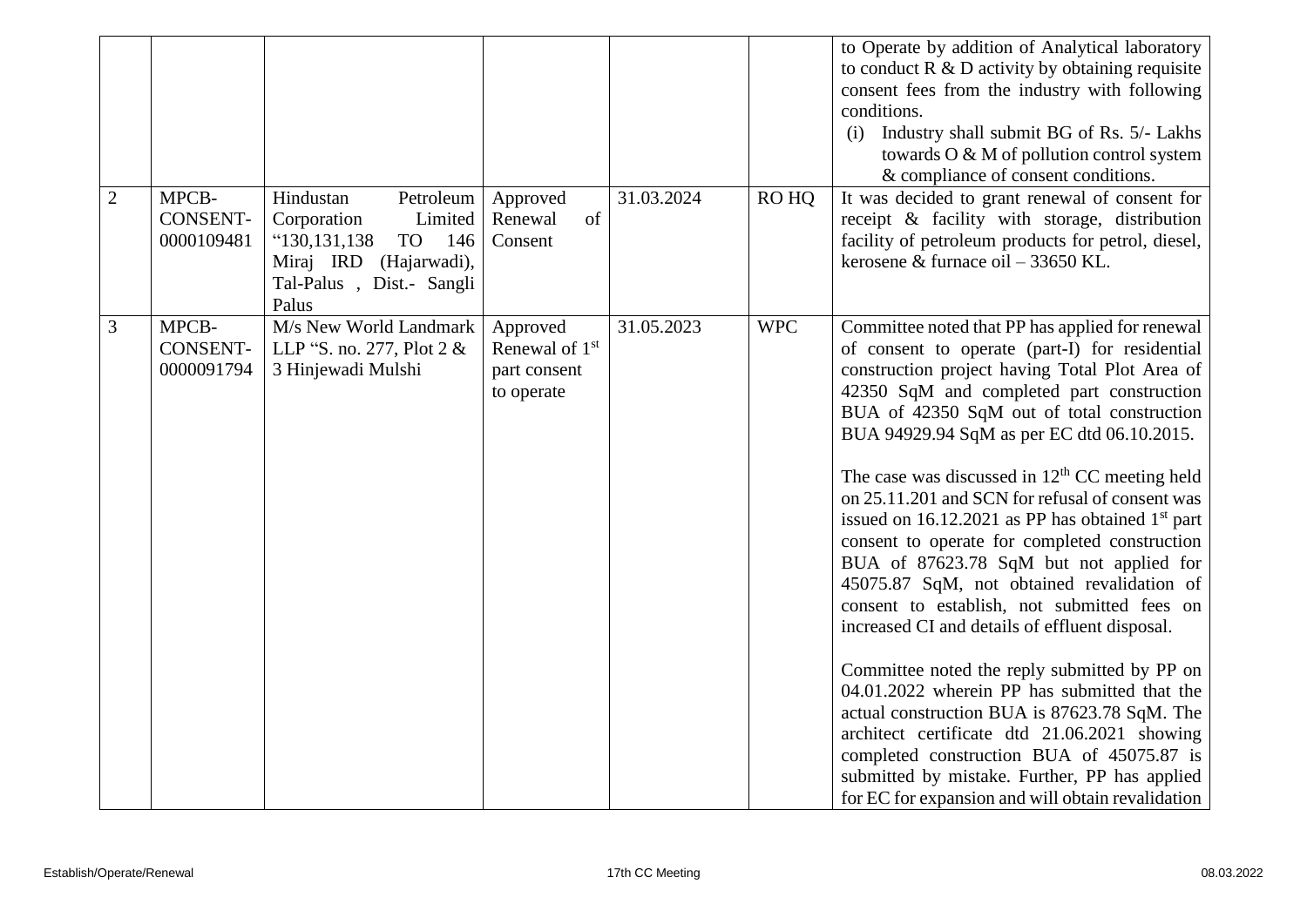|  |  |  | of C to E with expansion after obtaining EC. The   |
|--|--|--|----------------------------------------------------|
|  |  |  | actual CI is RS 94.47 Cr only. PP has submitted    |
|  |  |  | revised CA certificate for the same. PP has        |
|  |  |  | submitted details of treated effluent recycling,   |
|  |  |  | land available for gardening and drainage NOC.     |
|  |  |  | After due deliberation, it was decided to grant    |
|  |  |  | renewal of consent to operate (part-I) for         |
|  |  |  | residential construction project having Total Plot |
|  |  |  | Area of 42350 SqM and completed part               |
|  |  |  | construction BUA of 87623.78 SqM out of total      |
|  |  |  | construction BUA 94929.94 SqM as per EC dtd        |
|  |  |  | 06.10.2015 by imposing following conditions.       |
|  |  |  | PP shall comply with the conditions<br>(i)         |
|  |  |  | stipulated in Environmental Clearance and          |
|  |  |  | consent conditions and submit BG of Rs.            |
|  |  |  | 10 Lakhs towards compliance of the same.           |
|  |  |  | PP shall install online monitoring system<br>(11)  |
|  |  |  | to the O/L of STP for monitoring pH,               |
|  |  |  | Flow, BOD, TSS.                                    |
|  |  |  | The treated domestic effluent shall be 60<br>(iii) |
|  |  |  | % recycled for secondary purpose such as           |
|  |  |  | toilet flushing, air conditioning, cooling         |
|  |  |  | tower make up, firefighting etc. and               |
|  |  |  | reaming shall be utilized on land for              |
|  |  |  | gardening and connected to the sewerage            |
|  |  |  | system provided by local body.                     |
|  |  |  | Project Proponent shall operate Organic<br>(iv)    |
|  |  |  | waste digester with composting facility or         |
|  |  |  | Bio-gas digester with composting facility.         |
|  |  |  | Project Proponent shall make provision of<br>(v)   |
|  |  |  | charging port for Electric vehicles in at          |
|  |  |  | least 40% total available parking area             |
|  |  |  | (vi) PP shall submit Bank Guarantee of Rs          |
|  |  |  | 9.447 Lakhs (0.1 % of capital investment).         |
|  |  |  | The same shall be forfeited as PP has not          |
|  |  |  | obtained renewal of consent to operate             |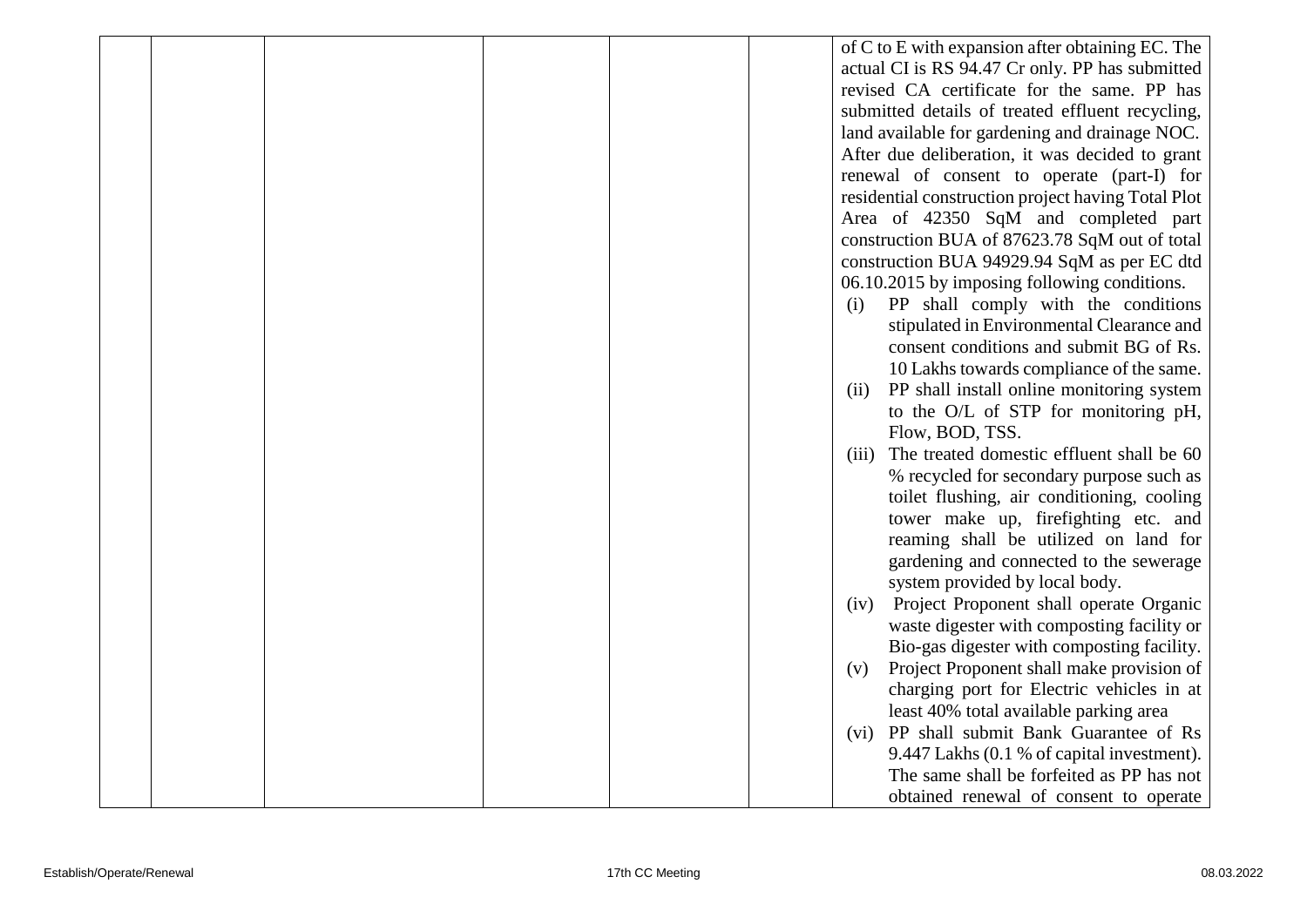|                |                                        |                                                                                              |                                   |            |            | (part-I) after 31.05.2020 thus violated the<br>consent condition.<br>(vii) PP shall submit Board Resolution in<br>prescribed format as PP has not obtained<br>renewal of consent to operate (part-I) after<br>31.05.2020, thus violated the Consent<br>Conditions. PP<br>shall submit Bank<br>Guarantee of Rs 2.0 Lakhs towards<br>submission of Board Resolution within 15<br>days.                                                                                                                                                                                                               |
|----------------|----------------------------------------|----------------------------------------------------------------------------------------------|-----------------------------------|------------|------------|----------------------------------------------------------------------------------------------------------------------------------------------------------------------------------------------------------------------------------------------------------------------------------------------------------------------------------------------------------------------------------------------------------------------------------------------------------------------------------------------------------------------------------------------------------------------------------------------------|
| $\overline{4}$ | MPCB-<br><b>CONSENT-</b><br>0000112719 | <b>Allevard IAI Suspension</b><br>Pvt Ltd "D-108<br>Bhamboli, MIDC<br>Chakan, Ph-II Khed     | Approved<br>Renewal of<br>Consent | 31/03/2023 | <b>APC</b> | It was decided to grant renewal of consent with<br>1 <sup>st</sup> consent to operate for manufacturing of<br>Stabilizaer Bar for suspensition:600000 Nos/Y<br>& Tubular Bars: 450000 Nos/Y with phosphating<br>with change in name<br>from Allevard IAI<br>Suspension Pvt Ltd to M/s Sogefi ADM<br>Suspensions Pvt Ltd. With following conditions,<br>PP shall operate existing ETP regularly to<br>(i)<br>achieve Zero Liquid Discharge (ZLD).<br>PP shall submit Bank Guarantee of Rs. 5<br>(ii)<br>lakhs towards O & M of pollution control<br>system and compliance of consent<br>conditions. |
| 5              | MPCB-<br><b>CONSENT-</b><br>0000113079 | <b>NATH INDUSTRIES</b><br>LTD - UNIT NATH<br>PAPER "142, 143, 144<br><b>WAHEGAON PAITHAN</b> | Approved<br>Renewal of<br>Consent | 30/06/2025 | <b>WPC</b> | It was decided to grant plain renewal of consent<br>to operate for manufacturing of Kraft Paper-<br>4000 MT/M, Coating Paper-800 MT/M and<br>Electricity Generation-3.5 MW with following<br>conditions.<br>(iii) PP shall operate existing ETP regularly to<br>achieve Zero Liquid Discharge (ZLD).<br>PP shall submit Bank Guarantee of Rs. 5<br>(iv)<br>lakhs towards O & M of pollution control<br>system and compliance of consent<br>conditions.<br>Industry shall comply the conditional<br>(v)<br>restart issued on 05/01/2022.                                                            |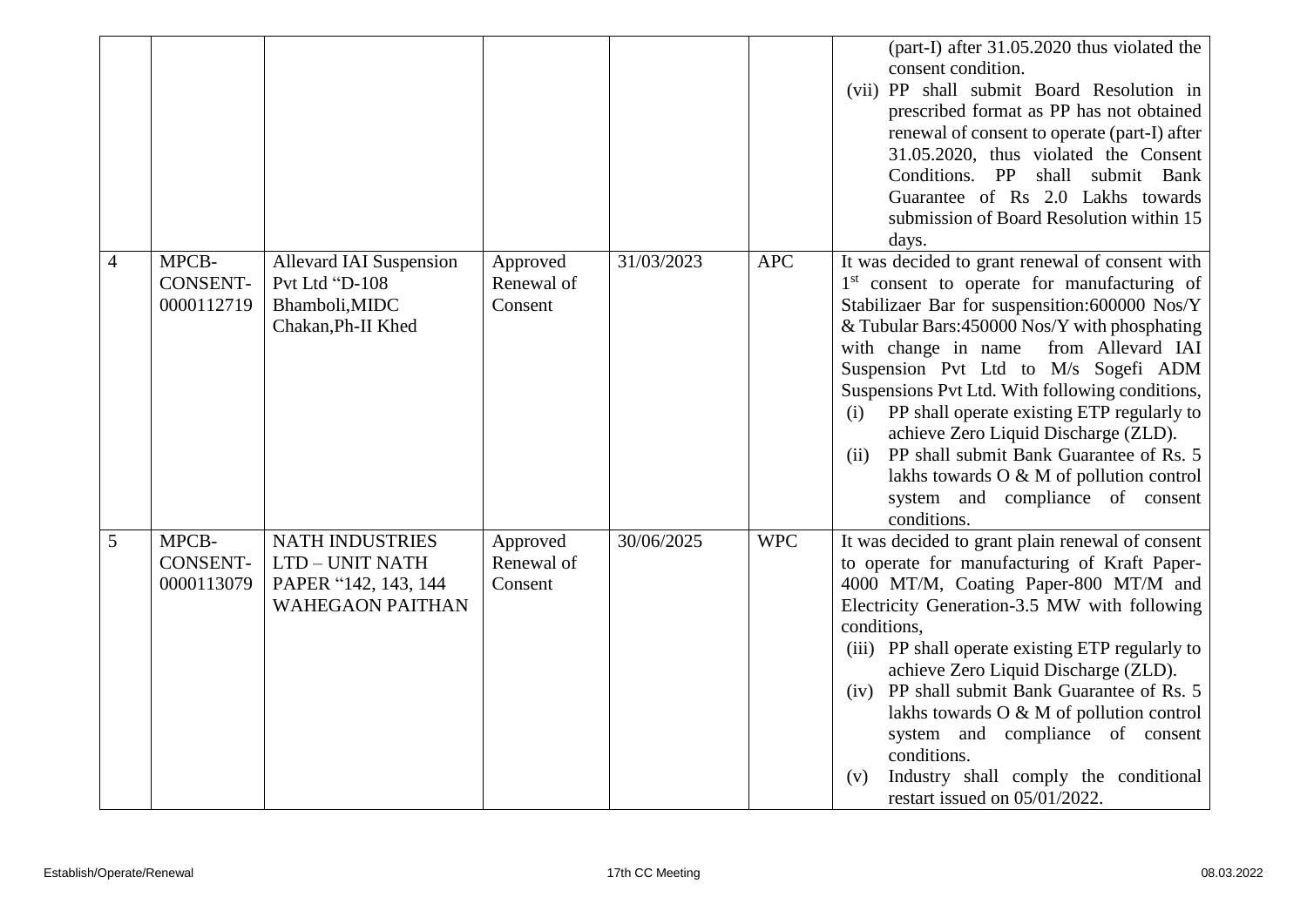|                |                                        |                                                                                                                                                      |                                       |                          |            | Industry shall not take the increased<br>(vi)<br>production without obtaining C to E and C<br>to O from M. P. C. Board.                                                                                                                                                                                                                                                                                                                                                                                                    |
|----------------|----------------------------------------|------------------------------------------------------------------------------------------------------------------------------------------------------|---------------------------------------|--------------------------|------------|----------------------------------------------------------------------------------------------------------------------------------------------------------------------------------------------------------------------------------------------------------------------------------------------------------------------------------------------------------------------------------------------------------------------------------------------------------------------------------------------------------------------------|
| 6              | MPCB-<br><b>CONSENT-</b><br>0000115022 | <b>Hindustan Petroleum</b><br>Corporation Limited "Sr.<br>No 235,295,298 Village<br>Gaigaon Balapur                                                  | Approved<br>Renewal of<br>Consent     | 30.06.2026               | ROHO       | It was decided to grant renewal of consent to<br>operate for storage $\&$ handling of petroleum<br>products.                                                                                                                                                                                                                                                                                                                                                                                                               |
| $\overline{7}$ | MPCB-<br><b>CONSENT-</b><br>0000115465 | M/S: KALIKA STEEL<br><b>ALLOYS PVT LTD</b><br>"PLOT NO: C-7,C-8 & C9<br>PHASE- I, ADDITIONAL<br><b>MIDC JALNA</b>                                    | Not Approved<br>Renewal of<br>Consent | $\mathbb{L} \mathbb{L}$  | <b>APC</b> | Committee noted that industry has applied for<br>renewal of consent. Committee also noted that,<br>personal hearing was extended on 21/02/2022.<br>As per the decision of hearing PP has not<br>submitted revised action plan for provision of<br>secondary fumes extraction systems. Therefore it<br>was decided to direct PP to submit revised action<br>within 7 days at SRO, Jalna. SRO Jalna shall<br>submit revised action plan of industry along with<br>verification report and analysis results of<br>Stack/AAQM. |
| 8              | MPCB-<br><b>CONSENT-</b><br>0000116357 | <b>BHAGYALAXMI</b><br><b>ROLLING MILLS PVT</b><br>LTD "GUT NO: 30<br>DAREGAON,<br><b>ADJACENT TO</b><br><b>ADDITIONAL MIDC</b><br><b>JALNA JALNA</b> | Not Approved<br>Renewal of<br>Consent | $\overline{a}$           | <b>APC</b> | Committee noted that industry has applied for<br>renewal of consent. Committee also noted that<br>personal hearing was extended on 21/02/2022.<br>As per the decision of hearing PP has not<br>submitted revised action plan for provision of<br>secondary fumes extraction systems.<br>Therefore it was decided to direct PP to submit<br>revised action within 7 days at SRO, Jalna. SRO<br>Jalna shall submit revised action plan of industry<br>along with verification report and analysis<br>results of Stack/AAQM.  |
| 9              | MPCB-<br><b>CONSENT-</b><br>0000115677 | <b>GAJKESARI STEELS</b><br>AND ALLOYS PVT LTD<br>"PHASE II<br><b>ADDITIONAL MIDC</b><br><b>AREA PLOT NO F-18</b><br>AND F-19 JALNA                   | Not Approved<br>Renewal of<br>Consent | $\overline{\phantom{a}}$ | <b>APC</b> | Committee noted that industry has applied for<br>renewal of consent. Committee also noted that<br>personal hearing was extended on 21/02/2022.<br>As per the decision of hearing PP has not<br>submitted revised action plan for provision of<br>secondary fumes extraction systems.                                                                                                                                                                                                                                       |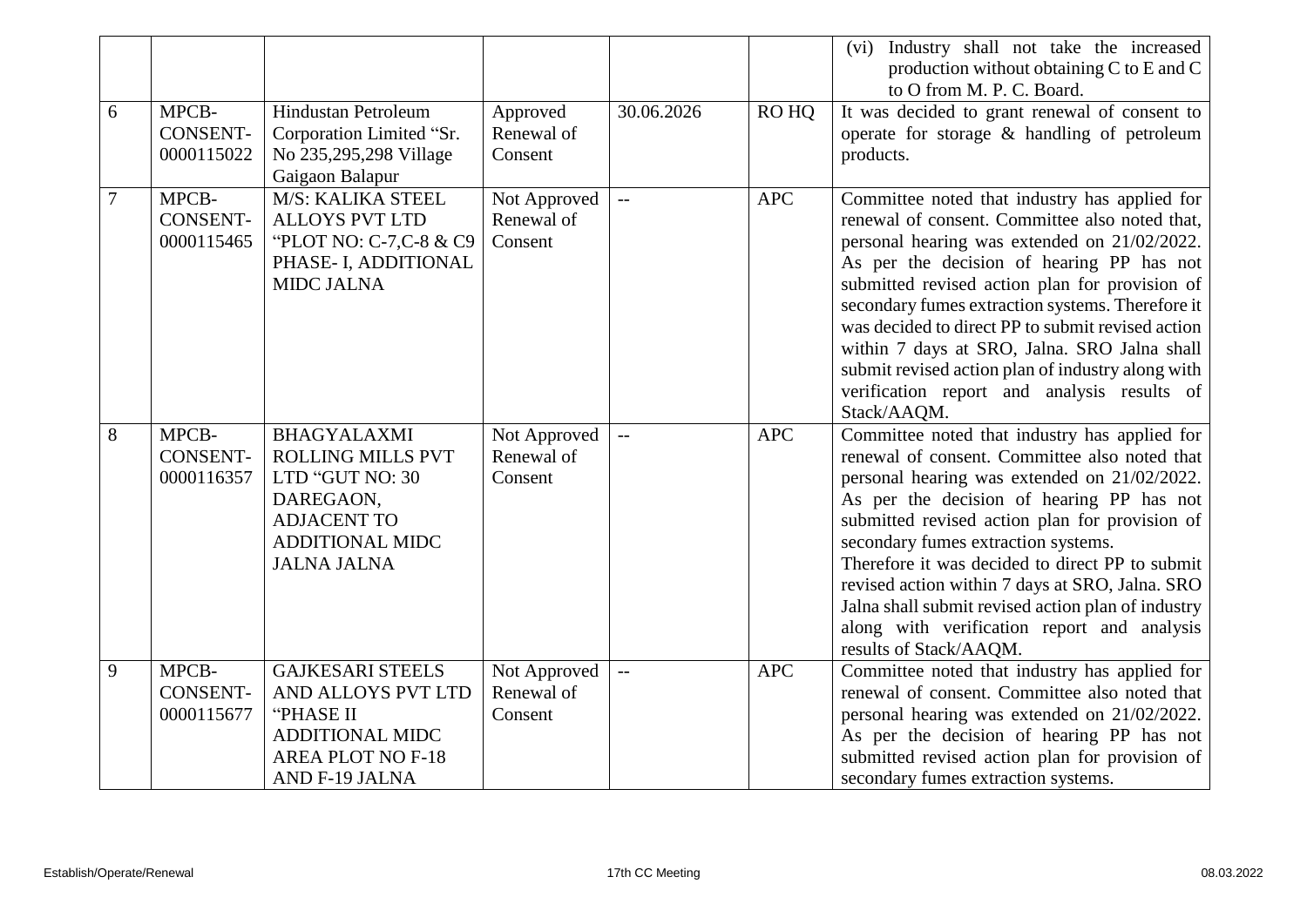|    |                                        |                                                                                      |                                       |                           |            | Therefore it was decided to direct PP to submit<br>revised action within 7 days at SRO, Jalna. SRO<br>Jalna shall submit revised action plan of industry<br>along with verification report and analysis<br>results of Stack/AAQM.                                                                                                                                                                                                                                                                                                                                                                                                                                                                                                                                                                                                                                                                                                                     |
|----|----------------------------------------|--------------------------------------------------------------------------------------|---------------------------------------|---------------------------|------------|-------------------------------------------------------------------------------------------------------------------------------------------------------------------------------------------------------------------------------------------------------------------------------------------------------------------------------------------------------------------------------------------------------------------------------------------------------------------------------------------------------------------------------------------------------------------------------------------------------------------------------------------------------------------------------------------------------------------------------------------------------------------------------------------------------------------------------------------------------------------------------------------------------------------------------------------------------|
| 10 | MPCB-<br><b>CONSENT-</b><br>0000116312 | M/s. Matsyodari Steel &<br>Alloys Pvt. Ltd.<br>"Addl.MIDC, jalna D-31,<br>D-32 Jalna | Not Approved<br>Renewal of<br>Consent | $\mathbb{L}^{\mathbb{L}}$ | <b>APC</b> | Committee noted that industry has applied for<br>renewal of consent. Committee also noted that,<br>personal hearing was extended on 21/02/2022.<br>As per the decision of hearing PP has not<br>submitted revised action plan for provision of<br>secondary fumes extraction systems.<br>Therefore it was decided to direct PP to submit<br>revised action within 7 days at SRO, Jalna. SRO<br>Jalna shall submit revised action plan of industry<br>along with verification report and analysis<br>results of Stack/AAQM.                                                                                                                                                                                                                                                                                                                                                                                                                            |
| 11 | MPCB-<br><b>CONSENT-</b><br>0000115483 | M/s. Tata Consultancy<br>Services Ltd "Plot No. 5<br>Hinjewadi Mulshi                | Approved<br>Renewal of<br>Consent     | 30.06.2022                | <b>WPC</b> | Committee noted that Project Proponent has<br>applied for renewal of Consent for (part-I) for<br>admin building construction project for IT and<br>ITEs activity having total plot area 40000 Sq.mtr<br>and Completed Construction BUA 351.90<br>Sq.mtr out of total BUA 143387.0 Sq.mtr, as per<br>EC dt. 03.08.2019.<br>The case was discussed in $12th$ CC meeting held<br>on 25.11.201 and SCN for refusal of consent was<br>issued on 16.12.2021. Committee noted the reply<br>submitted by PP on 04.01.2022 wherein PP has<br>submitted that the construction BUA mentioned<br>in C to O is 306.0 Sq. Mtr as per FSI consumed.<br>However, the actual BUA is 351.90 as per<br>architect certificate and Fire NOC obtained. The<br>CI is increased due to addition of computer<br>software.<br>After due deliberation, it was decided to grant In<br>view of above, we may consider the case for<br>grant of renewal of Consent for (part-I) for |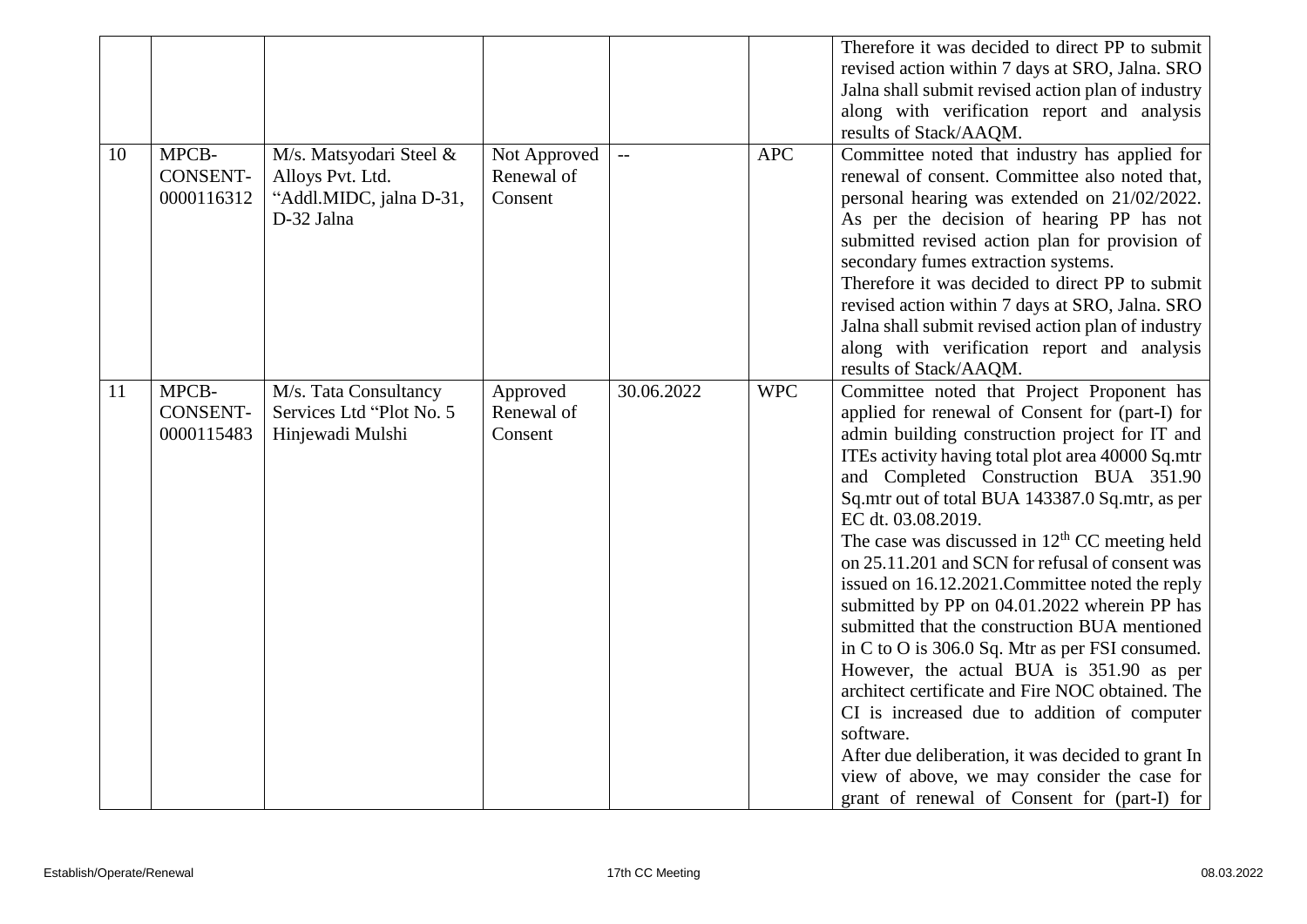| ITEs activity having total plot area 40000 Sq.mtr<br>and Completed Construction BUA 351.90                                                    |  |
|-----------------------------------------------------------------------------------------------------------------------------------------------|--|
|                                                                                                                                               |  |
|                                                                                                                                               |  |
| Sq.mtr out of total BUA 143387.0 Sq.mtr, as per                                                                                               |  |
| EC dt. $03.08.2019$ by imposing following                                                                                                     |  |
| conditions.                                                                                                                                   |  |
| PP shall comply with the conditions<br>(i)                                                                                                    |  |
| stipulated in Environmental Clearance and                                                                                                     |  |
| consent conditions and submit BG of Rs.                                                                                                       |  |
| 10 Lakhs towards compliance of the same.                                                                                                      |  |
| PP shall install online monitoring system<br>(ii)                                                                                             |  |
| to the O/L of STP for monitoring pH,                                                                                                          |  |
| Flow, BOD, TSS.                                                                                                                               |  |
| The treated domestic effluent shall be 60<br>(iii)                                                                                            |  |
| % recycled for secondary purpose such as                                                                                                      |  |
| toilet flushing, air conditioning, cooling                                                                                                    |  |
| tower make up, firefighting etc. and                                                                                                          |  |
| reaming shall be utilized on land for                                                                                                         |  |
| gardening and connected to the sewerage                                                                                                       |  |
| system provided by local body.                                                                                                                |  |
| Project Proponent shall operate Organic<br>(iv)                                                                                               |  |
| waste digester with composting facility or                                                                                                    |  |
| Bio-gas digester with composting facility.                                                                                                    |  |
| Project Proponent shall make provision of<br>(v)                                                                                              |  |
| charging port for Electric vehicles in at                                                                                                     |  |
| least 40% total available parking area.                                                                                                       |  |
| The consent shall be issued after submission of                                                                                               |  |
| additional consent fees on increased CI.                                                                                                      |  |
| 12<br>MPCB-<br><b>APC</b><br>M/S: RATHI STEEL &<br>Not approved<br>Committee noted that, industry has applied for<br>$\overline{\phantom{a}}$ |  |
| <b>CONSENT-</b><br>1 <sup>st</sup> Consent to<br>1 <sup>st</sup> Consent to Operate for expansion with<br><b>METAL PVT LTD</b>                |  |
| "PLOT NO: F-12 ADDL<br>Operate for<br>0000116500<br>amalgamation of Renewal of existing Consent to                                            |  |
| <b>MIDC JALNA</b><br>expansion,<br>Operate. Committee also noted that personal                                                                |  |
| Renewal of<br>hearing was extended on 21/02/2022. As per the                                                                                  |  |
| existing<br>decision of hearing PP has not submitted revised                                                                                  |  |
| Consent to<br>action plan for provision of secondary fumes                                                                                    |  |
| Operate and<br>extraction systems.                                                                                                            |  |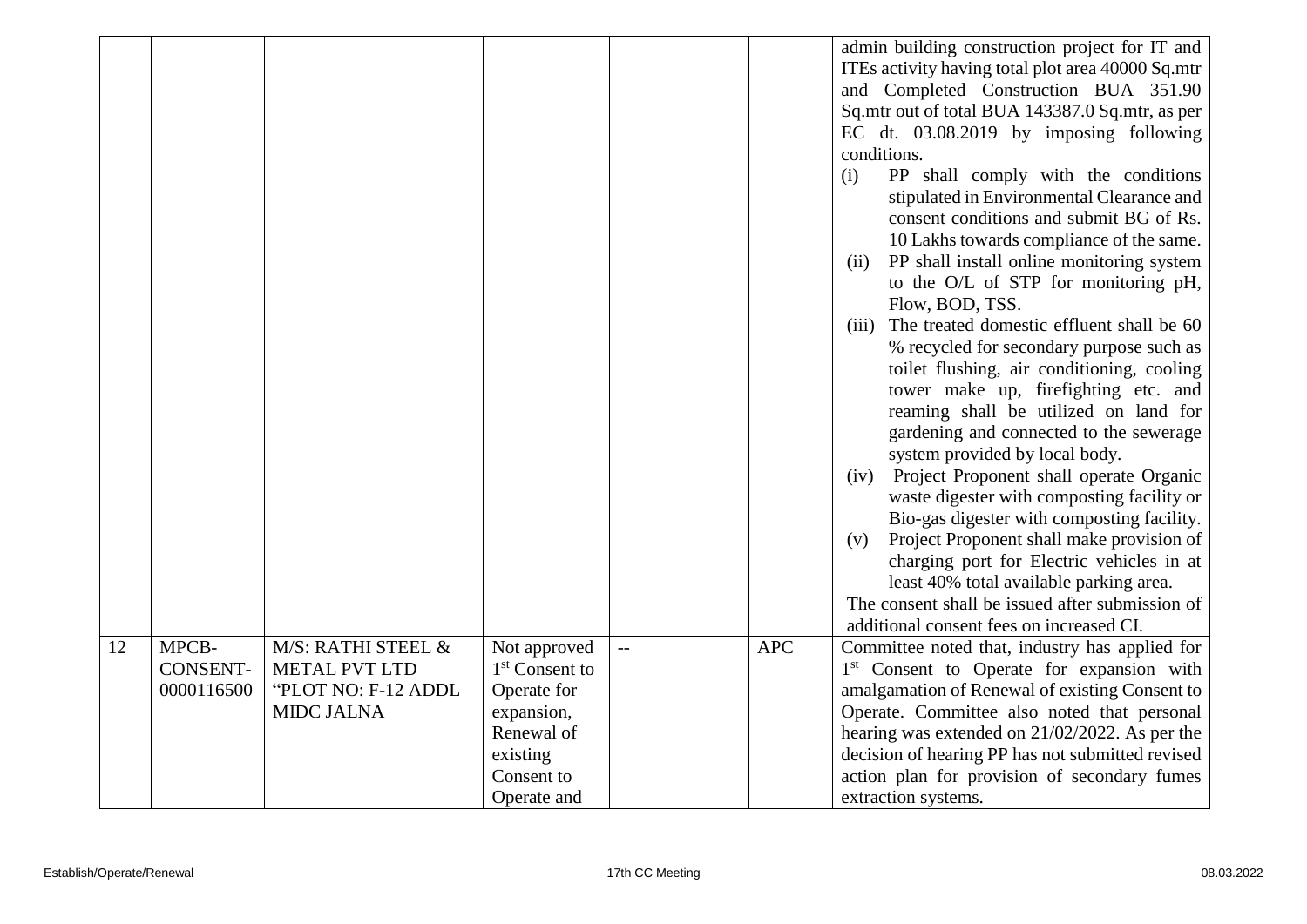|    |                                        |                                                                                                                                                                                                                                                          | their<br>amalgamation                                                                          |                          |            | Therefore it was decided to direct PP to submit<br>revised action within 7 days at SRO, Jalna. SRO<br>Jalna shall submit revised action plan of industry<br>along with verification report and analysis<br>results of Stack/AAQM.                                                                                                                                                                                                                                                                                                            |
|----|----------------------------------------|----------------------------------------------------------------------------------------------------------------------------------------------------------------------------------------------------------------------------------------------------------|------------------------------------------------------------------------------------------------|--------------------------|------------|----------------------------------------------------------------------------------------------------------------------------------------------------------------------------------------------------------------------------------------------------------------------------------------------------------------------------------------------------------------------------------------------------------------------------------------------------------------------------------------------------------------------------------------------|
| 13 | MPCB-<br><b>CONSENT-</b><br>0000116474 | M/S: SRJ PEETY<br><b>STEELS PRIVATE</b><br><b>LIMITED</b><br>"ADDITIONAL MIDC<br><b>JALNA PLOT NO:D-</b><br>$50/1$ , D- $50/2$ , D- $51/1$ , D-<br>51/2, D-52/1, E-8/9, E-<br>$8/10,E-8/10(P)$ , E-45, B-<br>29, B-30/1, B-30/2, B-30/3.<br><b>JALNA</b> | Not approved<br>Renewal of<br>Consent to<br>Operate with<br>enhanced<br>production<br>capacity |                          | <b>APC</b> | Committee noted that industry has applied for<br>renewal of consent with expansion. Committee<br>also noted that, personal hearing was extended<br>on 21/02/2022. As per the decision of hearing PP<br>has not submitted revised action plan for<br>provision of secondary fumes extraction<br>systems.<br>Therefore it was decided to direct PP to submit<br>revised action within 7 days at SRO, Jalna. SRO<br>Jalna shall submit revised action plan of industry<br>along with verification report and analysis<br>results of Stack/AAQM. |
| 14 | MPCB-<br><b>CONSENT-</b><br>0000116177 | Om Sairam Steels and<br>Alloys pvt Ltd "0 Plot No-<br>F 1,2,3,8,9,10 MIDC<br>Phase -II Jalna, Gut No-<br>46,63 Daregaon Adjacent<br>MIDC Jalna                                                                                                           | Not approved<br>Renewal of<br>Consent to<br>Operate                                            | $\overline{\phantom{a}}$ | <b>APC</b> | Committee noted that, personal hearing was<br>extended on 21/02/2022. As per the decision of<br>hearing PP has not submitted revised action plan<br>for provision of secondary fumes extraction<br>systems.<br>Therefore it was decided to direct PP to submit<br>revised action within 7 days at SRO, Jalna. SRO<br>Jalna shall submit revised action plan of industry<br>along with verification report and analysis<br>results of Stack/AAQM.                                                                                             |
| 15 | MPCB-<br><b>CONSENT-</b><br>0000116876 | M/S: METAROLLS<br>ISPAT PVT LTD "GUT<br>NO: 48, ADJACENT TO<br><b>MIDC PHASE II</b><br><b>DAREGAON JALNA</b>                                                                                                                                             | Not approved<br>Renewal of<br>Consent to<br>Operate                                            | $\overline{a}$           | <b>APC</b> | Committee noted that, personal hearing was<br>extended on $21/02/2022$ . As per the decision of<br>hearing PP has not submitted revised action plan<br>for provision of secondary fumes extraction<br>systems.<br>Therefore it was decided to direct PP to submit<br>revised action within 7 days at SRO, Jalna. SRO<br>Jalna shall submit revised action plan of industry                                                                                                                                                                   |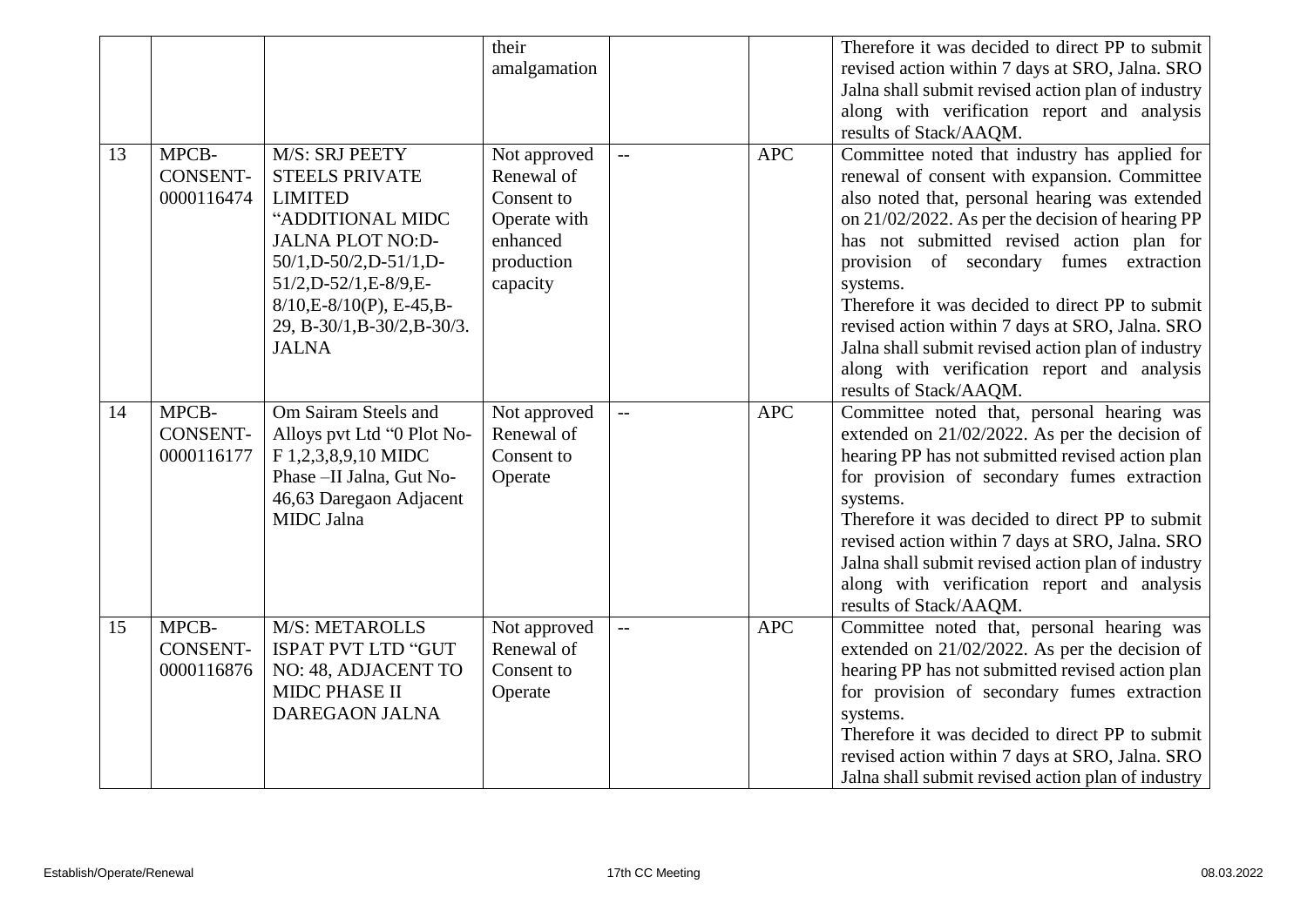|    |                                        |                                                                                                                                                                                                  |                                   |            |            | along with verification report and analysis<br>results of Stack/AAQM.                                                                                                                                                                                                                                                                                                                                                                                                                                                                                                                                                                                                                                                                                                                                                                                                                                                                                                                                                                                                                             |
|----|----------------------------------------|--------------------------------------------------------------------------------------------------------------------------------------------------------------------------------------------------|-----------------------------------|------------|------------|---------------------------------------------------------------------------------------------------------------------------------------------------------------------------------------------------------------------------------------------------------------------------------------------------------------------------------------------------------------------------------------------------------------------------------------------------------------------------------------------------------------------------------------------------------------------------------------------------------------------------------------------------------------------------------------------------------------------------------------------------------------------------------------------------------------------------------------------------------------------------------------------------------------------------------------------------------------------------------------------------------------------------------------------------------------------------------------------------|
| 16 | MPCB-<br><b>CONSENT-</b><br>0000115627 | M/s. VITP Pvt Ltd "Plot<br>no. 2, Building No. SEZ<br>7,8,9 Qubix business park,<br>Plot no. 2 blueridge<br>township, phase II near<br>Rajiv Gandhi Infotech<br>Park Hinjewadi Phase 1<br>Mulshi | Approved<br>Renewal of<br>Consent | 31.07.2022 | <b>WPC</b> | Committee noted that Project Proponent has<br>applied for Renewal of Consent to operate (part-<br>I) with change in name for IT park construction<br>project having total plot area of 558462 SqM &<br>Construction BUA 113168 SqM out of total<br>construction BUA 1402149.29 SqM, as per EC<br>dtd. 04.12.2014.<br>The case was discussed in $15th$ CC meeting dtd<br>30.12. 2021 and SCN for refusal of consent was<br>issued on 21.01.2022 as PP has increased CI<br>from Rs 363.22 Cr to Rs 368.55 Cr & PP has not<br>paid fees on increased CI and PP has not<br>submitted document for change in name.<br>Committee noted the reply submitted by PP<br>along with fee on increased CI of Rs 5.33 Cr,<br>DIC registration for change in name.<br>After due deliberation, it was decided to grant of<br>Renewal of Consent to operate (part-I) with<br>change in name for IT park construction project<br>having total plot area of 558462 SqM &<br>completed Construction BUA 113168 SqM out<br>of total construction BUA 1402149.29 SqM as<br>per EC dtd. 04.12.2014 by imposing following |
|    |                                        |                                                                                                                                                                                                  |                                   |            |            | conditions.<br>PP shall comply with the conditions<br>(i)<br>stipulated in Environmental Clearance and<br>consent conditions and submit BG of Rs.<br>10 Lakhs towards compliance of the same.<br>PP shall install online monitoring system<br>(ii)<br>to the O/L of STP for monitoring pH,<br>Flow, BOD, TSS.<br>The treated domestic effluent shall be 60<br>(iii)<br>% recycled for secondary purpose such as                                                                                                                                                                                                                                                                                                                                                                                                                                                                                                                                                                                                                                                                                   |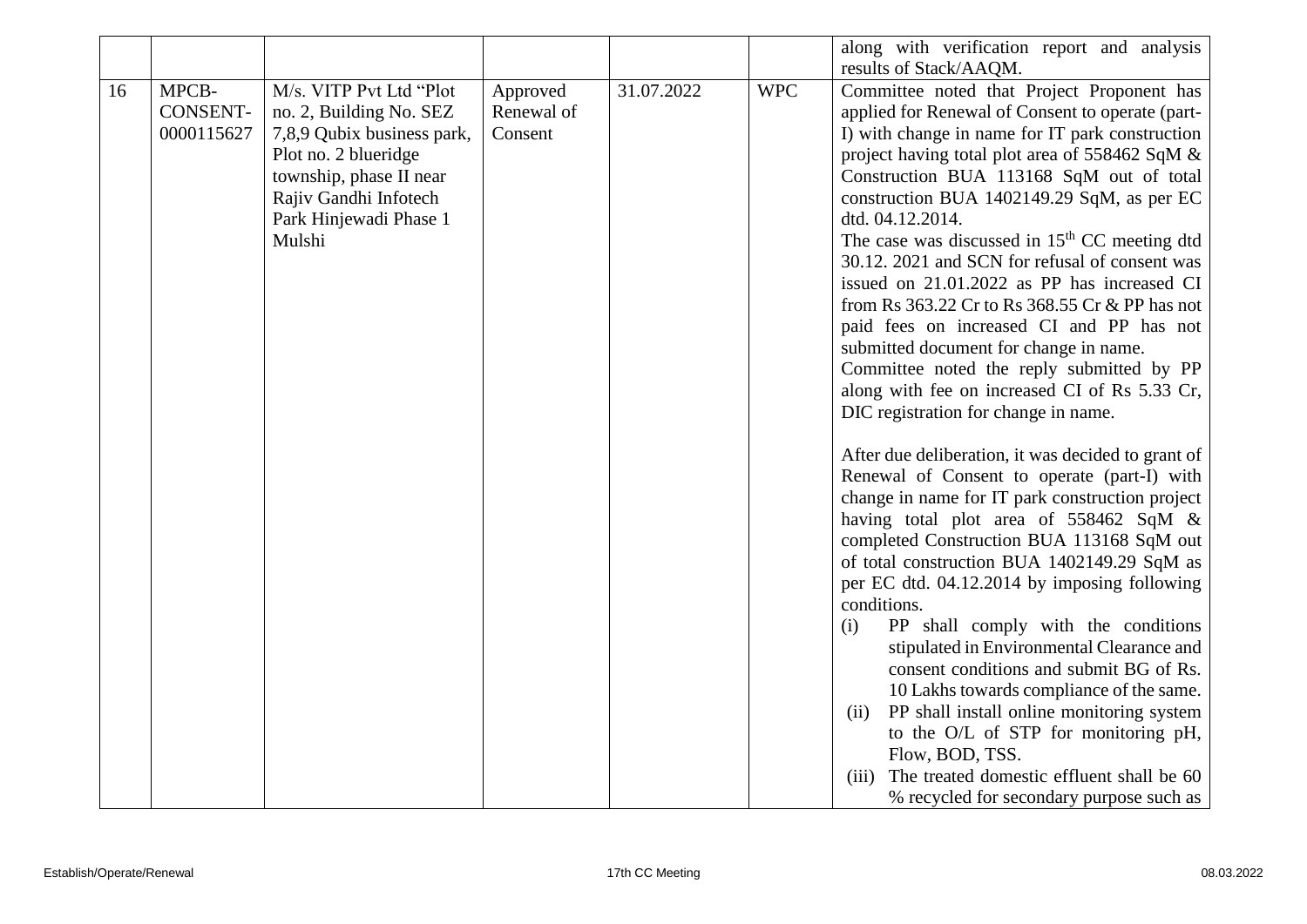|    |                                        |                                                                                                                                                         |                                                                                                                                      |                          |            | toilet flushing, air conditioning, cooling<br>tower make up, firefighting etc. and<br>reaming shall be utilized on land for<br>gardening and connected to the sewerage<br>system provided by local body.<br>Project Proponent shall operate Organic<br>(iv)<br>waste digester with composting facility or<br>Bio-gas digester with composting facility.<br>Project Proponent shall make provision of<br>(v)<br>charging port for Electric vehicles in at<br>least 40% total available parking area                                             |
|----|----------------------------------------|---------------------------------------------------------------------------------------------------------------------------------------------------------|--------------------------------------------------------------------------------------------------------------------------------------|--------------------------|------------|------------------------------------------------------------------------------------------------------------------------------------------------------------------------------------------------------------------------------------------------------------------------------------------------------------------------------------------------------------------------------------------------------------------------------------------------------------------------------------------------------------------------------------------------|
| 17 | MPCB-<br><b>CONSENT-</b><br>0000116744 | <b>Ballarpur Opencast Mine</b><br>"284 285 286 287 288 289<br>290 near 35 iodigest town<br>Ballarpur                                                    | Not approved<br>Renewal of<br>Consent                                                                                                | $\overline{\phantom{0}}$ | <b>APC</b> | Committee noted that PP has applied for renewal<br>of consent to operate for coal mining-0.625<br>MTPA on mining lease area 242.64 Ha.<br>Committee also noted that PP is in process to<br>install CAAQMS.<br>After due deliberation, it was decided to forfeit<br>50 % BG of the industry, obtain top up BG of<br>double amount and call industry for personal<br>hearing before Joint Director, Air Pollution<br>Control.                                                                                                                    |
| 18 | MPCB-<br><b>CONSENT-</b><br>0000115066 | <b>FUCHS LUBRICANTS</b><br>(INDIA) PVT.LTD. "N-69<br><b>ADDITIONAL</b><br><b>AMBERNATH</b><br>INDUSTRIAL AREA,<br><b>ANANDNAGAR</b><br><b>AMBERNATH</b> | Approved<br>Consent to $1st$<br>Operate for<br>expansion $\&$<br>Renewal of<br>Existing<br>Consent by<br>amalgamation<br>of consents | 31/07/2026               | <b>AST</b> | Committee noted that Industry has applied for<br>Consent to $1st$ Operate for expansion & Renewal<br>of existing consent to Operate by amalgamation<br>of consents.<br>After due deliberations, it was decided to<br>consider the case for grant of Consent to 1 <sup>st</sup><br>Operate for expansion $\&$ Renewal of existing<br>consent to Operate by amalgamation of consents<br>with following conditions.<br>Industry shall 100% recycle treated effluent<br>(i)<br>for washing & cooling tower make up.<br>Industry shall achieve ZLD. |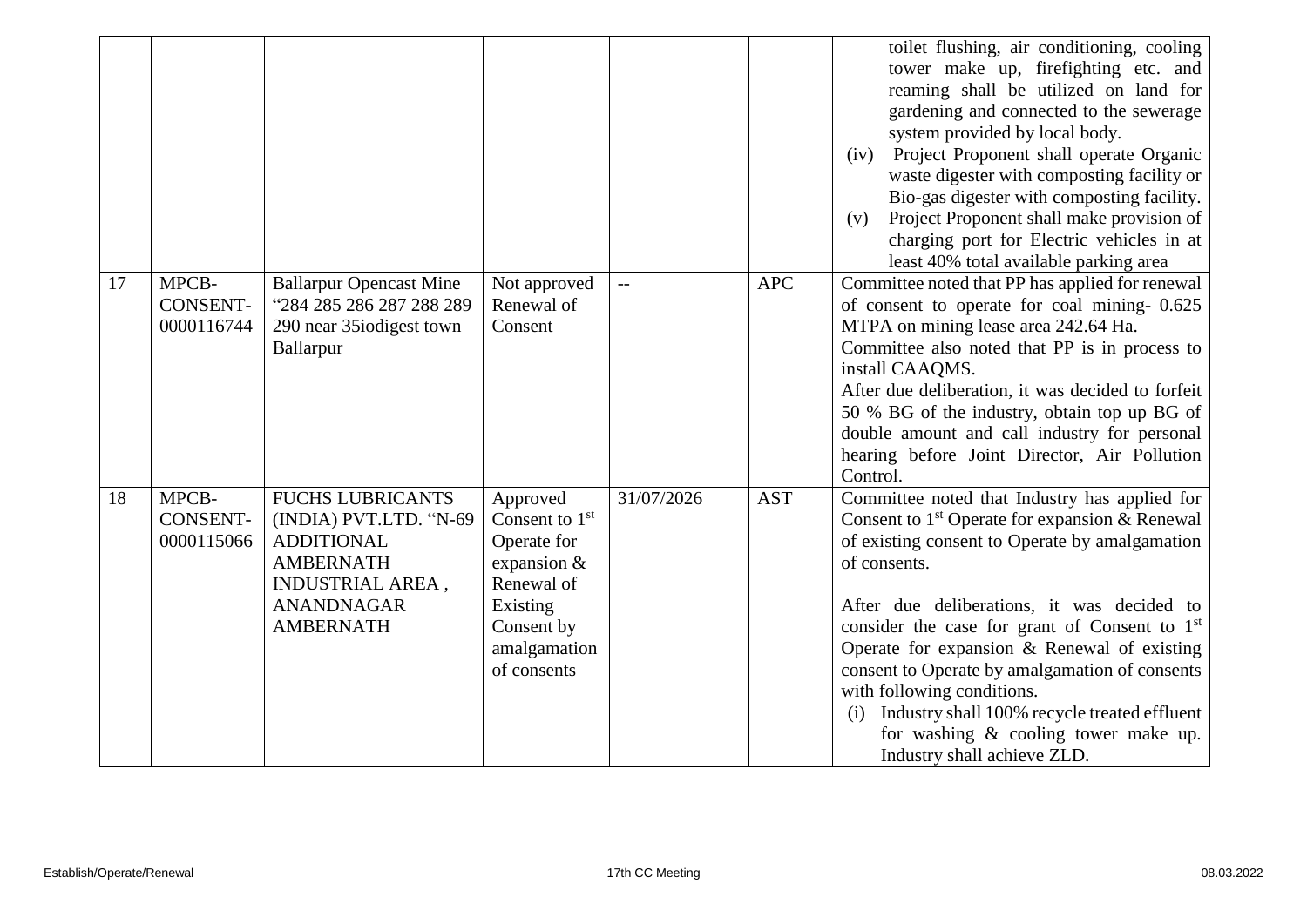|    |                 |                            |            |            |            | (ii) Industry shall extend existing BG's of Rs.                                                     |
|----|-----------------|----------------------------|------------|------------|------------|-----------------------------------------------------------------------------------------------------|
|    |                 |                            |            |            |            | $5/- +$ Rs. 5/- Lakhs towards compliance of                                                         |
|    |                 |                            |            |            |            | consent conditions.                                                                                 |
| 19 | MPCB-           | M/s. Kolte Patil Developer | Approved   | 31.08.2022 | <b>WPC</b> | Committee noted that Project Proponent has                                                          |
|    | <b>CONSENT-</b> | Limited "IVY ESTATE"       | Renewal of |            |            | applied for renewal of $1st$ part consent to operate                                                |
|    | 0000110745      | (Before Merger Corolla     | Consent    |            |            | for construction of Mix Development project                                                         |
|    |                 | Reality Ltd) "Gat No. 677, |            |            |            | having total plot area of 2,44,000.00 sq. mtrs and                                                  |
|    |                 | 687(P), 689(P), 690 to 710 |            |            |            | total Construction BUA 2,24,662.81 sq. mtrs out                                                     |
|    |                 | Wagholi Haveli             |            |            |            | of 3,57,953.00 sq.mtrs as per EC dtd.                                                               |
|    |                 |                            |            |            |            | 16.07.2015. However as per general condition of                                                     |
|    |                 |                            |            |            |            | EC, the total BUA is restricted to 3,11,321.22                                                      |
|    |                 |                            |            |            |            | The case was discussed in $13th$ CC meeting dtd                                                     |
|    |                 |                            |            |            |            | 5.11.2021 and SCN for refusal of consent was                                                        |
|    |                 |                            |            |            |            | issued on 16.12.2021 as PP has not applied for                                                      |
|    |                 |                            |            |            |            | renewal of consent $(1st$ part) after 2019, treated                                                 |
|    |                 |                            |            |            |            | effluent is being disposed into forest land and CI                                                  |
|    |                 |                            |            |            |            | is increased from Rs 329.09 Cr to Rs 490 Cr.                                                        |
|    |                 |                            |            |            |            | Committee noted the reply submitted by PP on                                                        |
|    |                 |                            |            |            |            | 15.01.2022.                                                                                         |
|    |                 |                            |            |            |            | After due deliberation, it was decided to grant                                                     |
|    |                 |                            |            |            |            | renewal of 1 <sup>st</sup> part consent to operate for                                              |
|    |                 |                            |            |            |            | construction of Mix Development project having                                                      |
|    |                 |                            |            |            |            | total plot area of 2,44,000.00 sq. mtrs and total                                                   |
|    |                 |                            |            |            |            | Construction BUA 2,24,662.81 sq. mtrs out of<br>$3,11,321.22$ sq.mtrs as per general condition (ii) |
|    |                 |                            |            |            |            | of EC dtd. 16.07.2015 by imposing following                                                         |
|    |                 |                            |            |            |            | condition.                                                                                          |
|    |                 |                            |            |            |            | PP shall comply with the conditions<br>(i)                                                          |
|    |                 |                            |            |            |            | stipulated in Environmental Clearance and                                                           |
|    |                 |                            |            |            |            | consent conditions and submit BG of Rs.                                                             |
|    |                 |                            |            |            |            | 25 Lakhs towards compliance of the same.                                                            |
|    |                 |                            |            |            |            | PP shall install online monitoring system<br>(ii)                                                   |
|    |                 |                            |            |            |            | to the O/L of STP for monitoring pH,                                                                |
|    |                 |                            |            |            |            | Flow, BOD, TSS.                                                                                     |
|    |                 |                            |            |            |            | The treated domestic effluent shall be 60<br>(iii)                                                  |
|    |                 |                            |            |            |            | % recycled for secondary purpose such as                                                            |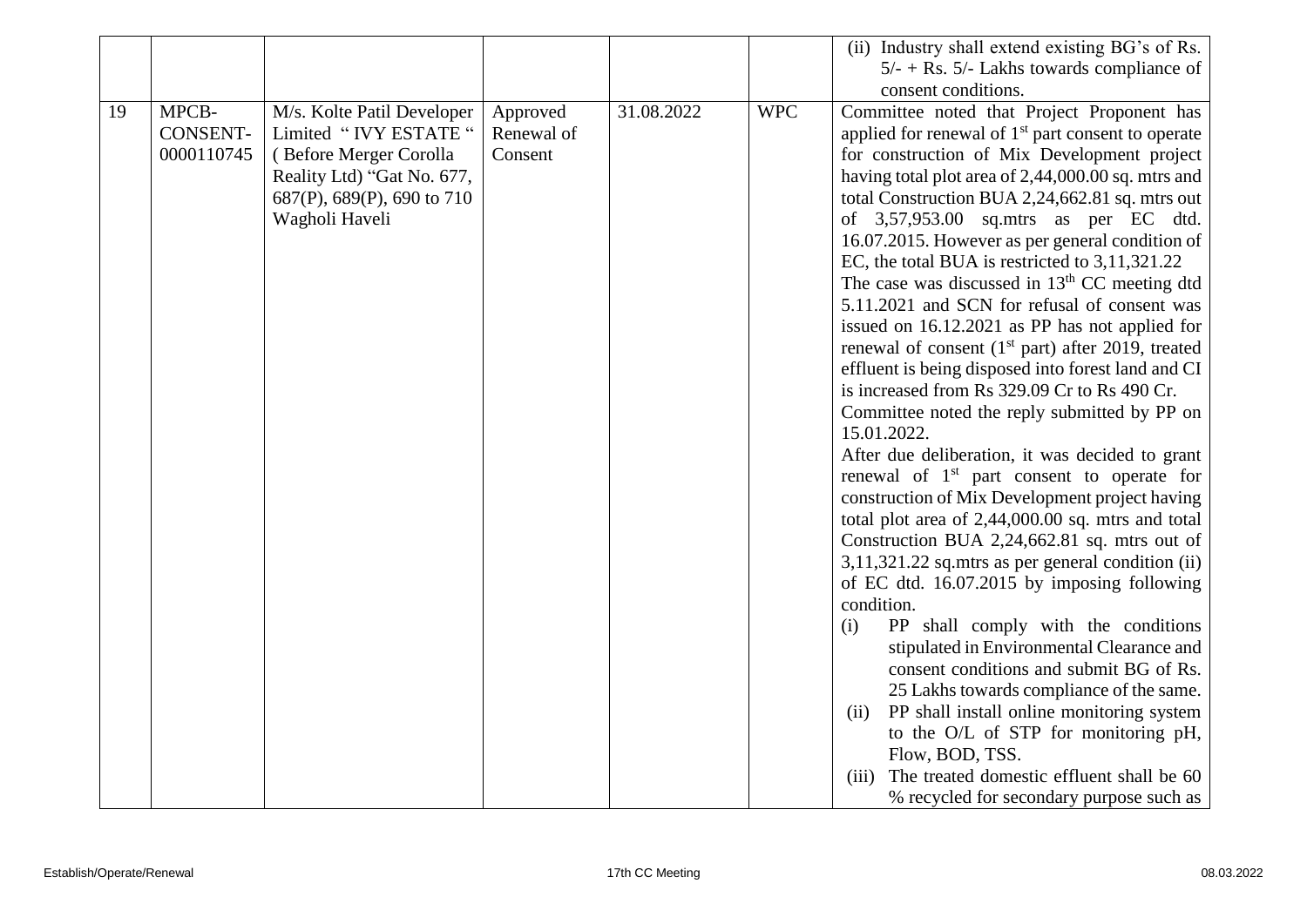|    |                                        |                                                                                       |                                   |            |            | toilet flushing, air conditioning, cooling<br>tower make up, firefighting etc. and<br>reaming shall be utilized on land for<br>gardening.<br>Project Proponent shall operate Organic<br>(iv)<br>waste digester with composting facility or<br>Bio-gas digester with composting facility.<br>Project Proponent shall make provision of<br>(v)<br>charging port for Electric vehicles in at<br>least 40% total available parking area<br>(vi) PP shall submit Bank Guarantee of Rs<br>49.072 Lakhs 0.1 % of capital<br>investment). The same shall be forfeited<br>as PP has not obtained renewal of consent<br>after 31.08.2019, thus violated the<br><b>Consent Conditions.</b><br>(vii) PP shall submit Board Resolution in<br>prescribed format as PP has not obtained<br>renewal of consent after 31.08.2019, thus<br>violated the Consent Conditions. PP shall<br>submit Bank Guarantee of Rs 2.0 Lakhs<br>towards submission of Board Resolution<br>within 15 days.<br>The consent shall be issued after obtaining<br>additional consent fees on increased CI. |
|----|----------------------------------------|---------------------------------------------------------------------------------------|-----------------------------------|------------|------------|---------------------------------------------------------------------------------------------------------------------------------------------------------------------------------------------------------------------------------------------------------------------------------------------------------------------------------------------------------------------------------------------------------------------------------------------------------------------------------------------------------------------------------------------------------------------------------------------------------------------------------------------------------------------------------------------------------------------------------------------------------------------------------------------------------------------------------------------------------------------------------------------------------------------------------------------------------------------------------------------------------------------------------------------------------------------|
| 20 | MPCB-<br><b>CONSENT-</b><br>0000114995 | M/s. Minda Industries Ltd.<br>"Plot No. B-6 MIDC<br>Chakan, Mhalunge<br>(Ingale) KHED | Approved<br>Renewal of<br>Consent | 31/07/2025 | <b>APC</b> | It was decided to grant renewal of consent for<br>manufacturing of Powder coating of Auto<br>Components, Auto Switches, Plastic Moulded<br>Components, Handle Bar Assembly &<br>Electronic products with following conditions,<br>Industry shall 100% recycle treated effluent<br>(i)<br>for washing & cooling tower make up.<br>Industry shall achieve ZLD.                                                                                                                                                                                                                                                                                                                                                                                                                                                                                                                                                                                                                                                                                                        |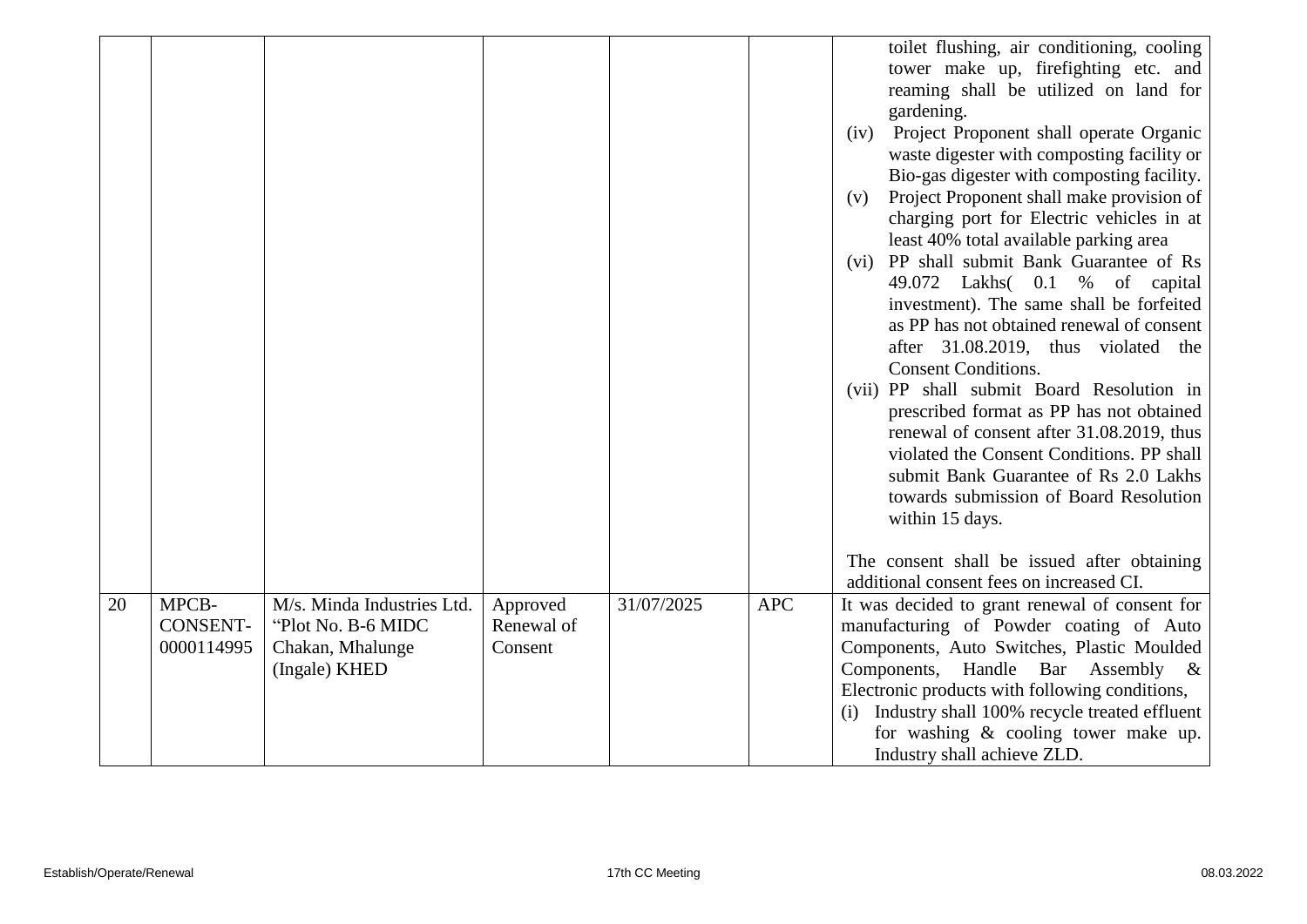|    |                                        |                                                                                                                                                |                                                     |                          |            | (ii) Industry shall extend existing<br>bank                                                                                                                                                                                                                                                                                                                                                                                                                                                                                                                                                                                      |
|----|----------------------------------------|------------------------------------------------------------------------------------------------------------------------------------------------|-----------------------------------------------------|--------------------------|------------|----------------------------------------------------------------------------------------------------------------------------------------------------------------------------------------------------------------------------------------------------------------------------------------------------------------------------------------------------------------------------------------------------------------------------------------------------------------------------------------------------------------------------------------------------------------------------------------------------------------------------------|
|    |                                        |                                                                                                                                                |                                                     |                          |            | Guarantees towards compliance of consent                                                                                                                                                                                                                                                                                                                                                                                                                                                                                                                                                                                         |
|    |                                        |                                                                                                                                                |                                                     |                          |            | conditions                                                                                                                                                                                                                                                                                                                                                                                                                                                                                                                                                                                                                       |
| 21 | MPCB-<br><b>CONSENT-</b><br>0000120288 | Maharashtra Enviro Power<br>Limited "Plot No P-56<br>Ranjangaon MIDC Shirur                                                                    | Not approved<br>Renewal of<br>Consent               | $\overline{\phantom{0}}$ | ROHO       | Committee noted that the industry has applied<br>for renewal of consent for CHWTSDF. The<br>Regional officer, HQ submitted that there are<br>frequent complaints of polluted water discharge<br>from the facility premises and effluent is<br>observed accumulated in small ponds which<br>further enters into Pazar lake of village<br>Nimgaon Bhogi.<br>After due deliberation, it was decided to extend<br>personal hearing to the industry along with<br>MIDC officials before Member Secretary,                                                                                                                             |
|    |                                        |                                                                                                                                                |                                                     |                          |            | MPCB.                                                                                                                                                                                                                                                                                                                                                                                                                                                                                                                                                                                                                            |
| 22 | MPCB-<br>CONSENT-<br>0000119459        | Varun Beverages Ltd.<br>"Survey No. 393, 592 Plot<br>No. 395/A, 592/3A<br>L.U.gadkari Marg, Anik<br>villege, Mahul, 38iodige<br>Chembur(Kurla) | Not approved<br>Renewal of<br>Consent               | $\overline{\phantom{a}}$ | <b>WPC</b> | Committee noted that Industry has applied for<br>renewal of Consent to operate with change in<br>name for manufacturing of non-alcoholic<br>beverages and packaged drinking water The CI<br>is increased from Rs 60.13 Cr to Rs 103.52 Cr.<br>After due deliberation, it was decided to issue<br>Show Cause Notice for refusal of consent for<br>following non compliances.<br>Industry has not submitted details of BG of<br>(i)<br>Rs 25.0 lakhs as per earlier consent<br>condition.<br>Industry has not submitted COI for change<br>(ii)<br>in name from M/s. Pepsico India Holdings<br>Pvt ltd to M/s. Varun Beverages Ltd. |
| 23 | MPCB-<br><b>CONSENT-</b><br>0000110812 | DEEPAK HOSPITAL(A<br><b>UNIT OF DEEPAK</b><br><b>HEALTH &amp; WELLNESS</b><br>LTD.) "TOWN HALL                                                 | Not approved<br>Combined<br>Consent &<br><b>BMW</b> | $\overline{\phantom{a}}$ | <b>PSO</b> | Committee noted that HCE have applied for<br>plain renewal of CCA of 150 beds.<br>It was decided to issue Show Cause Notice for                                                                                                                                                                                                                                                                                                                                                                                                                                                                                                  |
|    |                                        | <b>ROAD</b>                                                                                                                                    | Authorization                                       |                          |            | refusal of application for following non<br>compliances                                                                                                                                                                                                                                                                                                                                                                                                                                                                                                                                                                          |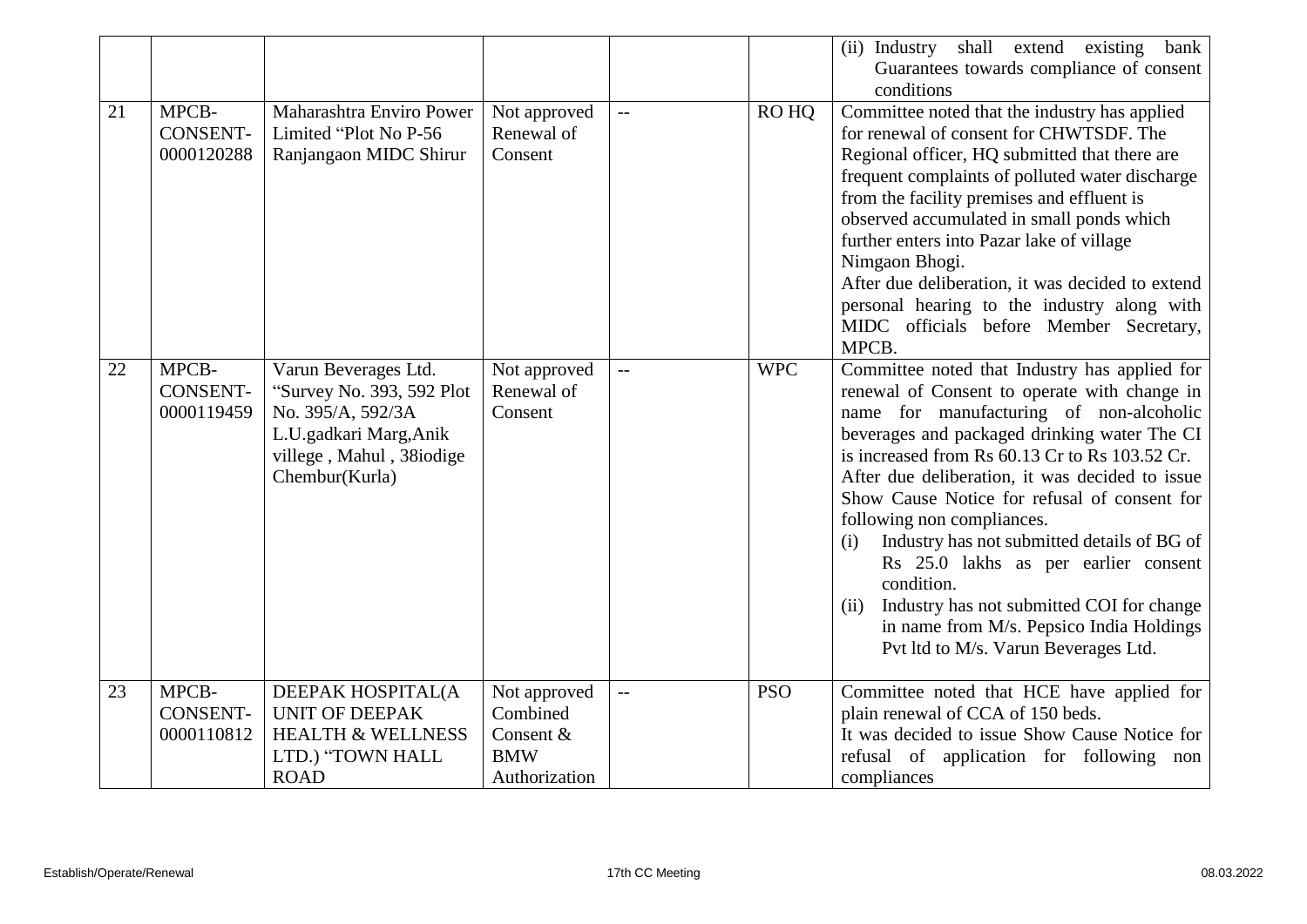|    |                                        |                                                                                                   | , Consent to<br>Renewal                                     |            |            | HCE have not submitted online Annual<br>(i)<br>report, details of BMW generation.<br>The water required for 150 Beds is shown<br>(ii)<br>as 11 CMD which is very less.<br>The JVS analysis report of sample<br>(iii)<br>collected on $21/09/2021$ are exceeding to<br>the consented norms.                                                                                                                                                                                                                                                                                                                                                                                                                                                                                                                                                                                                                                                                                                                                                                                                                                                                                                                                                                                                        |
|----|----------------------------------------|---------------------------------------------------------------------------------------------------|-------------------------------------------------------------|------------|------------|---------------------------------------------------------------------------------------------------------------------------------------------------------------------------------------------------------------------------------------------------------------------------------------------------------------------------------------------------------------------------------------------------------------------------------------------------------------------------------------------------------------------------------------------------------------------------------------------------------------------------------------------------------------------------------------------------------------------------------------------------------------------------------------------------------------------------------------------------------------------------------------------------------------------------------------------------------------------------------------------------------------------------------------------------------------------------------------------------------------------------------------------------------------------------------------------------------------------------------------------------------------------------------------------------|
| 24 | MPCB-<br><b>CONSENT-</b><br>0000117161 | M/s. Kolte Patil<br>Development, Mix<br>Development Project<br>'Stargaze' Bavdhan<br>Budruk, Pune | Approved<br>Renewal of<br>Consent to<br>Operate(Part-<br>I) | 28.02.2024 | <b>WPC</b> | It was decided to grant renewal of Consent to<br>$operatorerate(part-I)$<br>for<br>mix<br>development<br>construction project having total plot area<br>74321.81 Sq.Mtrs and completed Construction<br>BUA 1,00,173.25 Sq.Mtrs. out of total<br>construction BUA of 1,40,599.3 Sq. Mtr as per<br>EC dtd 10.12.2015 by imposing following<br>conditions<br>PP shall comply with the conditions<br>(i)<br>stipulated in Environmental Clearance and<br>consent conditions and submit BG of Rs.<br>25 Lakhs towards compliance of the same.<br>PP shall install online monitoring system<br>(ii)<br>to the O/L of STP for monitoring pH,<br>Flow, BOD, TSS.<br>The treated domestic effluent shall be 60<br>(iii)<br>% recycled for secondary purpose such as<br>toilet flushing, air conditioning, cooling<br>tower make up, firefighting etc. and<br>reaming shall be utilized on land for<br>gardening and connected to the sewerage<br>system provided by local body.<br>Project Proponent shall operate Organic<br>(iv)<br>waste digester with composting facility or<br>Bio-gas digester with composting facility.<br>PP shall submit Bank Guarantee of Rs<br>(v)<br>10.611 Lakhs (0.1 % of capital<br>investment. The same shall be forfeited as<br>PP has not obtained renewal of consent to |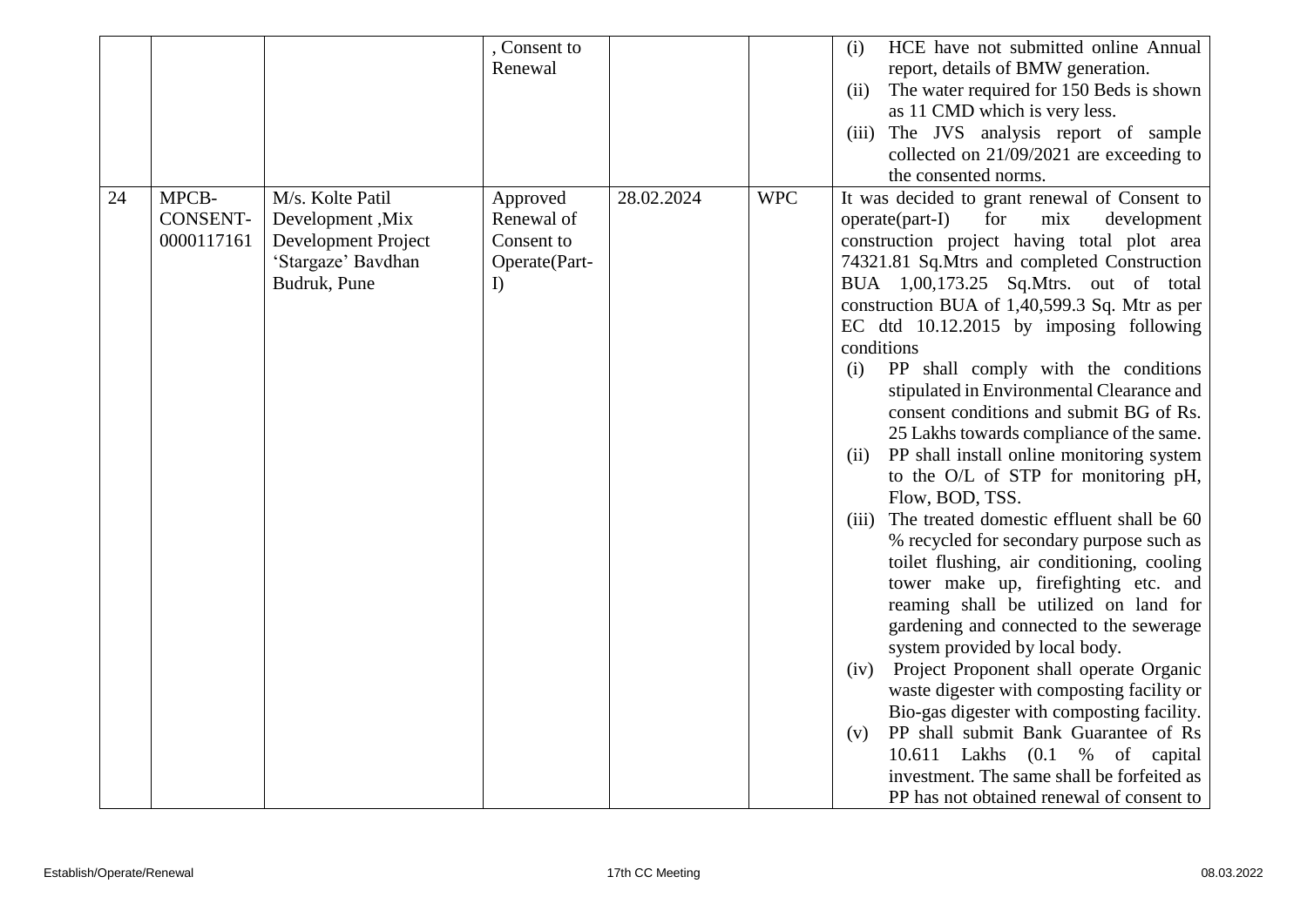|  |  |  | operate after 28.02.2020 thus violated the<br><b>Consent Conditions.</b><br>(vi) PP shall submit Board Resolution in<br>prescribed format as PP has not obtained |
|--|--|--|------------------------------------------------------------------------------------------------------------------------------------------------------------------|
|  |  |  | renewal of consent to operate after<br>28.02.2020 thus violated the Consent<br>Conditions. PP shall submit Bank<br>Guarantee of Rs 2.0 Lakhs towards             |
|  |  |  | submission of Board Resolution within 15<br>days.                                                                                                                |

## **Table Agenda**

| Sr. | <b>Application</b> | <b>Industry Name &amp;</b> | <b>Decision on</b> | <b>Consent</b> | <b>Section</b> | <b>Remarks/Discussion</b>                            | <b>Internal</b> |
|-----|--------------------|----------------------------|--------------------|----------------|----------------|------------------------------------------------------|-----------------|
| No. | <b>Unique</b>      | <b>Address</b>             | grant of           | granted upto   |                |                                                      | <b>Remark</b>   |
|     | <b>Number</b>      |                            | consent            |                |                |                                                      |                 |
|     | MPCB-              | <b>Western Coalfields</b>  | Approved $1st$     | 31/03/2023     | <b>APC</b>     | It was decided to grant $1st$ consent to operate for |                 |
|     | <b>CONSENT-</b>    | Limited, Junad Opencast    | consent to         |                |                | expansion amalgamation with existing consent         |                 |
|     | 0000125726         | Mine, Taluka, Wani, Dist.  | operate for        |                |                | to operate for coal mining $900000$ T/Y on           |                 |
|     |                    | Yawatmal                   | expansion          |                |                | mining lease area 449.62 ha with following           |                 |
|     |                    |                            | amalgamation       |                |                | conditions.                                          |                 |
|     |                    |                            | with existing      |                |                | (i) PP shall install CAAQMS within 03                |                 |
|     |                    |                            | consent to         |                |                | months.                                              |                 |
|     |                    |                            | operate            |                |                | (ii) PP shall submit Bank Guarantee of Rs. 5         |                 |
|     |                    |                            |                    |                |                | lakhs towards $O \& M$ of pollution control          |                 |
|     |                    |                            |                    |                |                | systems and compliance of consent                    |                 |
|     |                    |                            |                    |                |                | conditions.                                          |                 |

## **Review Agenda**

| sr.no. | <b>Applicant Name &amp; Address</b>      | <b>Applied for</b> | <b>Review item for</b> | <b>Review Details</b>                                                      |
|--------|------------------------------------------|--------------------|------------------------|----------------------------------------------------------------------------|
|        | M/s. SHETH DEVELOPERS Revalidation       |                    | Amendment in           | 1. Project Proponent has applied for Revalidation Consent to establish for |
|        | PVT LTD (SHETH AVALON), of Consent to    |                    | Minutes of $14th$      | residential cum commercial projects having Total Plot Area 93114.00        |
|        | Proposed Residential buildings Establish |                    | Consent committee      | Sqm and remaining Construction BUA 165203.48 Sqm Out of Total              |
|        | with shop line at plot bearing $S$ .     |                    | meeting of the MPC     | Construction BUA 313272.64 sq.mtrs.                                        |
|        | No. 35/4, 35/8, 35/9P, 35/10P,           |                    | Board dt:              | 2. The case was discussed and approved in $14th$ Consent Committee         |
|        | $48/1P$ , 2, 3, 4, 5P, 7, 49/1, 2P, 3,   |                    | $29/11/2021$ for       | meeting dt: 29/11/2021 & it was decided to grant Revalidation Consent      |
|        | 4, 5, 51/3A, 51/1, 51/4P, 51/4P,         |                    | Change in Total        | to Establish for residential cum commercial projects having Total Plot     |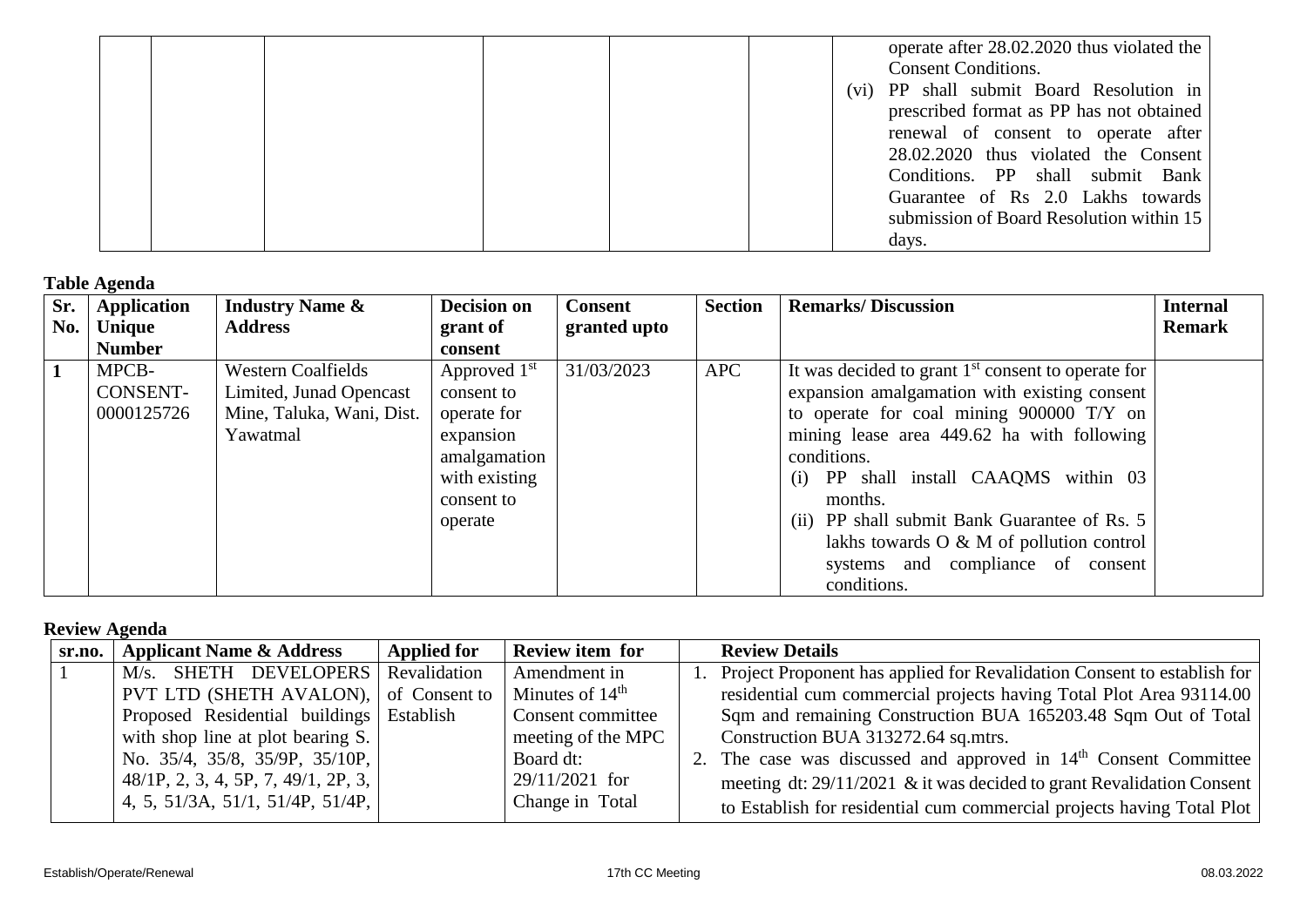|                | $73/1, 2, 3, 4, 6, 74P, 77/1 + 2,$<br>78/1, 2, 3, 79/4 (pt)/1, 81/1A, 82,<br>85/1, S. No. 526 of village<br>Panchpakhadi, Thane (West)<br>MPCB-CONSENT-0000121385                      |                       | Plot Area details<br>which is<br>Typographical error | Area is 93114.00 Sqm and Total Construction BUA 313272.64 Sqm &<br>As per EC dt. 16.12.2014.<br>3. Project proponent vide letter dt: 30/12/2021 requested to modify /amend<br>minutes of $14th CC$ meeting dt: 29/11/2021, stating that they have<br>applied for Revalidation of Consent to Establish for residential cum<br>commercial projects having Total Plot Area is 93114.00 Sqm and Total<br>Construction BUA 165203.48 Sqm As per EC dt. 16.12.2014.<br>However, the total BUA was mentioned as 313272.64 Sqm instead of<br>165203.48 Sqm (typographical error)<br>4. Therefore committee decided to review Minutes of 14 <sup>th</sup> meeting of CC<br>meeting dt: 29/11/2021 and It was decided to grant Revalidation<br>Consent to Establish for residential cum commercial projects having<br>Total Plot Area 93114.00 Sqm and remaining Construction BUA<br>165203.48 Sqm Out of Total Construction BUA 313272.64 Sqm as<br>per EC dt. 16.12.2014 and other terms and condition shall remain<br>unchanged.                                                                                                                                                                                                                                                                                 |
|----------------|----------------------------------------------------------------------------------------------------------------------------------------------------------------------------------------|-----------------------|------------------------------------------------------|-----------------------------------------------------------------------------------------------------------------------------------------------------------------------------------------------------------------------------------------------------------------------------------------------------------------------------------------------------------------------------------------------------------------------------------------------------------------------------------------------------------------------------------------------------------------------------------------------------------------------------------------------------------------------------------------------------------------------------------------------------------------------------------------------------------------------------------------------------------------------------------------------------------------------------------------------------------------------------------------------------------------------------------------------------------------------------------------------------------------------------------------------------------------------------------------------------------------------------------------------------------------------------------------------------------|
| $\overline{2}$ | Ville amenities<br>Gera Greens<br>maintenance<br>services<br>$Co-$<br>Operative Society Ltd. 2. Phase<br>II: S. No. 64/1 to 64/6, Kharadi<br>Kharadi Haveli<br>MPCB-CONSENT-0000124491 | Renewal of<br>Consent | Minutes of $15th CC$<br>meeting dtd<br>30.12.2021    | 1. PP has applied for Renewal of Consent to operate with change in name<br>for residential construction project having total plot area of 1,58,600.00<br>Sq.Mtrs and Construction BUA 1,68,071.75 Sq.Mtrs, as per EC dtd.<br>24.07.2017.<br>The case was discussed in 15 <sup>th</sup> CC meeting dtd 30.12.2021 and it was<br>2.<br>decided to grant renewal of consent subject to condition that the<br>existing bank guarantee of Rs 10 lakhs shall be forfeited as the JVS<br>reports are exceeding the prescribed standards.<br>PP has submitted request letter dtd 27.01.2022 and requested not to<br>3.<br>forfeit the BG as JVS report is 41iodigesto exceeding (BOD-32, COD-<br>$64 \text{ mg/l}$<br>Therefore committee reviewed the minutes of 15 <sup>th</sup> CC meeting dtd<br>4.<br>0.12.2021 and it was decided as follows.<br>It was decided to grant Renewal of Consent to operate with change in name<br>valid till 31.12.2022 for residential construction project having total plot<br>area of 1,58,600.00 Sq.Mtrs and Construction BUA 1,68,071.75 Sq.Mtrs, as<br>per EC dtd. 24.07.2017 by imposing following conditions.<br>(i) From the existing bank guarantee of Rs 10 lakhs, Rs 2.5 lakhs shall be<br>forfeited as the JVS reports are exceeding the prescribed standards. PP |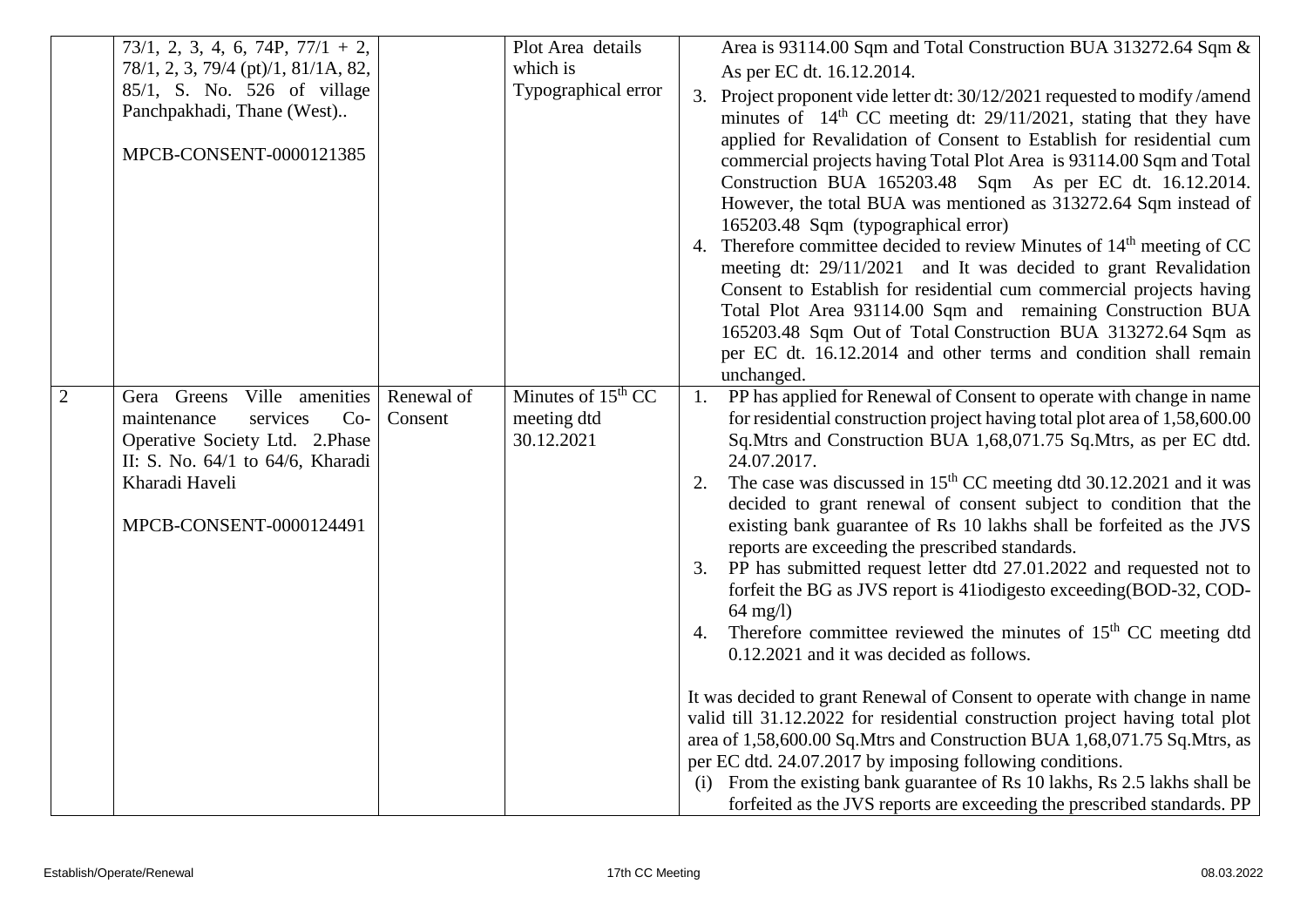|                |                                                                                                                                                                                                                                                                                                                         |                       |                                                           | shall submit top up Bank Guarantee of 5.0 Lakhs to make total BG of<br>Rs 12.5 Lakhs towards O & M of PCS and compliance of consent<br>condtions.<br>(ii) PP shall comply with the conditions stipulated C to R and EC and shall<br>submit BG of Rs. 20 Lakhs towards compliance of the same.<br>(iii) PP shall install online monitoring system to the O/L of STP for<br>monitoring pH, BOD, SS and flow.<br>(iv) The treated domestic effluent shall be 60 % recycled for secondary<br>purpose such as toilet flushing, air conditioning, cooling tower make<br>up, firefighting etc. and remaining shall be utilized on land for<br>gardening and discharged into municipal sever.<br>(v) Project Proponent shall operate the Organic waste digester with<br>composting facility or biodigestor with composing facility effectively.<br>PP shall provide charging ports for electric vehicles in at least 40 % of<br>total available parking area.                                                                     |
|----------------|-------------------------------------------------------------------------------------------------------------------------------------------------------------------------------------------------------------------------------------------------------------------------------------------------------------------------|-----------------------|-----------------------------------------------------------|---------------------------------------------------------------------------------------------------------------------------------------------------------------------------------------------------------------------------------------------------------------------------------------------------------------------------------------------------------------------------------------------------------------------------------------------------------------------------------------------------------------------------------------------------------------------------------------------------------------------------------------------------------------------------------------------------------------------------------------------------------------------------------------------------------------------------------------------------------------------------------------------------------------------------------------------------------------------------------------------------------------------------|
| 3              | M/s. Kolte Patil Developers Ltd,<br>Proposed<br>Residential<br>$\&$<br>Commercial Development AT<br>S.No.131/1,131/2<br>131/1,131/2<br>$+3+4+6/1,$<br>$131/2 + 36/3$ ,<br>$131/2+3+6/4$ ,<br>$131/2+3+6/5,13$<br>$1/2+3+6/6$ , Wakad Tal-Haveli,<br>Dist- Pune, State- Maharashtra<br>Haveli<br>MPCB-CONSENT-0000103588 | Renewal of<br>Consent | Minutes of $15th CC$<br>meeting dtd<br>30.12.2021         | Project Proponent has applied for Renewal of Consent to operate<br>1.<br>(part-I) for Residential & Commercial projects having total plot area<br>68,605.25 Sqm and Completed Construction BUA 87934.30 Sqm out<br>of construction BUA 1,66,075.86 Sqm as per EC dt. 18.12.2018.<br>2. The case was discussed in $15th$ CC meeting dtd 30.12.2021 & it was<br>decided to grant renewal of consent valid till 30.11.2024 subject to<br>submission of fees.<br>3. In this regard email was sent to PP seeking additional consent fees.<br>4. The PP has uploaded the letter dtd 23.02.2022 and submitted that due<br>to financial issue, PP is unable to pay additional consent fees for<br>further period and requested to grant consent for period upto<br>31.11.2022.<br>5. In view of request from industry, the committee reviewed the minutes<br>of 15 <sup>th</sup> CC meting dtd 30.12.2021 for change in validity as 30.11.2022<br>instead of 30.11.2024. The other terms and condition shall remain<br>unchanged. |
| $\overline{4}$ | Anshul Bhosale Realty, Gat No.<br>275, Boradewadi, Dehu Alandi<br>Road, Moshi                                                                                                                                                                                                                                           | Consent to<br>Operate | Minutes of $12th CC$<br>meeting for<br>correction in BUA. | Project Proponent has applied for Consent to operate (Part-I) for<br>1.<br>Construction of Residential projects having total plot area is 27,407.35<br>Sqm and Completed Construction BUA 38,782.38 Sqm out of total<br>BUA 71,342.31 Sqm as per EC dt. 18.12.2018.                                                                                                                                                                                                                                                                                                                                                                                                                                                                                                                                                                                                                                                                                                                                                       |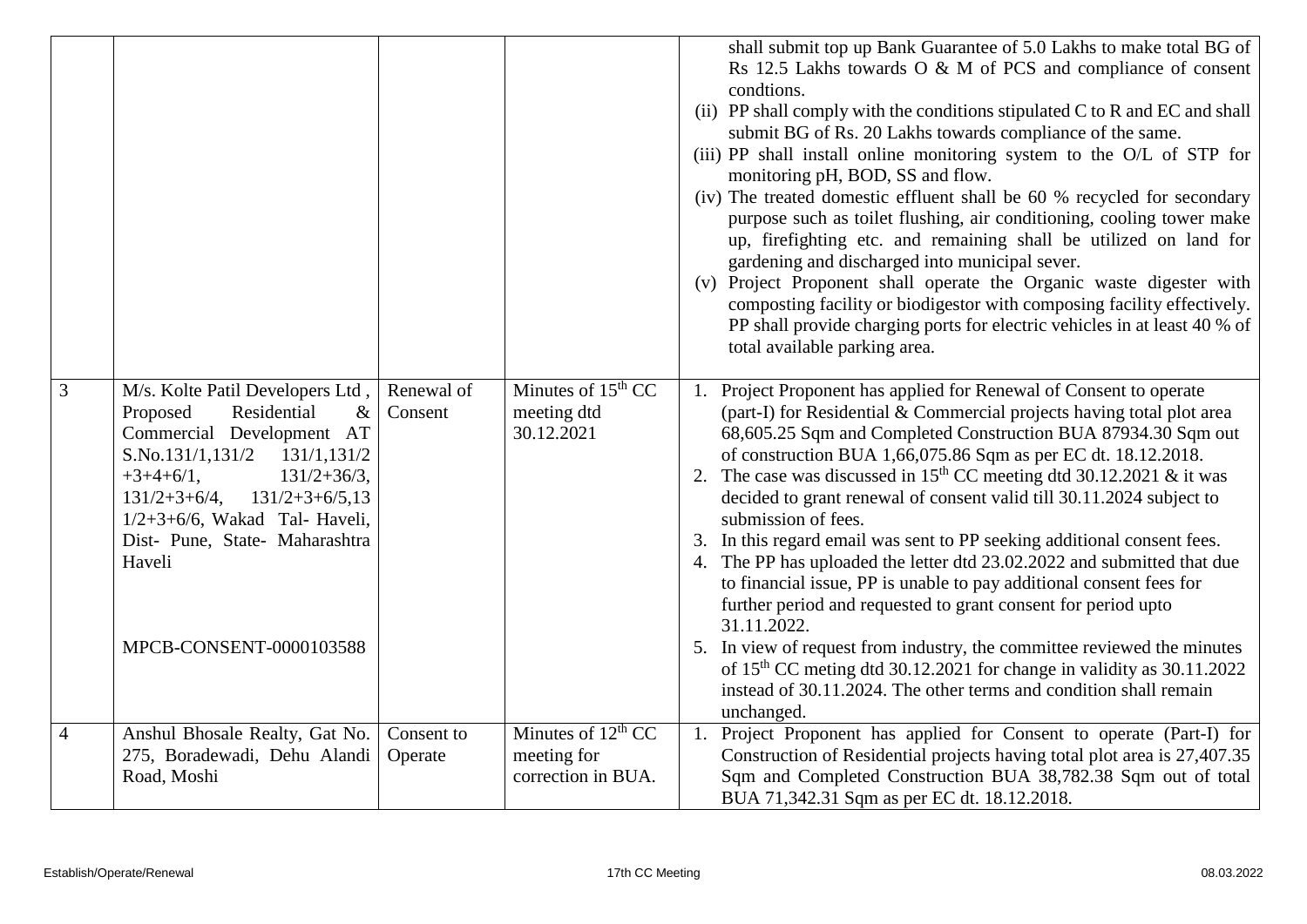|   | MPCB-CONSENT-0000068488                                                                                                |                                                                               |                                                               | 2. The case was discussed in $12th$ CC meeting dtd 25.11.2021 and it was<br>decided to grant consent to operate (part-I) subject to submission of<br>verification report from SRO.<br>3. The project proponent submitted that part completed construction BUA<br>is 15868.69 Sq. Mtr instead of 38,782.38 Sqm.<br>4. Therefore committee decided to review the minutes of $12th$ CC meeting<br>dtd 25.11.2021 for correction in completed BUA as 15868.69 Sq. Mtr<br>instead of 38,782. Sq. Mtr out of total BUA 71,342.31 Sqm as per EC<br>dt. 18.12.2018. The other terms and condition shall remain unchanged.                                                                                                                                                                                                                                                                                                                                                                                                                                                                                                                                                                                                                                                                                                                                                                                                                                                                                                                                                                                                                                                                                                                   |
|---|------------------------------------------------------------------------------------------------------------------------|-------------------------------------------------------------------------------|---------------------------------------------------------------|-------------------------------------------------------------------------------------------------------------------------------------------------------------------------------------------------------------------------------------------------------------------------------------------------------------------------------------------------------------------------------------------------------------------------------------------------------------------------------------------------------------------------------------------------------------------------------------------------------------------------------------------------------------------------------------------------------------------------------------------------------------------------------------------------------------------------------------------------------------------------------------------------------------------------------------------------------------------------------------------------------------------------------------------------------------------------------------------------------------------------------------------------------------------------------------------------------------------------------------------------------------------------------------------------------------------------------------------------------------------------------------------------------------------------------------------------------------------------------------------------------------------------------------------------------------------------------------------------------------------------------------------------------------------------------------------------------------------------------------|
| 5 | MANTRA RESIDENCIES LLP<br>GAT NO.1 AT /PT NIGHOJE<br>TAL - KHED, DIST - PUNE<br><b>KHED</b><br>MPCB-CONSENT-0000113837 | consent to<br>operate (Part-<br>II) with<br>renewal of<br>existing<br>operate | Minutes of $10^{th}$ CC<br>meeting for change<br>in decision. | Project Proponent has applied for Consent to operate (Part-II) with<br>renewal of existing consent and amalgamation both consent for<br>Construction of Residential & Commercial projects having total plot<br>area is 40,700.00 Sqm and Completed Construction BUA Sqm<br>33,491.70 Sqm out of total BUA 88,023.27 Sqm as per EC dtd<br>17.10.2016.<br>2. The case was discussed in $10th$ CC meeting held on 01.10.2021 and it<br>was decided to grant Consent to operate (Part-II) with renewal of<br>existing consent and amalgamation both consent for Construction of<br>Residential & Commercial projects having total plot area is 40,700.00<br>Sqm and Completed Construction BUA Sqm 33,491.70 Sqm out of total<br>BUA 88,023.27 Sqm.<br>3. It was noted that PP has obtained consent to operate(part-I) dtd<br>31.01.2019 valid till 31.01.2020 for construction project having total<br>plot area of 40700 SqM and completed construction BUA of 23323.6<br>SqM out of total construction BUA of 33722.98 SqM.<br>4. However PP has obtained Environmental Clearance dtd 17.10.2016 for<br>construction project having total plot area of 40,700 SqM and total<br>construction BUA of 28793.785 SqM out of 88023.27 SqM.<br>5. Therefore committee reviewed the minutes of $10th$ CC meeting dtd<br>01.10.2021 and it was decided to issue Show Cause Notice for refusal<br>of consent for following non compliances.<br>PP has applied for Completed Construction BUA Sqm 33,491.70 Sqm<br>(i)<br>out of total BUA 88,023.27 Sqm as per EC dtd 17.10.2016. However,<br>the EC was granted for total construction BUA of 28793.785 SqM<br>(ii) PP has not obtained revalidation of consent to establish dtd 30.05.2016. |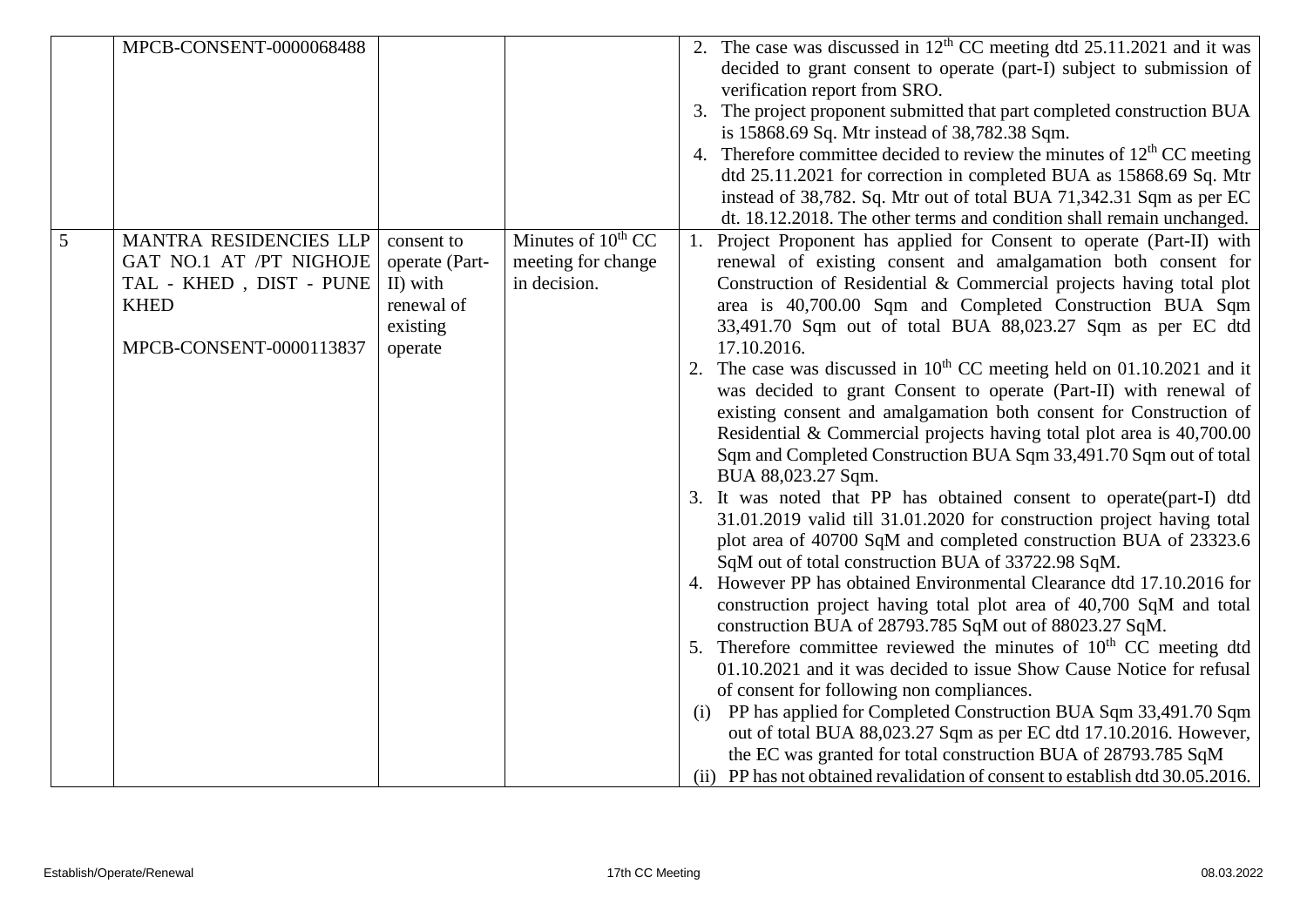|   |                                |               |                      | (iii) PP has completed the construction BUA of 33,491.70 Sqm without          |
|---|--------------------------------|---------------|----------------------|-------------------------------------------------------------------------------|
|   |                                |               |                      | consent to establish and Environmental Clearance.                             |
|   |                                |               |                      | Further PP shall submit status report on compliance of Environmental          |
|   |                                |               |                      | Clearance conditions which shall be verified by SRO/RO MPCB.                  |
| 6 | M/S Shree Pushkar developers S | Consent to    | Minutes of $15th$ CC | 1. Project Proponent has applied for Consent to operate (2nd part) with       |
|   | No. 35/20 Yeolewadi Kondhwa    | operate (2nd  | meeting for          | amalgamation of Renewal of consent (1st part) for Residential                 |
|   | (Bk) Haveli                    | part) with    | correction in typing | Construction project having total plot area of 43200.00 Sq.Mtrs and           |
|   |                                | amalgamation  | error                | completed Construction BUA (part-I +part-II) 39330.21 Sq. Mtr out             |
|   | MPCB-CONSENT-0000118731        | of Renewal of |                      | of total construction BUA of 103467.24 Sq.Mtrs as per specific                |
|   |                                | consent (1st  |                      | condition of EC dtd. 27.12.2018                                               |
|   |                                | part)         |                      | 2. The case was discussed in $15th$ CC meeting dtd 30.12.2021 and it was      |
|   |                                |               |                      | decided to grant Consent to operate (2nd part) with amalgamation of           |
|   |                                |               |                      | Renewal of consent (1st part) valid till 30.11.2022.                          |
|   |                                |               |                      | 3. However, in the MoM the words "it was decided to grant" are missed         |
|   |                                |               |                      | due to typing error.                                                          |
|   |                                |               |                      | 4. Therefore committee reviewed the minutes of $15th$ CC meeting dtd          |
|   |                                |               |                      | 30.12.2021 and It was decided to grant Consent to operate (2nd part)          |
|   |                                |               |                      | with amalgamation of Renewal of consent (1st part) valid till                 |
|   |                                |               |                      | 30.11.2022 for Residential Construction project having total plot             |
|   |                                |               |                      | area of 43200.00 Sq.Mtrs and completed Construction BUA (part-I               |
|   |                                |               |                      | +part-II) 39330.21 Sq. Mtr out of total construction BUA of                   |
|   |                                |               |                      | 103467.24 Sq. Mtrs as per specific condition of EC dtd. 27.12.2018.           |
|   |                                |               |                      | The other conditions remains unchanged.                                       |
|   | M/s V Realty S. No. 23,        | Approved      | Minutes of $16th CC$ | Project Proponent has applied for amendment in consent to establish<br>1.     |
|   | Balewadi, Pune                 | amendment in  | meeting dtd          | granted on 16.09.2019 for correction in Tal as Haveli instead of Tal          |
|   |                                | consent to    | 30.12.2021           | Mulshi.                                                                       |
|   | MPCB-CONSENT                   | establish     |                      | 2. Board has granted Consent to Establish on 16.09.2019 vide No               |
|   | AMMENDMENT-0000007171          |               |                      | Format1.0/JD(WPC)/UAN No 073046/CE/CC-1909000454<br>for                       |
|   |                                |               |                      | Construction of commercial and IT project having total plot area 11300        |
|   |                                |               |                      | Sqm and total Construction BUA 79896.69 Sqm. However, the Taluka              |
|   |                                |               |                      | is mentioned as Mulshi instead of Tal Haveli                                  |
|   |                                |               |                      | The case was discussed in $16th$ CC meeting and it was decided to grant<br>3. |
|   |                                |               |                      | amendment in consent to establish dtd 16.09.2019 for correction in Tal        |
|   |                                |               |                      | as Haveli instead of Tal Mulshi.                                              |
|   |                                |               |                      | 4. However, committee noted that PP has obtained Environmental                |
|   |                                |               |                      | clearance dtd 13.03.2019 for construction project having total plot area      |